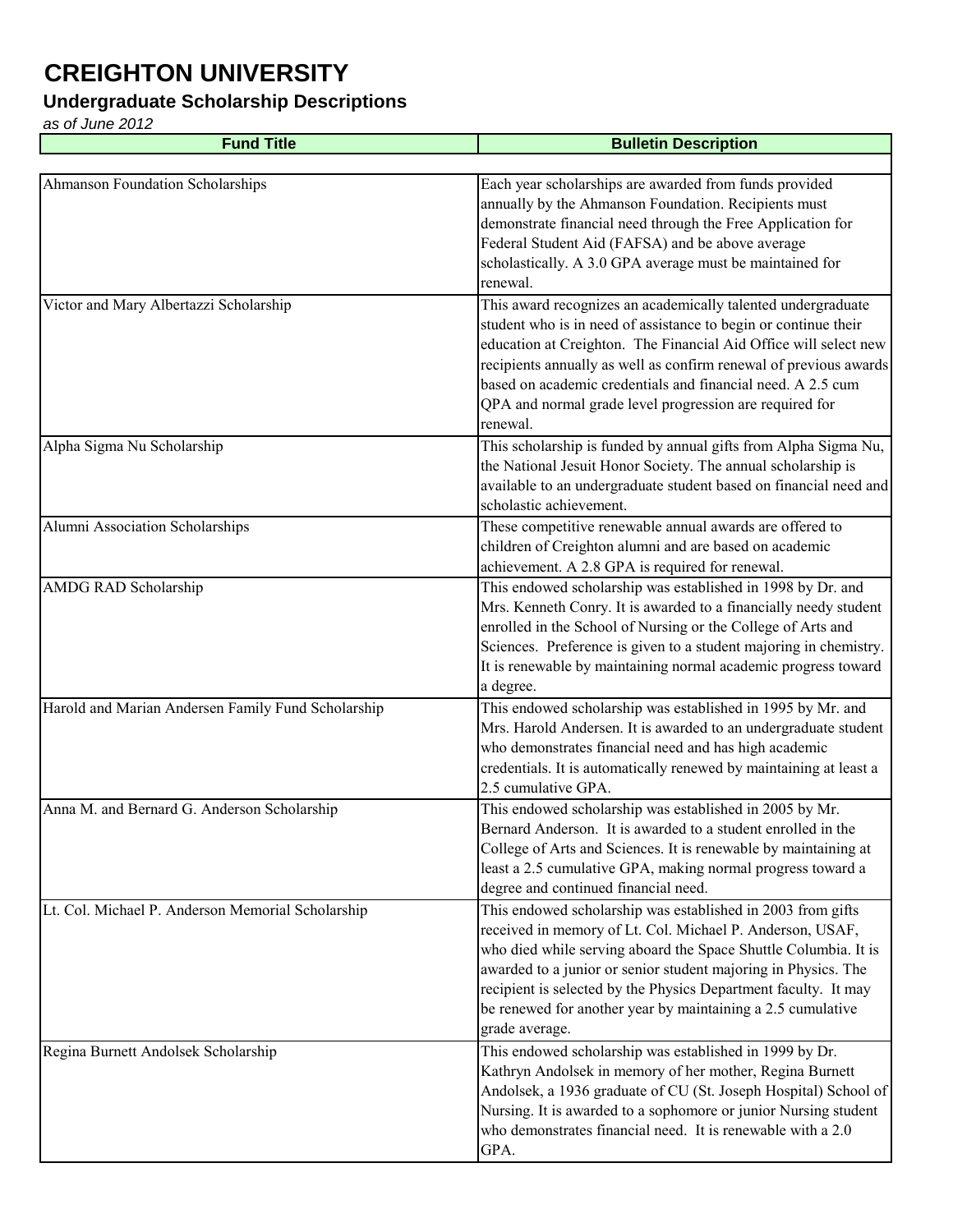### **Undergraduate Scholarship Descriptions**

| <b>Fund Title</b>                                   | <b>Bulletin Description</b>                                                                                                                                                                                                                                                                                                                                                                                                                    |
|-----------------------------------------------------|------------------------------------------------------------------------------------------------------------------------------------------------------------------------------------------------------------------------------------------------------------------------------------------------------------------------------------------------------------------------------------------------------------------------------------------------|
|                                                     |                                                                                                                                                                                                                                                                                                                                                                                                                                                |
| The Arthur Andersen and Company Endowed Scholarship | This endowed scholarship was established from gifts received<br>from employees of Arthur Andersen and Company. It is awarded<br>to a senior Accounting major who has evidenced a professional<br>level of technical ability, self-confidence, strong interpersonal<br>and communications skills, leadership abilities, and a sincere<br>interest in the public accounting field.                                                               |
| Ben Augustyn Scholarship                            | This endowed scholarship was established by Mr. Ben Augustyn.<br>It is awarded to students in any division of the University.<br>Students shall be of high academic standing and demonstrated<br>financial need. Preference will be given to graduates of a high<br>school from Valley County in Nebraska. It is renewable based on<br>normal academic progress to a degree.                                                                   |
| Fr. Andrew M. and Edward D. Augustyn Scholarship    | This scholarship was established by Rev. Andrew Augustyn in<br>1989. First priority goes to freshmen who are members of St.<br>Josaphat's Parish, Loup City, Neb., secondly to students from<br>Central Catholic High School, Grand Island, Neb., and then to<br>students from Loup City High School, Loup City, Neb.<br>Candidates must show financial need, church participation, and<br>community service. The award is possibly renewable. |
| Leo Augustyn Scholarship                            | This endowed scholarship was established in 1995 from a<br>bequest by the late Leo Augustyn. It is offered by the Financial<br>Aid Office to an undergraduate student who demonstrates<br>financial need and academic achievement.                                                                                                                                                                                                             |
| Alan Baer Tennis Scholarship                        | This endowed scholarship was established in 2004 by the Alan<br>and Marcia Baer Family Charitable Trust. It is awarded to<br>students who participate in intercollegiate tennis, have high<br>academic standing and demonstrate financial need. This<br>scholarship is renewable by maintaining a 2.50 GPA.                                                                                                                                    |
| Baird Holm Annual Scholarship                       | This annual gift, established in 2008 by the law firm Baird Holm<br>LLP, assists a first year law student and is not renewable.<br>Preference is extended to students from Nebraska or Iowa with<br>financial need from a culturally or educationally disadvantaged<br>background.                                                                                                                                                             |
| Mr. and Mrs. Jack B. Balousek Scholarship           | This endowed scholarship was established in 1995 by Mr. and<br>Mrs. Jack Balousek. The award is made to a freshman who<br>demonstrates financial need and enrolls in one of Creighton's<br>undergraduate schools. It is renewable by meeting normal<br>academic progression. Renewable with a 2.5 GPA.                                                                                                                                         |
| Bank of the West Scholarship                        | A gift from the Bank of the West provides a non-renewable<br>scholarship to upperclass undergraduates based on financial need<br>and academic achievement. The Financial Aid Office will select<br>recipients and the value of the award may vary, due to overall<br>financial need and the funding amount.                                                                                                                                    |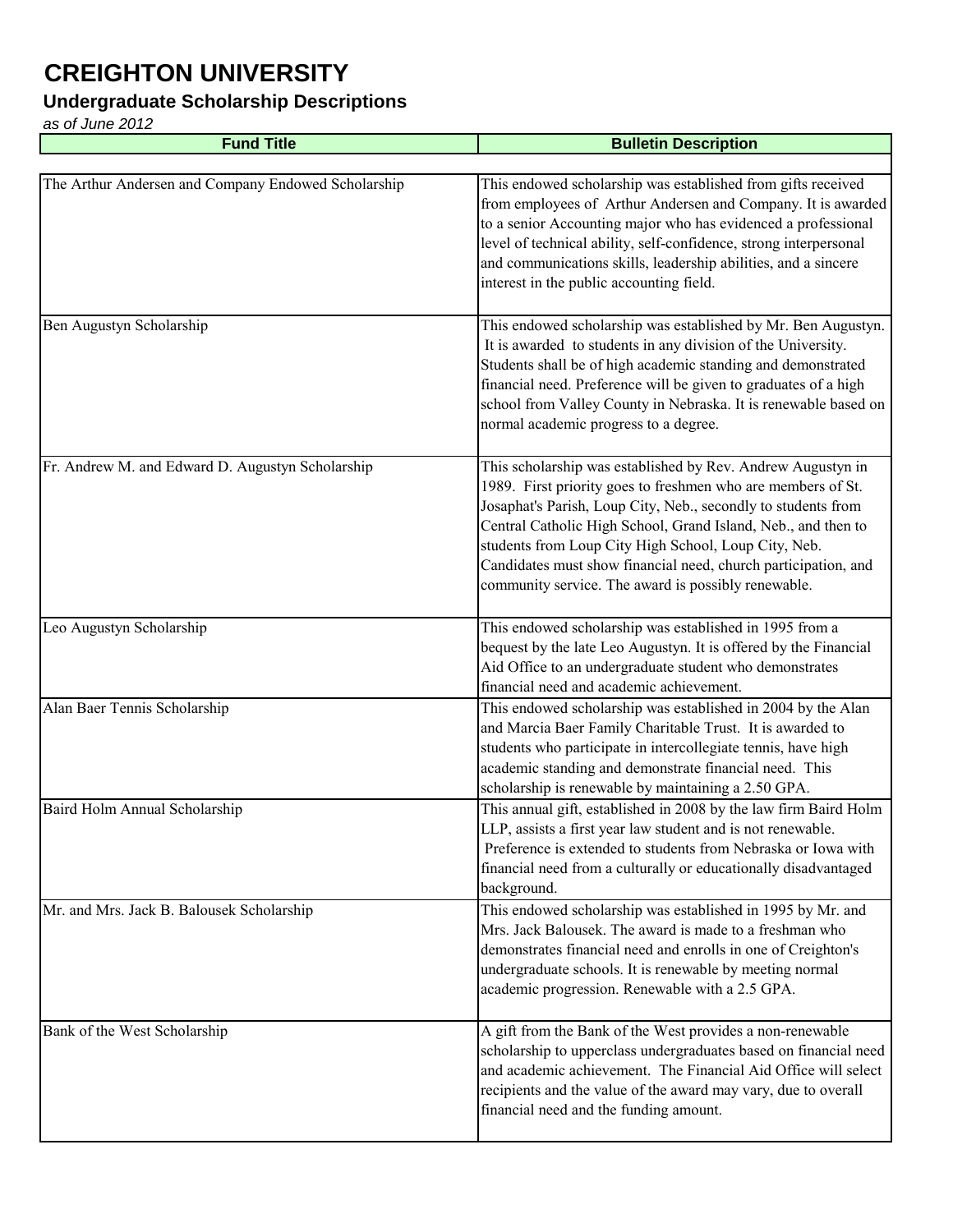#### **Undergraduate Scholarship Descriptions**

| <b>Fund Title</b>                                         | <b>Bulletin Description</b>                                                                                                                                                                                                                                                                                                                                                                                                                                                                                                                                                                   |
|-----------------------------------------------------------|-----------------------------------------------------------------------------------------------------------------------------------------------------------------------------------------------------------------------------------------------------------------------------------------------------------------------------------------------------------------------------------------------------------------------------------------------------------------------------------------------------------------------------------------------------------------------------------------------|
|                                                           |                                                                                                                                                                                                                                                                                                                                                                                                                                                                                                                                                                                               |
| Clair D. Barr Memorial Scholarship                        | This endowed scholarship was established in 1995 by Dr. and<br>Mrs. Douglas Barr in memory of Dr. Barr's father, Clair D. Barr.<br>It is awarded to student-athletes who are not receiving full<br>athletic scholarships and who consistently give of themselves 110<br>percent in both academic and athletic endeavors. The Directors<br>of Athletics and Financial Aid shall determine the recipient and<br>potential for renewal.                                                                                                                                                          |
| <b>Barry Family Scholarship</b>                           | This endowment provides funding to students enrolled in<br>Creighton's College of Business who have financial need along<br>with outstanding academic credentials. Preference is given to<br>students from rural Iowa. It is renewable by maintaining at least<br>a 2.5 cumulative grade average and progressing to the next grade<br>level on an annual basis.                                                                                                                                                                                                                               |
| Salli Jo Bayne Scholarship                                | This endowed scholarship was established in 2002 by Mr.<br>William O. Bayne in memory of his wife, Salli Jo. It is awarded<br>to undergraduate students with demonstrated financial need.<br>First preference is given to students graduating from Redlands<br>Senior High Schools, Redlands, Calif. It is renewable by making<br>normal academic progress and the continued availability of<br>funds.                                                                                                                                                                                        |
| Beckman Nursing Endowed Scholarship                       | This endowment is established in memory of Jeanne and Bernard<br>Higgins as well as their twin daughters, Heather and April, both<br>of whom died shortly after birth. The fund provides scholarships<br>to a nursing student from Iowa (or other midwestern state) who is<br>a junior /senior in the BSN program or enrolled in the master<br>degree program as a pediatric nurse practitioner or neonatal<br>specialist. Financial need is also a criteria. Renewal is based on<br>maintaining at least a 2.75 cumulative grade average and normal<br>progression toward degree completion. |
| Dr. Richard G. and Marilyn J. Belatti Endowed Scholarship | This endowed scholarship was established in 1997 by Dr. and<br>Mrs. Richard Belatti. The award provides assistance to students<br>from South Dakota enrolled in any of the undergraduate divisions<br>of the University. The University's Undergraduate Scholarship<br>Committee shall make the selection of the recipient and a 3.5<br>cumulative GPA is required for renewal.                                                                                                                                                                                                               |
| William E. Belfiore Memorial Scholarship Fund             | This endowed scholarship was established in 1985 by the late<br>Joseph F. Belfiore in memory of his son, William. It is designed<br>to assist students in any undergraduate school who need financial<br>aid in order to continue their education. The Creighton<br>University Financial Aid Office annually selects the recipient(s)<br>and the amount of the award. It is renewable upon 2.5 GPA and<br>continued need. A preference is extended to students who are of<br>Italian lineage by at least one parent.                                                                          |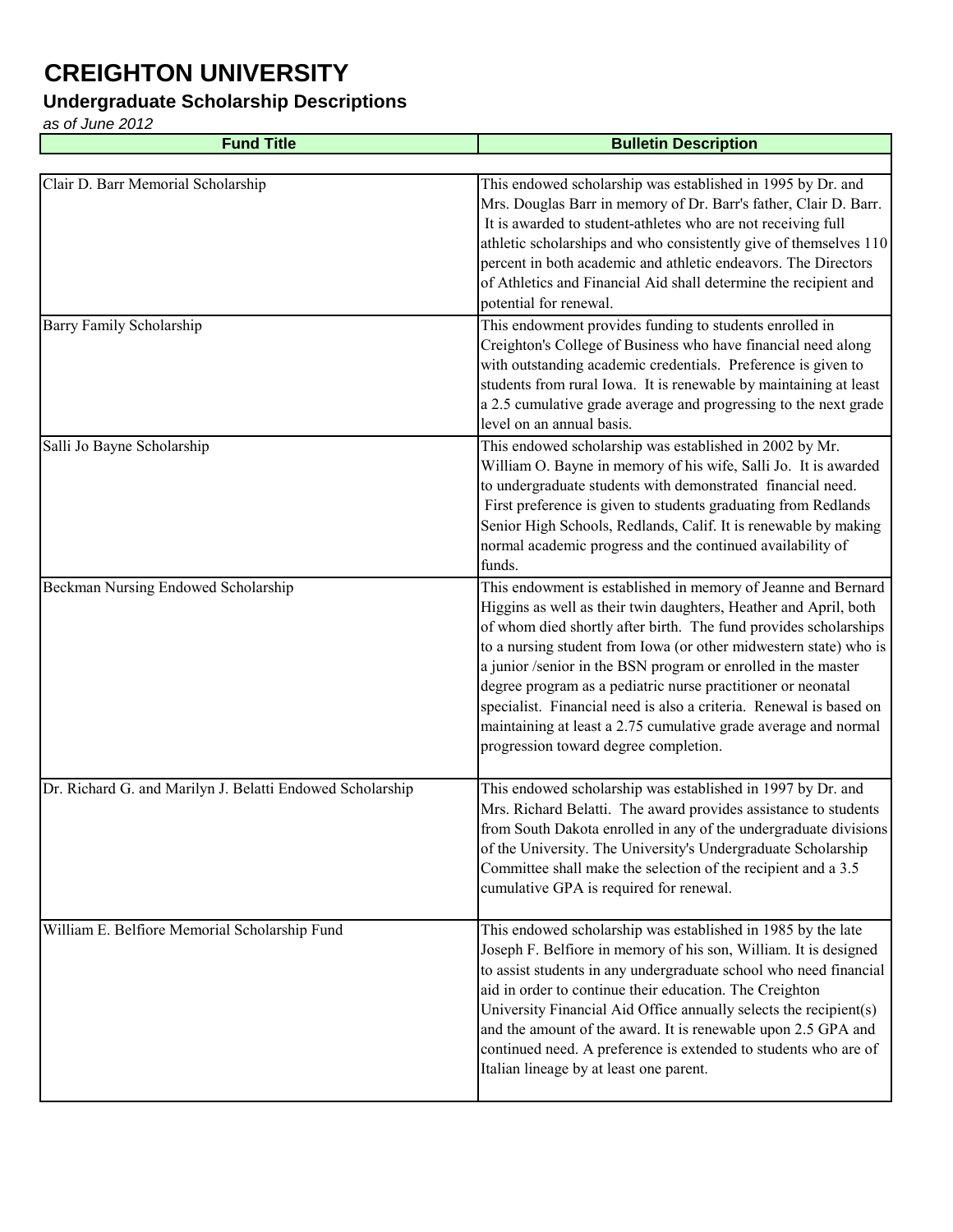### **Undergraduate Scholarship Descriptions**

| <b>Fund Title</b>                      | <b>Bulletin Description</b>                                                                                                                                                                                                                                                                                                                                                                                                                                                                                                                  |
|----------------------------------------|----------------------------------------------------------------------------------------------------------------------------------------------------------------------------------------------------------------------------------------------------------------------------------------------------------------------------------------------------------------------------------------------------------------------------------------------------------------------------------------------------------------------------------------------|
|                                        |                                                                                                                                                                                                                                                                                                                                                                                                                                                                                                                                              |
| Belford, Thomas & Mary Ann Scholarship | This endowed scholarship is directed toward undergraduate<br>students who demonstrate financial need and high academic<br>ability. A 2.0 cumulative grade average or better is required for<br>renewal along with normal grade progression.                                                                                                                                                                                                                                                                                                  |
| Mary Ann Beller Scholarship Fund       | This scholarship was established by Donald V. Beller in memory<br>of his first wife, Mary Ann. Mrs. Beller was a graduate of the<br>CU School of Nursing. It is awarded to Nursing students from<br>the states of Iowa and Nebraska. The Dean of the School of<br>Nursing annually selects the recipient(s) and the amount of the<br>annual award.                                                                                                                                                                                           |
| Frank Earl Bellinger M.D. Scholarship  | This endowed scholarship was established from a bequest made<br>by the late Janet Hunt Bellinger in memory of her father, Frank<br>Earl Bellinger, M.D. The scholarship is awarded to students<br>enrolled in the School of Nursing who demonstrate financial need<br>and high academic achievement. It is renewable based on normal<br>academic progress toward a BSN degree.                                                                                                                                                               |
| Leon and Reba Benschoter Scholarship   | This endowed scholarship was established in 1997 by Mr. Leon<br>"Benny" Benschoter, former Vice President for Information<br>Services at Creighton. The scholarship is awarded to students<br>who demonstrate financial need and are enrolled in Creighton's<br>College of Arts and Sciences or one of Creighton's Health<br>Sciences divisions. The fund shall be directed to students in<br>these areas on an alternating basis. It is renewable based on<br>maintaining normal progress toward a degree and the availability<br>of funds. |
| Agnes Haller Bertoldi Scholarship      | This endowed scholarship was established in 1996 by Mrs.<br>Agnes Bertoldi. It is awarded to Nursing students with financial<br>need and first preference is given to new students. This<br>scholarship is renewable with a 2.5 GPA.                                                                                                                                                                                                                                                                                                         |
| Dr. Lee C. Bevilacqua Scholarship      | This endowed scholarship was established in 1999 in memory of<br>the late Dr. Lee C. "Doc" Bevilacqua. Dr. Bevilacqua served as<br>team doctor for the Creighton Bluejays for many years and made<br>innumerable contributions to the teams. It provides support to<br>student-athletes and is renewable based upon their academic<br>progress and availability of funds. The award amount and<br>number of recipients is determined by the Athletic Department.                                                                             |
| Black, David Diversity Scholarship     | Awarded by the Office of the Vice President for Student<br>Services, this award recognizes an upperclass undergraduate<br>student who is a member of the Gay-Straight Alliance who shows<br>leadership in advancing the mission of the organization. Mr.<br>Black is an alumnus and former Creighton Student Union<br>president.                                                                                                                                                                                                             |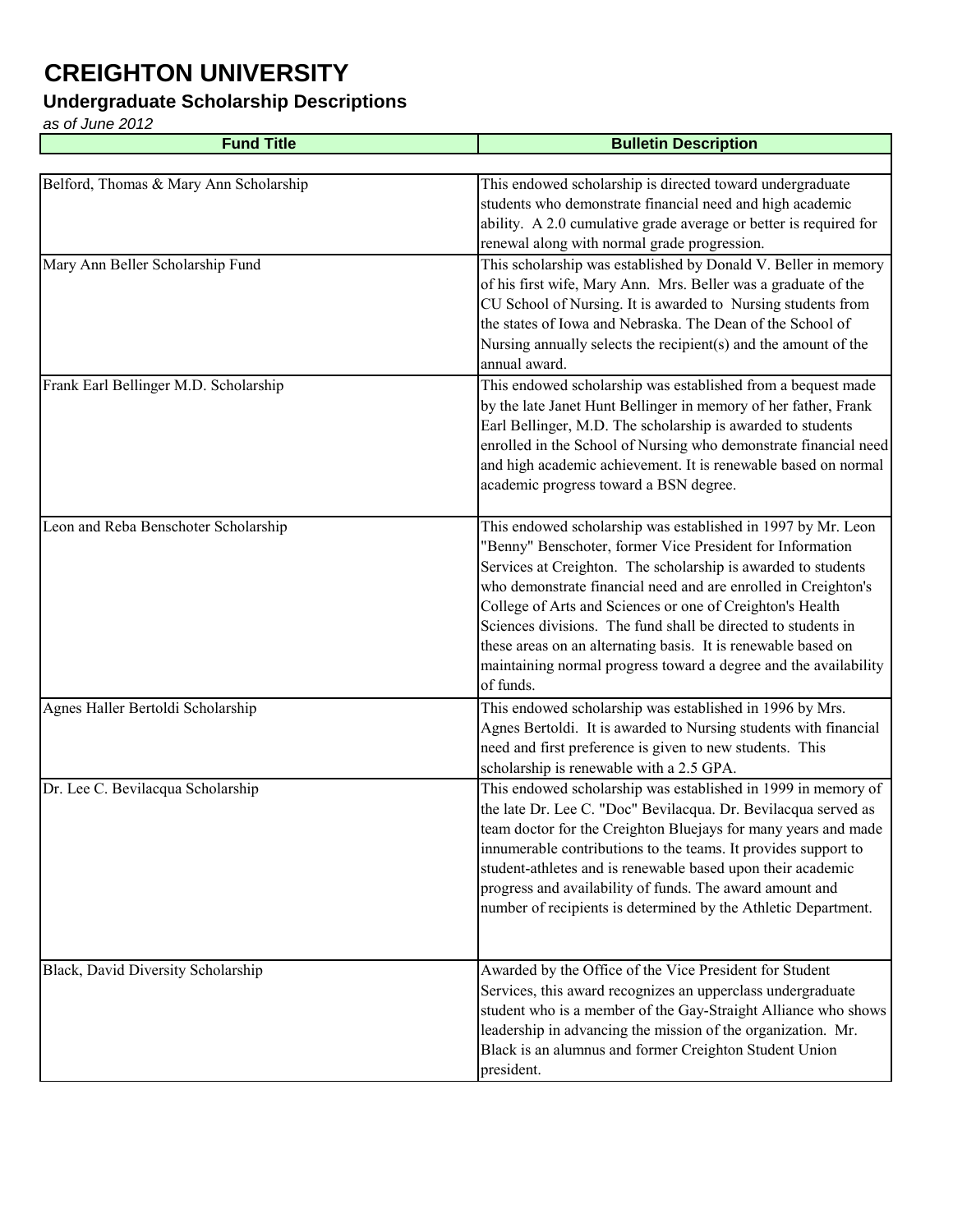### **Undergraduate Scholarship Descriptions**

| <b>Fund Title</b>                            | <b>Bulletin Description</b>                                                                                                                                                                                                                                                                                                                                                                                                                                                                                                                                            |
|----------------------------------------------|------------------------------------------------------------------------------------------------------------------------------------------------------------------------------------------------------------------------------------------------------------------------------------------------------------------------------------------------------------------------------------------------------------------------------------------------------------------------------------------------------------------------------------------------------------------------|
|                                              |                                                                                                                                                                                                                                                                                                                                                                                                                                                                                                                                                                        |
| The Rowley 'Pat' Irwin Blakeney Scholarships | This endowed scholarship was established in 1983 by Mrs. Betty<br>Blakeney in memory of her late husband, Rowley Irwin "Pat"<br>Blakeney. It is awarded to academically-qualified students in<br>the College of Business Administration. Awards are renewable.<br>Eligible requirements for freshmen: a declared interest in<br>business, graduated in the top two-fifths of their high school<br>class. Eligibility requirements for upperclassmen: a declared<br>major in business and a cumulative GPA of 2.5. All criteria being<br>equal, need may be considered. |
| Elmer L. and Margaret M. Bradley Scholarship | This endowed scholarship was established in 1995 by Mrs.<br>Margaret Bradley and her late husband Elmer. Elmer was a<br>graduate of the CU College of Business Administration (1943).<br>Funds from this scholarship shall be used to assist students with<br>high academic standing and financial need to enroll in<br>Creighton's College of Business Administration. Preference will<br>be given to graduates of Nebraska high schools and is renewable<br>by meeting normal academic progression standards and a 2.0<br>cumulative Q.P.A.                          |
| John P. and Charlotte M. Brand Scholarship   | This endowed scholarship was established in 1996 by Mrs.<br>Charlotte Brand, who died in 2005. It is awarded to students in<br>Creighton's College of Arts and Sciences who are of high<br>academic standing and demonstrated financial need. Preference<br>will first be given to students majoring in mathematics. The<br>scholarship is automatically renewed with a minimum 2.5<br>cumulative GPA, based on the availability of funds.                                                                                                                             |
| Quentin and Ruth Breunig Scholarship         | This endowed scholarship supports a student in the College of<br>Business who has excellent academic credentials and the need for<br>assistance. It honors Quentin Breunig, a Creighton '49 graduate<br>and was established by his wife, Ruth.                                                                                                                                                                                                                                                                                                                         |
| Dr. Patrick E. Brookhouser Scholarship       | This endowed scholarship was established by Dr. Patrick<br>Brookhouser. It is awarded to a student from western Iowa who<br>demonstrates financial need and high academic ability.<br>Preference is given to students from Missouri Valley, Iowa. It is<br>renewable if the recipient maintains normal progression toward a<br>degree.                                                                                                                                                                                                                                 |
| Mildred D. Brown Scholarship                 | This endowed scholarship was established in 1990 by Creighton<br>University to honor the late Mildred Brown, founder of the<br>Omaha Star newspaper. Preference for this \$1,500 award is given<br>to minority high school seniors from the Omaha area. Criteria<br>include financial need, academic achievement and high school<br>journalistic activity. Renewable with a minimum 2.75 GPA.                                                                                                                                                                          |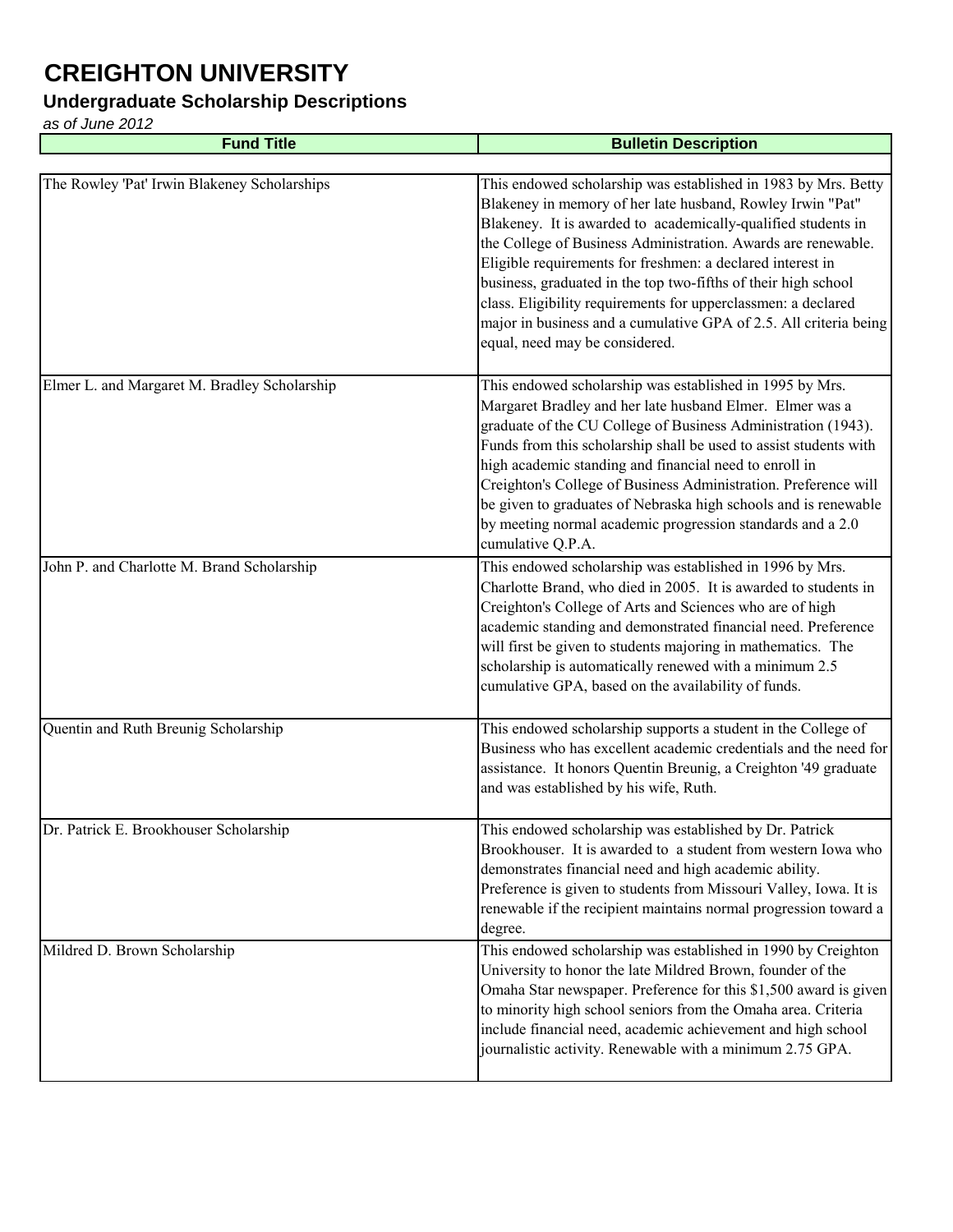### **Undergraduate Scholarship Descriptions**

| <b>Fund Title</b>                                         | <b>Bulletin Description</b>                                                                                                                                                                                                                                                                                                                                                                                                                                                  |
|-----------------------------------------------------------|------------------------------------------------------------------------------------------------------------------------------------------------------------------------------------------------------------------------------------------------------------------------------------------------------------------------------------------------------------------------------------------------------------------------------------------------------------------------------|
|                                                           |                                                                                                                                                                                                                                                                                                                                                                                                                                                                              |
| George and Mary Ellen Burns Scholarship                   | This endowed scholarship was established in 1996 by Mr. and<br>Mrs. George Burns. It is awarded to financially needy students<br>from the Sioux City, Iowa area, with preference to students from<br>Heelan High School. Potential for renewal is based on normal<br>progression toward degree completion.                                                                                                                                                                   |
| Michael A. Byrne Scholarship                              | This scholarship was established in 1998 by Thomas Kjar,<br>President of the Creighton Federal Credit Union, and Mrs. Anna<br>Byrne. It is awarded to a senior Journalism or Marketing major<br>based on academic achievement and extracurricular involvement<br>who has not received scholarship support in the past.                                                                                                                                                       |
| Maureen T. and Anthony F. Cafaro, Sr. Scholarship         | This endowed scholarship was established by Dr. and Mrs.<br>Anthony Cafaro in 1997. First priority for this scholarship is high<br>school graduates from Marquette University High School or<br>Divine Savior - Holy Angels High School in Milwaukee, WI,<br>then students from the state of Wisconsin with financial need.<br>This scholarship is renewable with a 2.50 GPA.                                                                                                |
| Fr. Neil Cahill, S.J. Scholarship                         | This endowed scholarship was established in 1994 by long time<br>faculty member Rev. Neil Cahill, S.J. It assists financially needy<br>students in the College of Business Administration. Candidates<br>must be of high academic standing, and students from South<br>Dakota will receive preference. Fr. Cahill died in 2001.                                                                                                                                              |
| John and Ann Callahan Scholarship                         | This endowment supports a varied number of scholarships each<br>year to deserving and financially needy students enrolled in any<br>of Creighton's undergraduate schools. The award is made by the<br>Director of Financial Aid and may be renewed.                                                                                                                                                                                                                          |
| Congressman Walter H. Capps Justice and Peace Scholarship | This scholarship was established in 1998 by Mr. and Mrs.<br>William Rafferty in honor of Congressman Walter Capps, a<br>former professor at CU Santa Barbara and a guest speaker at<br>Creighton. Each year a junior or senior Arts and Sciences<br>student will be selected by a faculty committee. Student must<br>demonstrate an outstanding commitment to the Peace and Justice<br>studies program and adhere to its values and objectives. It is<br>possibly renewable. |
| Chicago Minority Student Scholarship                      | This endowed scholarship was established in 1996 by a donor<br>who wishes to remain anonymous. Preference is given to students<br>from the Chicago-land area who have participated in the LINK<br>program and are graduates of Oak Park, Fenwick or Trinity high<br>schools. This scholarship is renewable by maintaining at least a<br>2.5 GPA                                                                                                                              |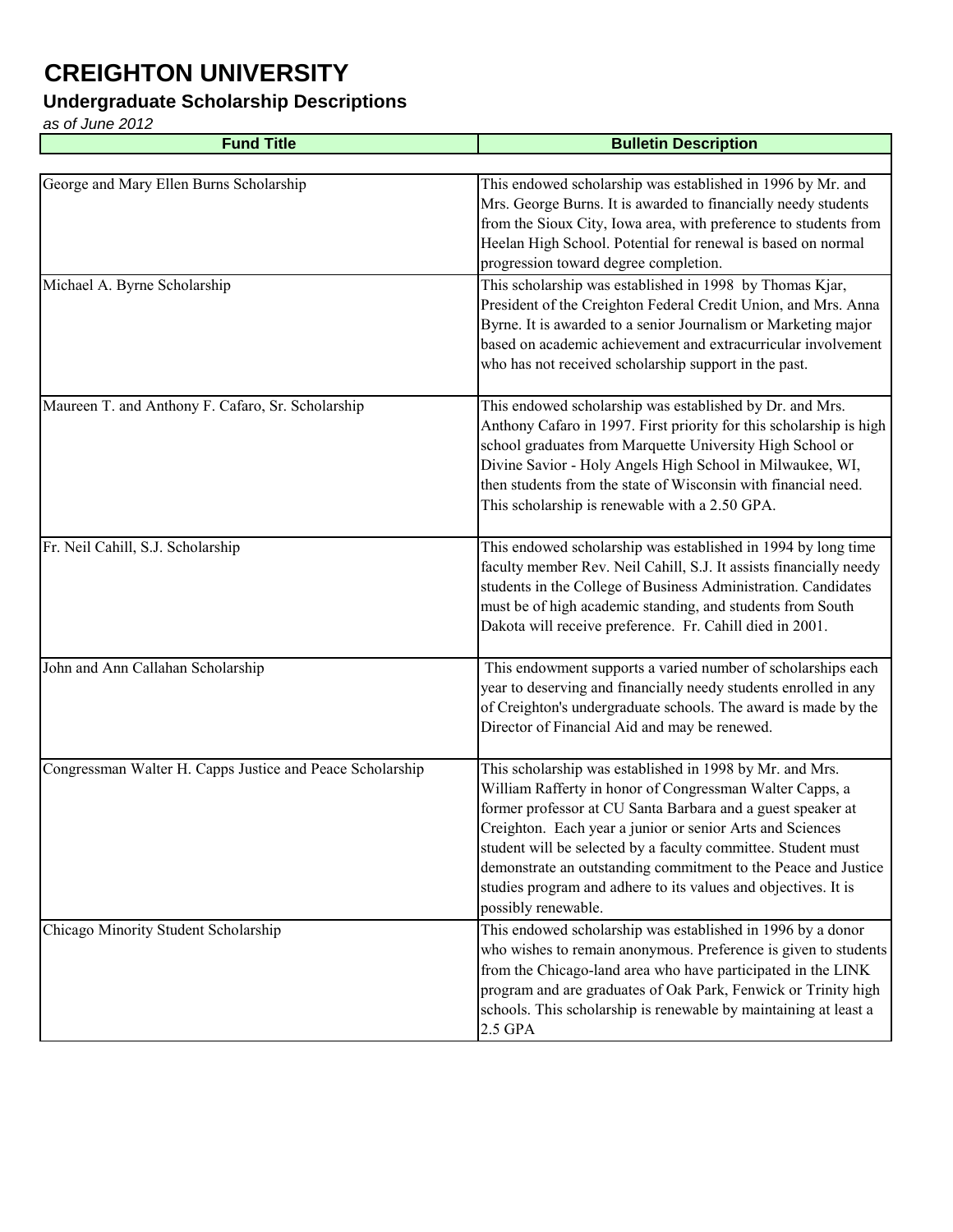#### **Undergraduate Scholarship Descriptions**

| <b>Fund Title</b>                                    | <b>Bulletin Description</b>                                                                                                                                                                                                                                                                                                                                                                                                                                                     |
|------------------------------------------------------|---------------------------------------------------------------------------------------------------------------------------------------------------------------------------------------------------------------------------------------------------------------------------------------------------------------------------------------------------------------------------------------------------------------------------------------------------------------------------------|
|                                                      |                                                                                                                                                                                                                                                                                                                                                                                                                                                                                 |
| Sheila Ciciulla Nursing Scholarship                  | This endowed scholarship was established to honor Dr. Sheila D.<br>Ciciulla, former dean and long time faculty member of the<br>School of Nursing. It was funded from career fair receipts,<br>donations, and other funds. The scholarship is awarded to an<br>outstanding nursing student who epitomizes integrity and<br>commitment to the nursing profession. It requires a 3.0 GPA for<br>renewal and the recipient is determined by the School's<br>Scholarship Committee. |
| Cimpl, Don & Joan Athletic Scholarship               | This endowment provides funds to student-athletes who have<br>financial need and are excelling in the classroom. It may be<br>renewed at the discretion of the Athletic Director, who also<br>makes the initial selection decisions, along with the Director of<br>Financial Aid.                                                                                                                                                                                               |
| Olive Odorisio Circo Spirit Scholarship              | This endowed scholarship was established in 2005 by Mr. Dennis<br>Circo in honor of his mother, Olive, a CU alum ('41) who was a<br>member of Creighton's original cheerleading team. It is awarded<br>to student participant(s) of the Creighton University Dance<br>Team. Recipients are determined by Creighton's Athletic Director<br>in conjunction with the Director of Financial Aid. Financial need<br>is a factor and it may be renewed for future years.              |
| W. Dale and Katherine Clark Scholarship              | This endowed scholarship was established from a bequest made<br>by the late Mrs. Katherine Clark. Undergraduate students who<br>have graduated from an Omaha high school are eligible for this<br>scholarship. The scholarship is based on academic achievement,<br>extracurricular activity, and need. Scholarships are renewable<br>upon the condition that the student is progressing according to<br>the guidelines of the program in which the recipient is enrolled.      |
| Dr. James R. and Bridget Condon Memorial Scholarship | This endowed scholarship was established in 1996 by Dr. and<br>Mrs. John Condon in memory of Dr. James R. and Bridget<br>Condon. Preference for this scholarship shall first go to<br>financially needy students who previously attended either<br>Gonzaga H.S. or Gonzaga University in Spokane, Wash. The<br>award is renewable based on the recipient's academic progress<br>and fund availability.                                                                          |
| Everett and Eileen Connelly Scholarship              | This endowed scholarship was established in 1984 from a<br>bequest made by the late Eileen Connelly. It provides for full<br>tuition and fees, plus a book allowance for an entering<br>undergraduate student with exceptional academic and personal<br>qualities. It is renewable for ensuing years by maintaining an<br>overall GPA of at least 3.3. Financial need may be used as a<br>determining factor between qualified candidates.                                      |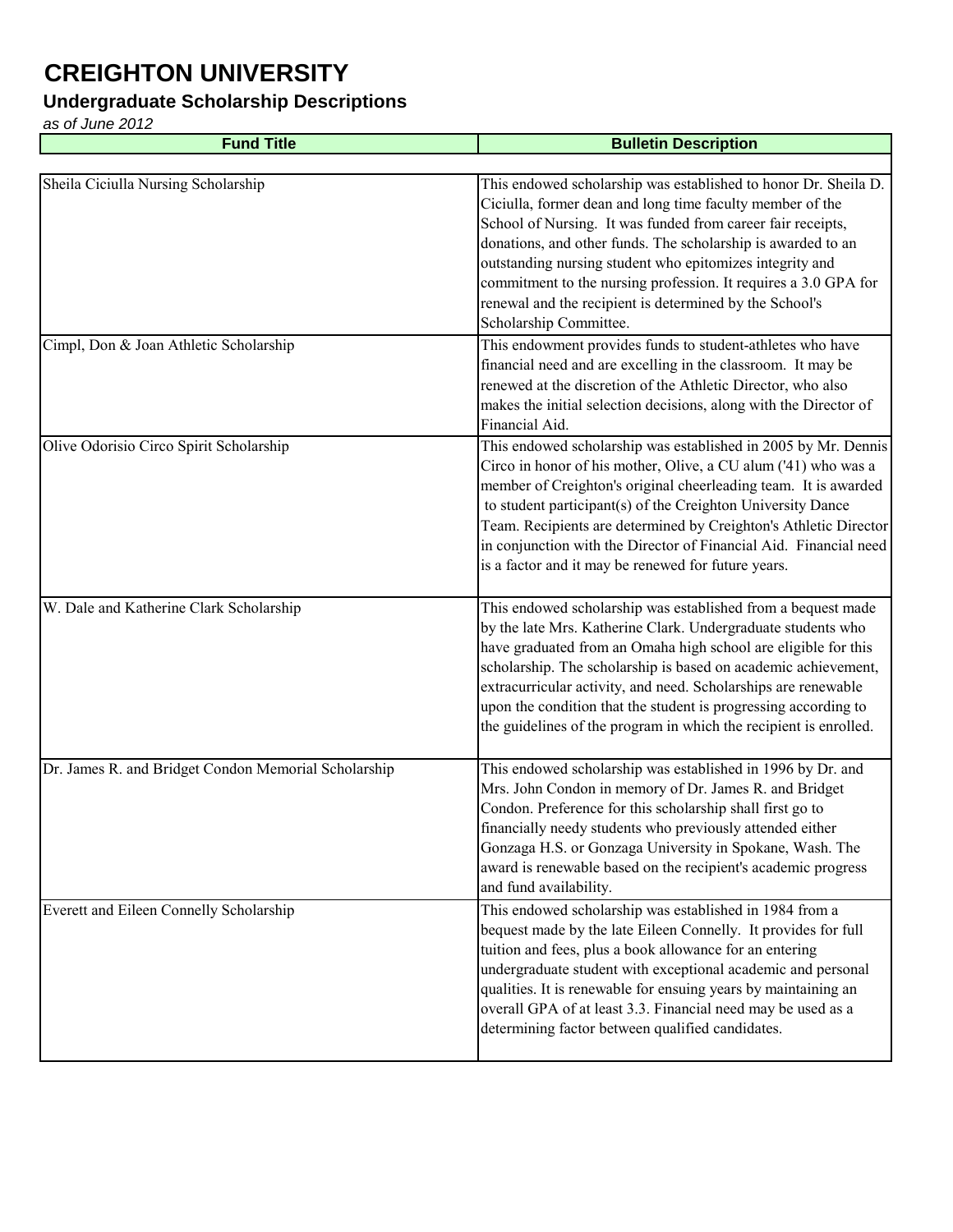#### **Undergraduate Scholarship Descriptions**

| <b>Fund Title</b>                                   | <b>Bulletin Description</b>                                                                                                                                                                                                                                                                                                                                                                                                                                |
|-----------------------------------------------------|------------------------------------------------------------------------------------------------------------------------------------------------------------------------------------------------------------------------------------------------------------------------------------------------------------------------------------------------------------------------------------------------------------------------------------------------------------|
|                                                     |                                                                                                                                                                                                                                                                                                                                                                                                                                                            |
| The James D. Conway Scholarships                    | This endowed scholarship was established in 1984 by the late<br>James D. Conway. Academically-qualified students who<br>graduated from Hastings High School or St. Cecilia High School,<br>Hastings NE, are eligible for the scholarship. Awards are<br>renewable with a 2.5 GPA. A preference is extended to qualified<br>students who will pursue a pre-law education.                                                                                   |
| Matthew B. and Marion A. Conway Scholarship         | This endowed scholarship was established in 2001 from a<br>bequest made by Marion Conway. It is awarded to needy<br>undergraduate students with scholastic excellence. It is not<br>renewable.                                                                                                                                                                                                                                                             |
| James and Barbara Corboy Scholarship                | This endowed scholarship was established in 1995 by Mr. and<br>Mrs. James Corboy to assist undergraduate students who are in<br>need of funds to continue their education and who show the<br>potential for success. It is renewable by normal progression under<br>University standards toward graduation.                                                                                                                                                |
| James M. Cox Scholarship                            | This endowed scholarship was established in 1991 from a gift<br>received from the James M. Cox Foundation. It assists freshmen<br>who reside in eastern Nebraska, with preference given to students<br>from York and Hamilton counties. Financial need must be<br>evident and a 2.0 GPA is required for renewal.                                                                                                                                           |
| Creighton Academic Scholarships                     | These competitive academic scholarships, based on high school<br>academic performance and national test scores, are awarded to<br>selected entering freshmen and are renewable by maintaining the<br>GPA as indicated on the scholarship announcement letter. These<br>scholarships may be named University Awards, Founders<br>Awards or Magis Awards. These awards may be partially or<br>totally replaced by one of the named scholarships that follow. |
| College of Business Administration Ethics & Society | This endowed scholarship was established in 2002 from a<br>bequest made by an anonymous donor. Creighton's College of<br>Business Administration recognizes students for exceptional<br>service accomplishments and leadership potential. This<br>scholarship is renewal with a 3.0 GPA.                                                                                                                                                                   |
| The College of Business Administration Scholarship  | This scholarship is awarded to College of Business<br>Administration students on the basis of scholastic achievement.                                                                                                                                                                                                                                                                                                                                      |
| Creighton Family Tennis Scholarship                 | This endowed scholarship was established in 2002 by Dr. and<br>Mrs. James Manion. It is designated to provide scholarships to<br>students in Creighton's Tennis Program who demonstrate the<br>skills and aptitude necessary for academic and athletic excellence<br>and who have demonstrated financial need. This scholarship<br>requires a 2.0 GPA for renewal.                                                                                         |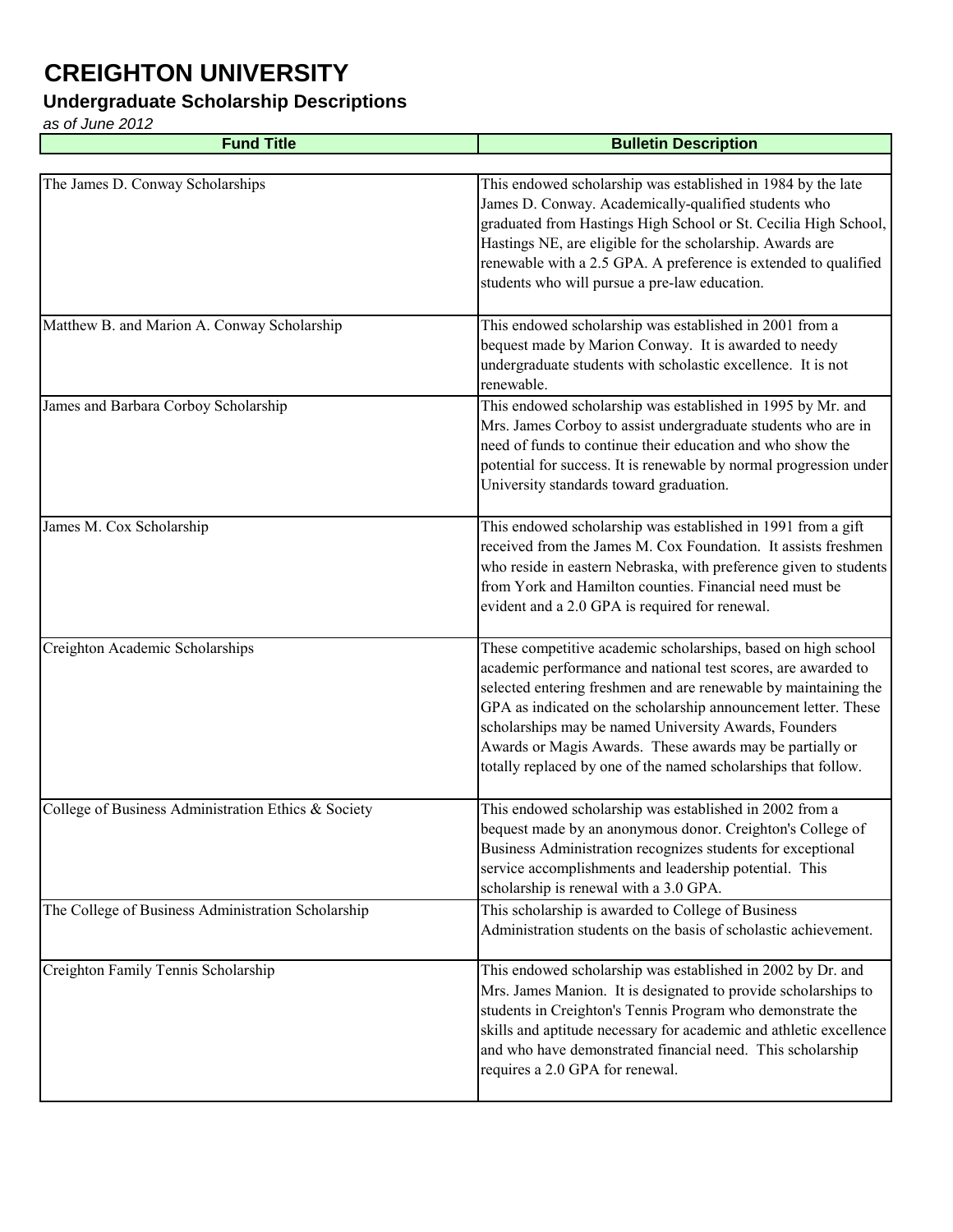### **Undergraduate Scholarship Descriptions**

*as of June 2012* **Fund Title Bulletin Description** CU Men's Golf Scholarship This annual award goes to a current or former member of the Men's Golf Team. If a former member is the recipient, he must be within 20 hours of completing graduation requirements. The Athletic Director shall select a recipient each year funds are available. Matthew E. Creighton, M.D. Scholarship This endowed scholarship was established by Fr. Matthew Creighton, former Creighton University President, in honor of his father Matthew Creighton M.D. It is awarded to financially needy undergraduate students and can be renewed. Creighton Memorial St. Joseph Hospital Nursing Alumni Scholarship This scholarship is funded annually by the alumni group St. Joseph Service League. It is awarded to undergraduate and/or graduate students in the School of Nursing. Awards may be renewed for ensuing years by maintaining a 2.5 grade point average and the endorsement of the Nursing School. Preference will be made to alumni of this organization, or their dependents. Creighton University Scholarship for Women This endowed scholarship was established by Dr. Pauline Negomir Harding to assist financially needy women, preferably from south Omaha, who have a declared major in physics, mathematics, computer science or the natural sciences. It may be renewed based on normal progression toward a degree and availability of funds. CU Student Assistance Fund This award is funded from donations from the Creighton faculty, staff or alumni to assist students facing immediate and unexpected family financial situations. It is a one time only award and recipients will be selected by the Financial Aid Office based on the availability of funds and the student applicant's individual circumstances. Croker LLC Annual Scholarship Established in 2008 by the law firm Croker, Huck, Kasher, Dewitt, Anderson & Gonderinger, LLC, this award honors one of the firm's senior and founding members, Richard E. Croker, a Creighton University Law School graduate. The recipient shall be a 2nd or 3rd year student ranked in the top 20-025% of the class who shows civic commitment and financial need. Dr. James and Karen Cunningham Scholarship This endowed scholarship was established in 1997 by Dr. and Mrs. James Cunningham. Any undergraduate student from the Black Hills region of South Dakota can receive consideration for this award. Preference will be given to graduates of St. Thomas More H.S., Rapid City, SD. It is renewable. Norma Link Curley Scholarship This endowed scholarship was established in 1999 by Mr. L. Edward Curley in memory of his wife, Norma Link Curley, a graduate of the Creighton School of Nursing, 1970. It is awarded to Nursing students who demonstrate financial need. It is renewable by maintaining a 3.0 cumulative GPA.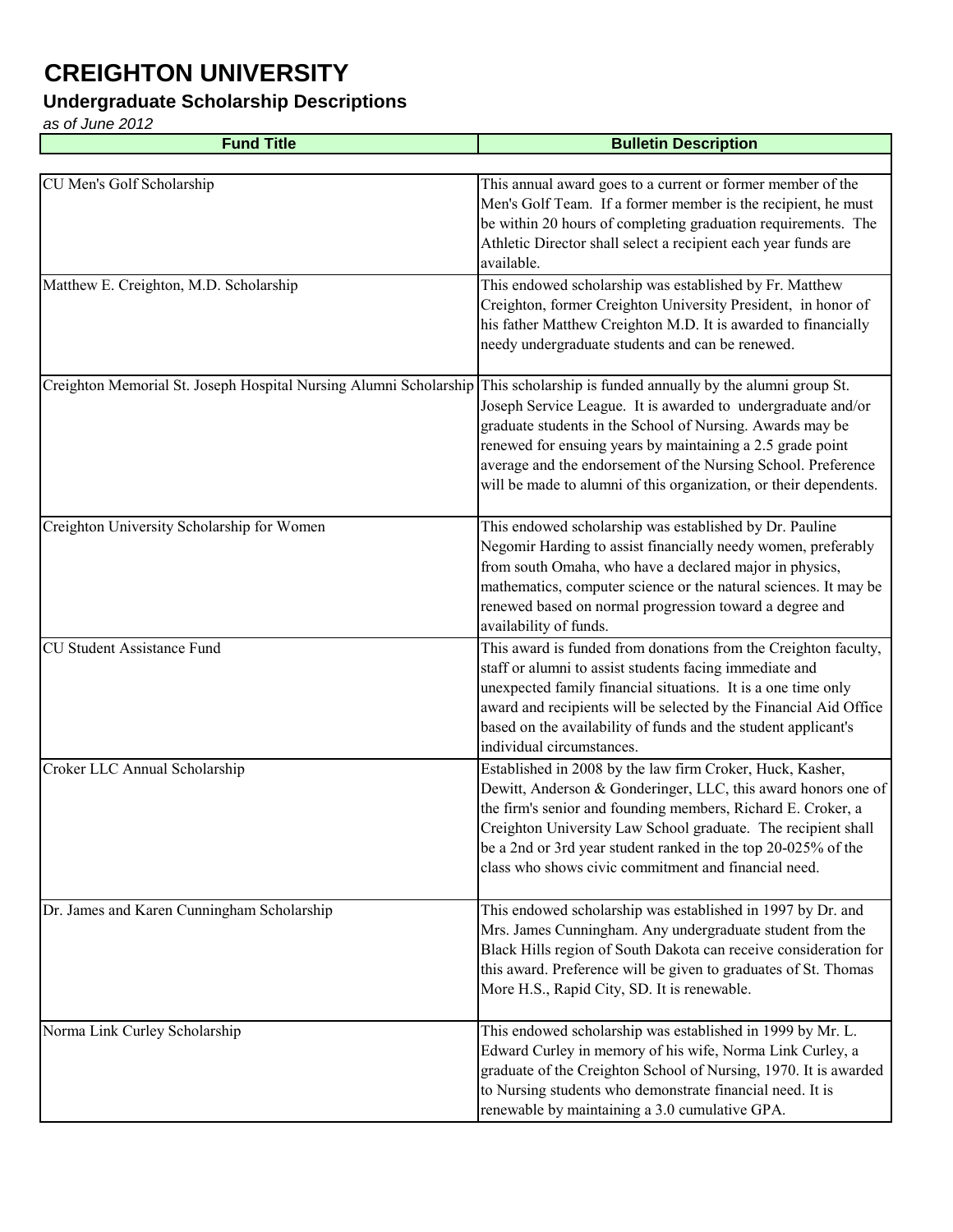#### **Undergraduate Scholarship Descriptions**

| <b>Fund Title</b>                         | <b>Bulletin Description</b>                                                                                                                                                                                                                                                                                                                                                                                                                                                                                                      |
|-------------------------------------------|----------------------------------------------------------------------------------------------------------------------------------------------------------------------------------------------------------------------------------------------------------------------------------------------------------------------------------------------------------------------------------------------------------------------------------------------------------------------------------------------------------------------------------|
|                                           |                                                                                                                                                                                                                                                                                                                                                                                                                                                                                                                                  |
| Curran, M. & J. Scholarship               | This endowed award goes to an undergraduate student has<br>financial need and is academically talented. Preference will be<br>given to graduates of a Nebraska high school. Renewal requires<br>at least a 2.75 cumulative grade average and grade level<br>progression.                                                                                                                                                                                                                                                         |
| Frederick J. de la Vega Scholarship       | This endowed scholarship was established in 1994 from a<br>bequest from the late Dr. Frederick de la Vega, a Creighton<br>alumnus. Students in the three undergraduate colleges are eligible<br>for these highly competitive awards. Academic achievement is<br>the main criteria upon which selections are based but the<br>financial need of applicants may be considered. Between equally<br>eligible applicants, a preference is given to students of color.<br>This award is renewable by maintaining a cumulative 3.0 GPA. |
| Deloitte and Touche Scholarship           | This scholarship was established by Deloitte and Touche Inc. It<br>is awarded to a senior Accounting major in the College of<br>Business Administration who has evidenced an interest in public<br>accounting, maintained a high academic record and demonstrated<br>leadership ability.                                                                                                                                                                                                                                         |
| Charles H. and Mary Lou Diers Scholarship | This endowed scholarship was established in 1994 by Mr. and<br>Mrs. Charles Diers to support an incoming freshman from the<br>Fremont, Neb. area who demonstrates financial need and<br>potential for success at the postsecondary level.                                                                                                                                                                                                                                                                                        |
| Robert M. Dippel Scholarship              | This endowed scholarship was established in 1997 by the late<br>Robert Dippel (BA '42, JD '46). Mr. Dippel was an avid<br>Bluejays supporter. The recognition goes to a student-athlete<br>participating in intercollegiate athletics and the selection is made<br>by the Director of Athletics.                                                                                                                                                                                                                                 |
| Mary Dora Scholarship                     | This endowed scholarship was established in 1999 by Dr. and<br>Mrs. Eugene Brooks in honor of their grandparents. It is awarded<br>to students of color, with preference to African-American<br>students, in the School of Arts and Sciences. Students must<br>demonstrate their resolve to overcome economic and educational<br>disadvantage in search of higher education to qualify for this<br>scholarship and it is renewable with a 2.0 GPA.                                                                               |
| John J. Dougherty Scholarship             | This endowed scholarship supports students who are of the<br>Catholic faith and have graduated from Bishop Heelan High<br>School, Sioux City, Iowa during their freshman year at<br>Creighton. It is not renewable beyond the first year and students<br>who already are receiving more the 50% of Creighton's direct<br>charges in scholarships will not be considered. If no eligible first<br>year student exists, upper class students at Creighton may be<br>considered as an alternate.                                    |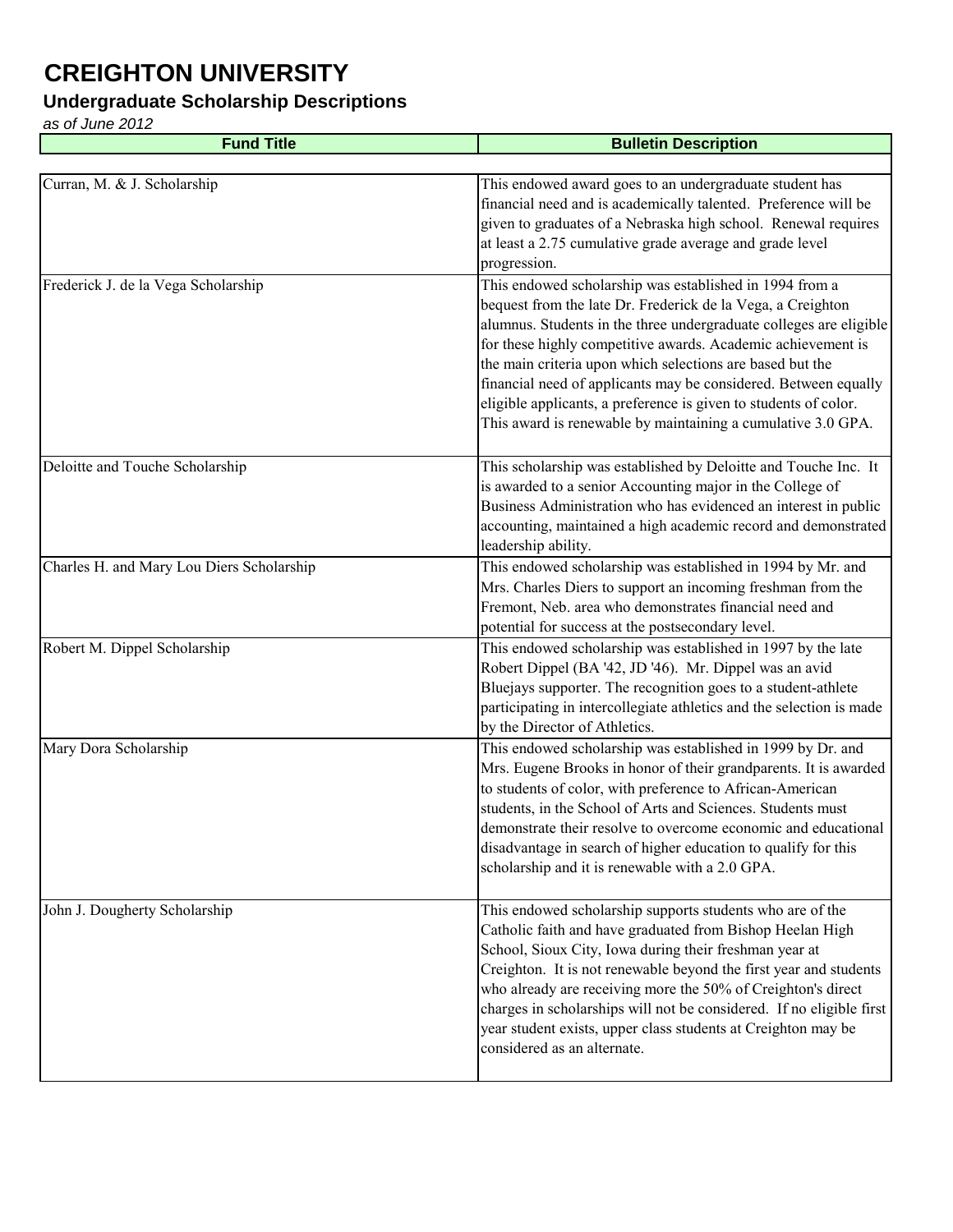#### **Undergraduate Scholarship Descriptions**

| <b>Fund Title</b>                     | <b>Bulletin Description</b>                                                                                                                                                                                                                                                                                                                                                                                                                                                                      |
|---------------------------------------|--------------------------------------------------------------------------------------------------------------------------------------------------------------------------------------------------------------------------------------------------------------------------------------------------------------------------------------------------------------------------------------------------------------------------------------------------------------------------------------------------|
|                                       |                                                                                                                                                                                                                                                                                                                                                                                                                                                                                                  |
| Paul W. Douglas Scholarship           | This endowed scholarship was established in 1999 from a<br>bequest by the late Paul W. Douglas. It is awarded to financially<br>needy junior or senior students with a 3.5 GPA and enrolled in<br>the College of Arts and Sciences with a declared major in<br>Atmospheric Sciences. A scholarship committee comprised of<br>members from the Department of Atmospheric Sciences shall<br>annually select the recipient(s) and the Financial Aid Office will<br>confirm level of financial need. |
| Dowd Family Athletic Scholarship      | This is a non-renewable award designated for a men's basketball<br>player whose eligibility has expired and is within 12 academic<br>hours of completing their degree requirements. The Athletic<br>Director and Men's Basketball coach shall select the recipient(s).                                                                                                                                                                                                                           |
| Leo and Rita Durrett Scholarship      | This endowed scholarship was established in 1995 by Mr. and<br>Mrs. Leo Durrett. It is awarded to undergraduate students and is<br>based on academic credentials and financial need. Normal<br>progression toward degree completion, a 2.5 GPA and the<br>continuing availability of funds makes this scholarship<br>renewable.                                                                                                                                                                  |
| Dworak, Judy & Don Scholarship        | This endowed scholarship is awarded to academically talented<br>and financially needy undergraduate students from 1) Columbus<br>Scotus HS or 2) graduates from any other high school in Platte<br>County Nebraska. It is renewable by maintaining at least a 2.5<br>cumulative grade average and normal grade progression.                                                                                                                                                                      |
| EducationQuest Foundation Scholarship | This scholarship was established in 1999 by EducationQuest<br>Foundation, a private, nonprofit organization with a mission to<br>improve access to higher education in Nebraska. Each year,<br>funds are provided to assist financially needy Nebraska residents,<br>minority students, and students with special needs. The Financial<br>Aid Office selects the recipients on an annual basis.                                                                                                  |
| <b>Elizabeth Fund for Nurses</b>      | This endowed scholarship was established in 1997 by Phil and<br>Jennie Waters in memory of their granddaughter, the late<br>Elizabeth Zuerlein. It is awarded to Nursing students who<br>demonstrate financial need and meet the three principles of the<br>Fleet Reserve Association: loyalty, protection and service to<br>country. It is renewable. Phil Waters died in 2006.                                                                                                                 |
| Eugene B. Even Scholarship            | This scholarship was established in 2002 by Mr. Eugene Even. It<br>provides for two scholarships each year. One to a financially<br>needy student in the Education Department and one in the<br>College of Business Administration. Preference is given to<br>seniors with a record of academic achievement.                                                                                                                                                                                     |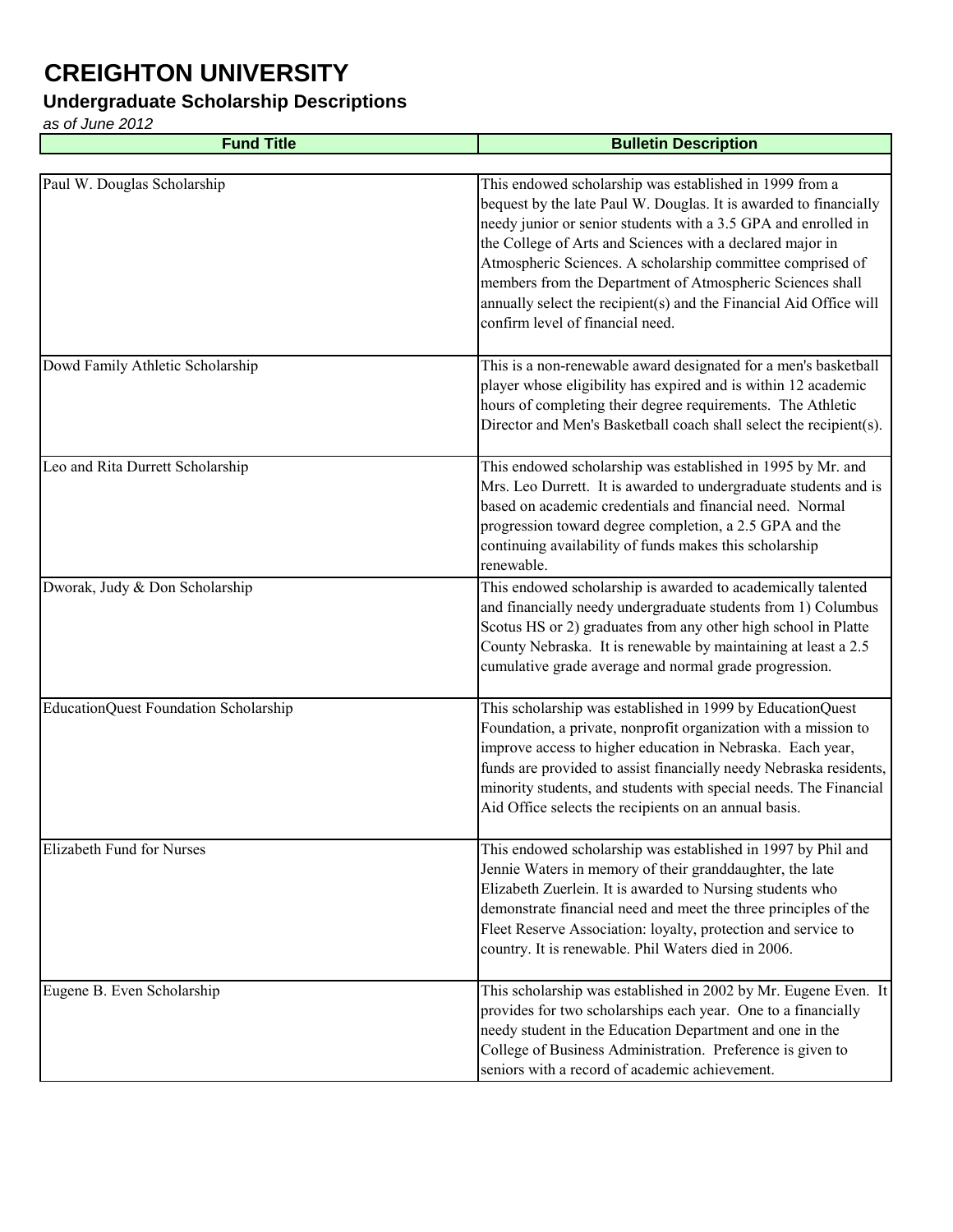#### **Undergraduate Scholarship Descriptions**

| <b>Fund Title</b>                             | <b>Bulletin Description</b>                                                                                                                                                                                                                                                                                                                                                                                                                   |
|-----------------------------------------------|-----------------------------------------------------------------------------------------------------------------------------------------------------------------------------------------------------------------------------------------------------------------------------------------------------------------------------------------------------------------------------------------------------------------------------------------------|
|                                               |                                                                                                                                                                                                                                                                                                                                                                                                                                               |
| John P. Fahey Scholarship                     | This scholarship was established in 1998 by Mr. Fahey to assist<br>minority undergraduate students. This annual gift scholarship<br>provides two scholarships for African American or Hispanic<br>students who are in good academic standing and are able to<br>demonstrate financial need. This scholarship is renewable with a<br>2.5 GPA.                                                                                                  |
| Grace and Robert Fay Scholarships             | This endowed scholarship was established by the late Robert H.<br>Fay in honor if his deceased wife Grace. It is awarded to<br>academically outstanding students in the College of Arts and<br>Sciences who have demonstrated financial need. Renewal is<br>automatic with at least a 2.0 cumulative GPA.                                                                                                                                     |
| Fay, Robert Endowed Scholarship               | This endowed award is given to a student enrolled in the College<br>of Arts & Sciences who demonstrates financial need and a strong<br>academic record. It is renewable based on funding, maintaining<br>at least a 2.0 cumulative grade average and normal grade level<br>progression.                                                                                                                                                       |
| Edward W. and Nancy E. Fitzgerald Scholarship | This endowed scholarship was established in 2006 by Mr. and<br>Mrs. Edward Fitzgerald to assist Accounting students enrolled in<br>the College of Business Administration who have high academic<br>credentials and financial need. It may be renewed for future<br>years by maintaining at least a 2.5 cumulative GPA and<br>continued financial need.                                                                                       |
| Foley, J. & M. Scholarship                    | This award for an undergraduate student from Sioux City, IA and<br>is selected by the Undergraduate Scholarship Committee. It is<br>renewable by maintaining a cumulative grade average of at least<br>2.5 and progression to the next grade classification.                                                                                                                                                                                  |
| H. M. and Ruby V. Frost Scholarship           | This endowed scholarship was established in 1980 from a<br>bequest made by the late Ruby V. Frost in memory of her<br>husband, Hubert, a graduate of the CU School of Law. In<br>awarding this scholarship, the University Academic Scholarship<br>Committee considers high-school academics, national test scores,<br>and extracurricular activities. Need may also be considered. The<br>scholarship is renewable by maintaining a 3.0 GPA. |
| Dr. Herbert J. Funk Scholarship               | This endowed scholarship was established in 1997 by Dr.<br>Herbert Funk, and is awarded to students majoring in Economics<br>with preference to students from Shelby County, Iowa.                                                                                                                                                                                                                                                            |
| Tom and Judy Garner Scholarship               | This endowed scholarship was established in 1995 by Mr. and<br>Mrs. Garner to assist students enrolled in the College of Business<br>Administration who are of high academic ability and demonstrate<br>financial need.                                                                                                                                                                                                                       |
| Kitty Gaughan Scholarship                     | This endowed scholarship was established in 1995 by Mr. John<br>D. Gaughan in memory of his late mother, Kitty Gaughan. It is<br>awarded by the Financial Aid Office to undergraduate students<br>graduating from Creighton Prep High School, Omaha, Neb. who<br>display financial need.                                                                                                                                                      |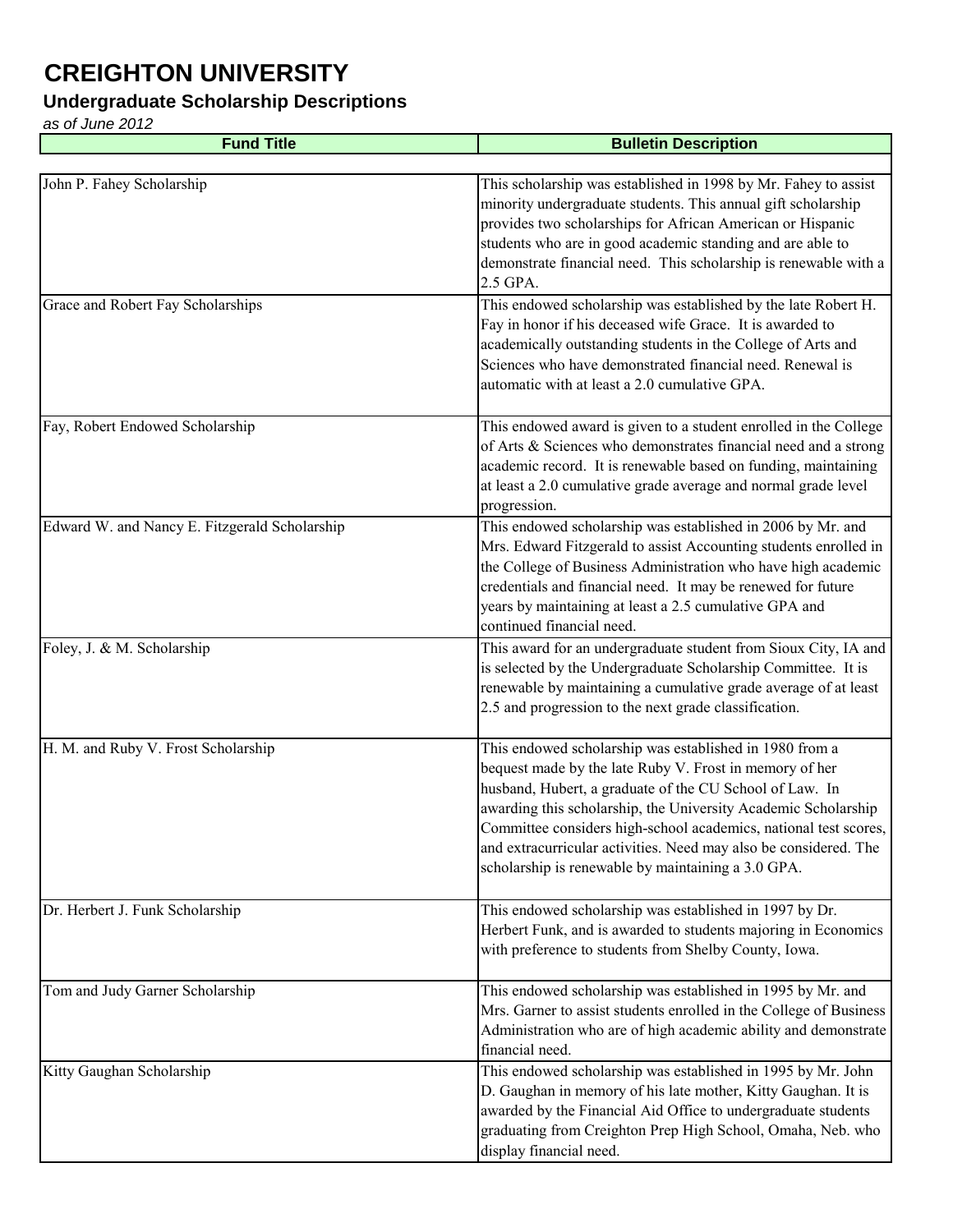#### **Undergraduate Scholarship Descriptions**

| <b>Fund Title</b>                             | <b>Bulletin Description</b>                                                                                                                                                                                                                                                                                                                                                                                                                                                                                                                                     |
|-----------------------------------------------|-----------------------------------------------------------------------------------------------------------------------------------------------------------------------------------------------------------------------------------------------------------------------------------------------------------------------------------------------------------------------------------------------------------------------------------------------------------------------------------------------------------------------------------------------------------------|
|                                               |                                                                                                                                                                                                                                                                                                                                                                                                                                                                                                                                                                 |
| Emalea and Zeta Gaul Scholarship              | This endowed scholarship was established in 1990 by Mr. Peter<br>Gaul in memory of his niece Emalea and sister Zeta, both of<br>whom died as infants. This award recognizes a Nursing student<br>of high academic ability with financial need and may be renewed.                                                                                                                                                                                                                                                                                               |
| German-American Society Scholarship           | This scholarship is funded by the German-American Society and<br>is awarded to a student who has a record of high academic<br>performance and a firm commitment to the study of German with<br>at least 12 credit hours on the upper-division level; demonstrable<br>financial need will also be a decisive factor in awarding this<br>annual scholarship.                                                                                                                                                                                                      |
| Dr. James and Lois Gerrits Family Scholarship | This endowed scholarship was established in 1991 by Dr. and<br>Mrs. James Gerrits. Dr. Gerrits was a CU alum (BS 1951, MD<br>1955) who died in 2006. The award is made to a student<br>enrolled in one of the undergraduate colleges of Arts and<br>Sciences, Business Administration, or the School of Nursing who<br>has a high academic standing and demonstrates financial need.<br>This award is renewable for future years by maintaining a<br>minimum GPA of 2.0.                                                                                        |
| Robert 'Bob' Gibson Scholarship               | This endowed scholarship was established in 2005 by the CU<br>Athletics dept. to honor Bob Gibson, who starred on the<br>Creighton University basketball team from 1954-57 and was the<br>first inductee of the Creighton University Athletics Hall of Fame<br>in 1968. Bob was also elected to the Baseball Hall of Fame in<br>1981 after a major league baseball career with the St. Louis<br>Cardinals. This \$1,000 scholarship is awarded annually to an<br>underclass minority student-athlete with financial need. It<br>requires a 2.0 GPA for renewal. |
| Jean H. Jerman Gondringer Scholarship         | This endowed scholarship was established in 2002 by Mrs. Beth<br>Nohr in memory of her mother, Jean Gondringer, a CU Nursing<br>alum (class of '44). It is awarded to students enrolled in the<br>School of Nursing with high academic standing. Preference is<br>given to students from rural Nebraska. The School of Nursing<br>Scholarship Committee selects the recipient each year. It may be<br>renewed with a 2.0 GPA.                                                                                                                                   |
| Good Family Scholarship                       | This annual gift is given to a student participating in the<br>intercollegiate athletic program. It is awarded by the Athletic<br>Director with preference given to S-A's enrolled in the College of<br><b>Business Administration.</b>                                                                                                                                                                                                                                                                                                                         |
| William M. Gordon Scholarship                 | This endowed scholarship was established in Memory of William<br>F. Gordon, the first black student to graduate from Creighton's<br>School of Medicine in 1901. The scholarship is intended to<br>promote the racial diversity of the student body at Creighton<br>University. Financial need is considered when selecting<br>recipients and a 2.5 minimum GPA is required for renewal.                                                                                                                                                                         |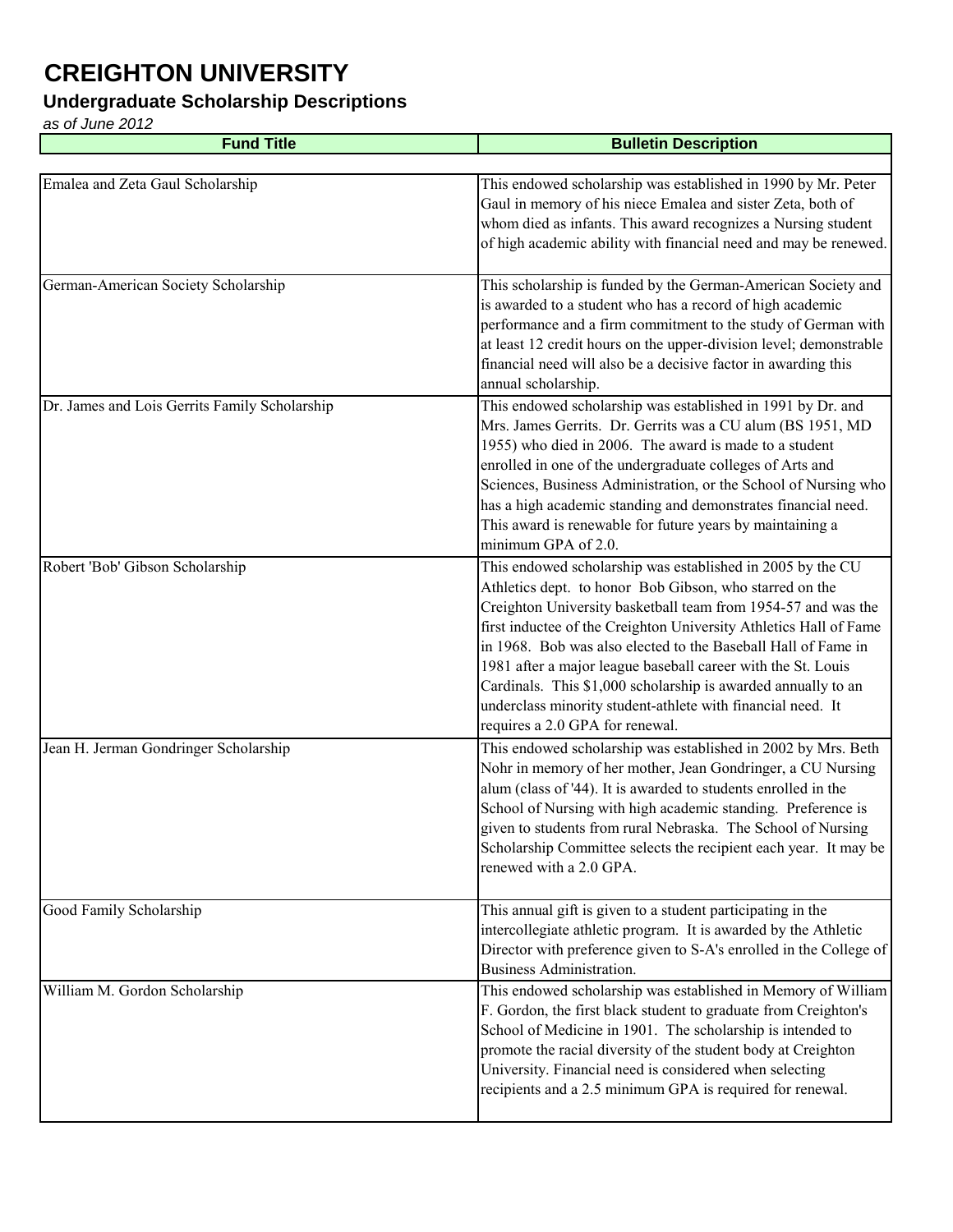### **Undergraduate Scholarship Descriptions**

| <b>Fund Title</b>                            | <b>Bulletin Description</b>                                                                                                                                                                                                                                                                                                                                                                                                                                     |
|----------------------------------------------|-----------------------------------------------------------------------------------------------------------------------------------------------------------------------------------------------------------------------------------------------------------------------------------------------------------------------------------------------------------------------------------------------------------------------------------------------------------------|
|                                              |                                                                                                                                                                                                                                                                                                                                                                                                                                                                 |
| Robert L. Gradoville Memorial Scholarship    | This annual gift is given to a member of the Men's Baseball team<br>as selected by the head coach and confirmed by the Athletic<br>Director. Awards will be made based on the availability of funds<br>and may be renewed at the discretion of the head coach.                                                                                                                                                                                                  |
| Amelia Bunbury Graff Scholarship             | This endowed scholarship was established from an estate bequest<br>by Amelia Graff, who died in 1994. This scholarship provides<br>support to undergraduate students admitted into the Education<br>Department and planning a career in teaching. Financial need<br>and a demonstrated history of academic achievement at<br>Creighton are required. A 2.5 cumulative GPA is required for<br>renewal.                                                           |
| Haddix Foundation Scholarship                | Funded by the Haddix Foundation, this award provides support<br>to graduates of Omaha North High School. The award amount<br>may vary and when combined with other federal, state and/or<br>institutional awards is designed to provide the recipient(s) with<br>funds up to the direct educational expenses incurred by the<br>student. It is renewable by maintaining at least a 2.5 cumulative<br>grade average and progressing to the next grade level.     |
| Adolph Hallas Scholarship                    | This endowed scholarship was established in 1991 from a<br>bequest made by the late Adolph J. Hallas, graduate of the<br>College of Business in 1925. The endowed fund supports four<br>scholarships each year to students in the College of Business who<br>are selected by the Financial Aid office. Selection is based on<br>scholastic achievement and financial need.                                                                                      |
| Josie Harper Nursing Scholarship             | This endowed scholarship was established in 1999 by Charles<br>Mike Harper in memory of his wife, Josie Harper. This award<br>recognizes a Nursing student of high academic ability with<br>demonstrated financial need and may be renewed.                                                                                                                                                                                                                     |
| D. Paul and Marjorie S. Hartnett Scholarship | This endowed scholarship was established in 1998 by Dr. Paul<br>and Marjorie Hartnett. It helps support undergraduate students of<br>high academic ability and who demonstrate financial need.<br>Preference is given to Native American students first, then<br>graduates of the Bellevue high schools in Nebraska, then Gross<br>High School graduates residing in Sarpy County, Nebraska and<br>finally high schools graduates from Dakota County, Nebraska. |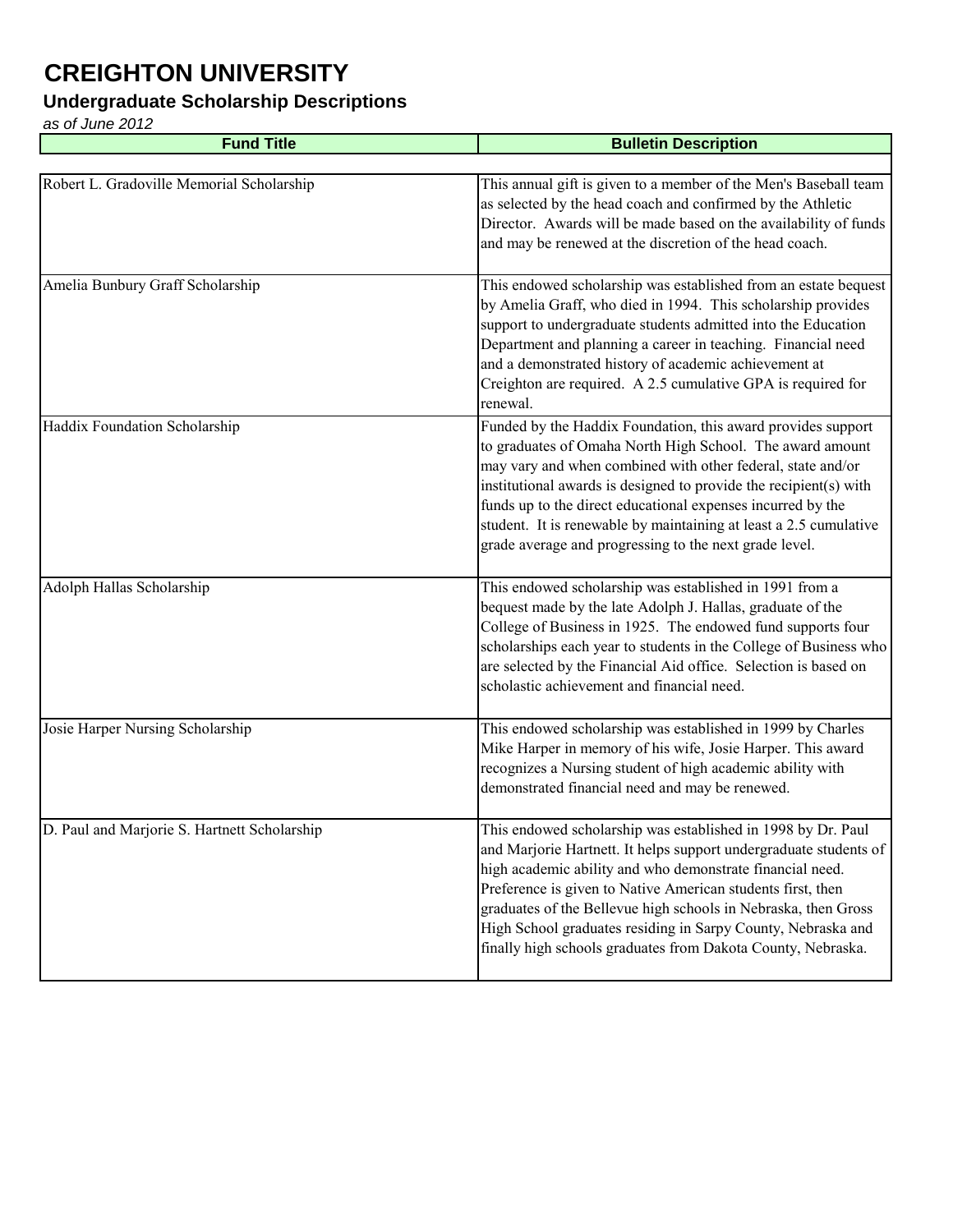#### **Undergraduate Scholarship Descriptions**

| <b>Fund Title</b>                                        | <b>Bulletin Description</b>                                                                                                                                                                                                                                                                                                                                                                                                                                                                                                                                                                  |
|----------------------------------------------------------|----------------------------------------------------------------------------------------------------------------------------------------------------------------------------------------------------------------------------------------------------------------------------------------------------------------------------------------------------------------------------------------------------------------------------------------------------------------------------------------------------------------------------------------------------------------------------------------------|
|                                                          |                                                                                                                                                                                                                                                                                                                                                                                                                                                                                                                                                                                              |
| Mary Halbur Hawver Endowed Scholarship Fund              | This endowed scholarship was established in 2007 by William L.<br>Hawver, Ph.D., in memory of his wife Mary Halbur Hawver.<br>Mrs. Hawver, from Carroll, Iowa, earned her BS and MA in<br>mathematics and was a member of Alpha Sigma Nu, the National<br>Jesuit Honor Society. The endowed fund supports undergraduate<br>and graduate students with a declared major in mathematics and<br>who are of high academic standing. The Chair of Mathematics<br>Department selects the recipient annually and the scholarship<br>may be renewed by maintaining a minimum 2.75 cumulative<br>GPA. |
| William Randolph Hearst Foundation Scholarship           | This endowed scholarship was established in 1993 by the<br>William Randolph Hearst Foundation to provide support to a<br>financially needy student in one of Creighton's undergraduate<br>colleges. Preference is given to multicultural students and is<br>renewable with a cumulative GPA of 2.0.                                                                                                                                                                                                                                                                                          |
| Harve B. Heaston Memorial Scholarship                    | This endowed scholarship was established in memory of the late<br>Harve B. Heaston. It is awarded to a senior Finance major in the<br>College of Business Administration who demonstrates high<br>academic promise and extracurricular leadership in the college<br>and university.                                                                                                                                                                                                                                                                                                          |
| Dr. Irvin L. Heckmann Memorial Scholarship               | This endowed scholarship was established in 2002 by Mrs.<br>Phyllis Heckmann in memory of her husband, Dr. Irvin<br>Heckmann. Dr. Heckmann was a COBA alumnus, class of 1950.<br>The scholarship is awarded to a financially needy undergraduate<br>student in the College of Business Administration who also<br>demonstrates high academic ability. It may be renewed by<br>maintaining at least a 2.5 cumulative GPA.                                                                                                                                                                     |
| Jane A. and Susan S. Hedequist Scholarship               | This endowed scholarship was established in 1996 by Dr. Robert<br>D. Hedequist in honor of his late wife, Jane (School of Nursing<br>1959), and his current wife, Susan. It is awarded to students<br>enrolled in the School of Nursing who demonstrate financial<br>need. A 2.50 GPA is required to renew this award.                                                                                                                                                                                                                                                                       |
| Charles F. and Mary C. Heider Scholarship                | This endowed scholarship was established in 1997 by Mr. and<br>Mrs. Charles Heider. This scholarship is open to any needy<br>undergraduate student who demonstrates high academic<br>credentials. It is renewable.                                                                                                                                                                                                                                                                                                                                                                           |
| The Richard J. and Marguerite Heider Endowed Scholarship | This endowed scholarship was established in 1996 by Mr. and<br>Mrs. Richard Heider. Mr. Heider was a CU Law school grad<br>('48) and he passed away in 2004. This scholarship is designated<br>for a student from Carroll County, Iowa who has demonstrated<br>financial need.                                                                                                                                                                                                                                                                                                               |
| Heider / Arrupe Senior Scholarship                       | This annual scholarship was established by a gift from the Heider<br>Family Foundation in memory of Richard and Marguerite Heider.<br>It recognizes an Arrupe Jesuit HS graduate entering his/her<br>undergraduate senior year at Creighton. Demonstrated academic<br>achievement and financial need will determine the recipient.                                                                                                                                                                                                                                                           |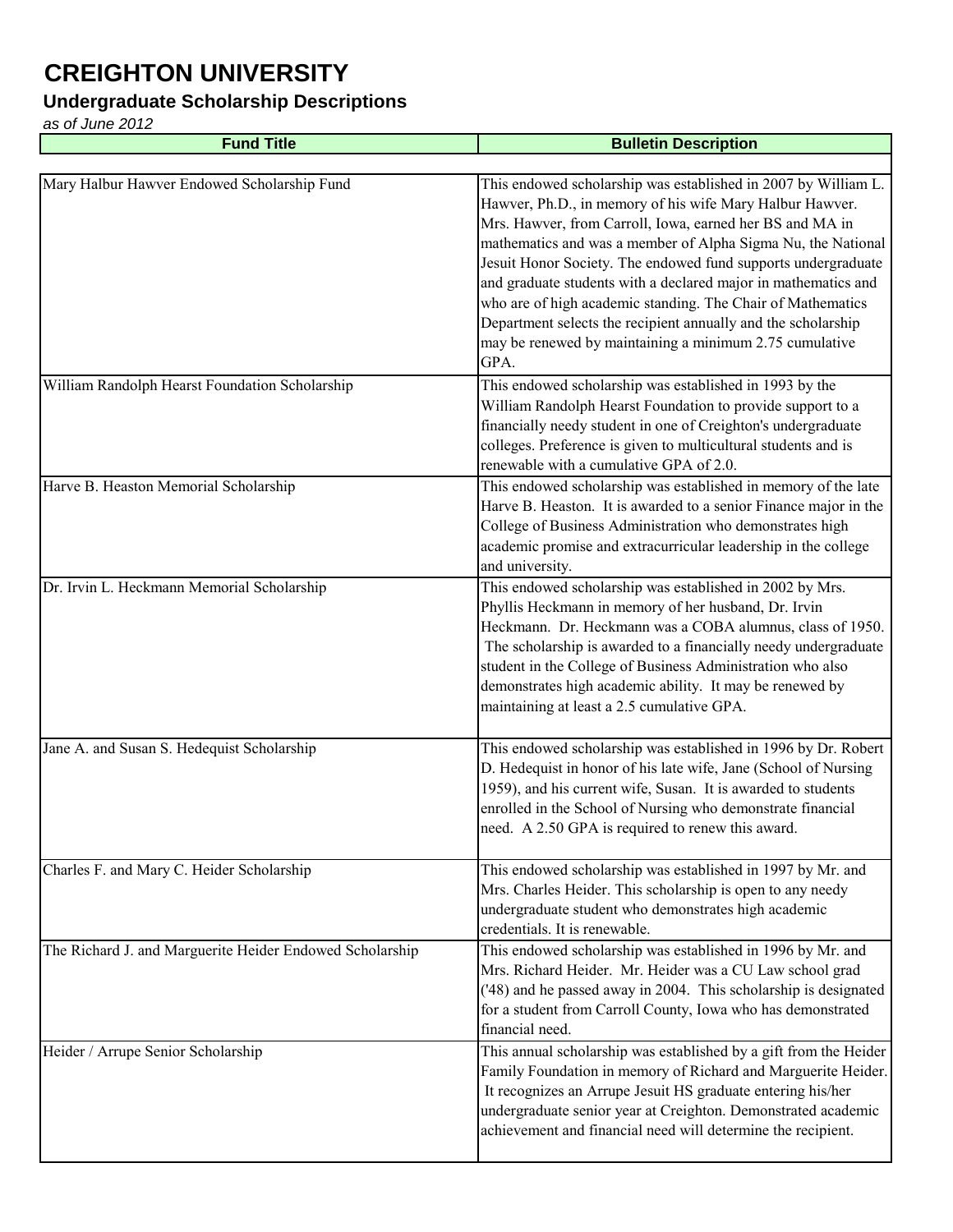### **Undergraduate Scholarship Descriptions**

| <b>Fund Title</b>                                             | <b>Bulletin Description</b>                                                                                                                                                                                                                                                                                                                                                                                                                                                                                                                                                                                                                                                                     |
|---------------------------------------------------------------|-------------------------------------------------------------------------------------------------------------------------------------------------------------------------------------------------------------------------------------------------------------------------------------------------------------------------------------------------------------------------------------------------------------------------------------------------------------------------------------------------------------------------------------------------------------------------------------------------------------------------------------------------------------------------------------------------|
|                                                               |                                                                                                                                                                                                                                                                                                                                                                                                                                                                                                                                                                                                                                                                                                 |
| Hendrickson, Dr. Todd P. - Student Athlete Annual Scholarship | This scholarship was established in 2002 by friends and family in<br>memory of Dr. Todd Hendrickson. Dr. Hendrickson was a<br>faculty member in the CU School of Medicine, Dept. of<br>Psychiatry. A former UNO baseball star, he was a strong<br>advocate of college athletics. This annual gift is restricted to a<br>student who demonstrates financial need and participates in an<br>athletic support group, such as training, dance team, etc. The<br>award may be renewed by maintaining at least a 2.0 overall GPA.                                                                                                                                                                     |
| James and Helen Hughes Herbert Scholarship                    | This endowed scholarship was established in 1991 by Mr. and<br>Mrs. James Herbert. It is awarded to entering or continuing<br>students in the College of Business Administration with a<br>preference to those pursuing an accounting career. In addition to<br>GPA, selections will also be based on extracurricular activities<br>and employment history. This award may be renewed by<br>attaining a minimum 2.5 GPA.                                                                                                                                                                                                                                                                        |
| Richard L. and Peggy Herman Scholarship                       | This endowed scholarship was established in 2002 by Mr. and<br>Mrs. Richard L. Herman. The scholarship provides up to a<br>maximum of four undergraduate awards, one per class, each year.<br>The scholarship may be renewed by maintaining at least a 2.5<br>cumulative GPA.                                                                                                                                                                                                                                                                                                                                                                                                                   |
| Rita A. Molseed and G. Melvin Hickey Scholarship              | This endowed scholarship was established in 2002 from a<br>bequest made by the late Rita Molseed in honor of her uncle, G.<br>Melvin Hickey. Ms. Molseed was a CU alum (BA '31). It is<br>awarded to an Arts & Sciences student with high academic<br>standing and financial need. A 2.5 cumulative GPA is required<br>for renewal.                                                                                                                                                                                                                                                                                                                                                             |
| Dr. Edward A. Hier Scholarship                                | This endowed scholarship was established in 1991 by Mrs. Ann<br>Hier in memory of her late husband, Dr. Edward A. Hier, a<br>Medical School alum. It is intended to assist a freshman from<br>western Nebraska who demonstrates financial need. Student may<br>be enrolled in the College of Arts and Sciences or Business<br>Administration. It may be renewable.                                                                                                                                                                                                                                                                                                                              |
| Rev. James E. Hoff, S.J. Magis Scholarship                    | This endowed scholarship was established in 2004 by Creighton<br>University in recognition of Fr. Hoff's many years of service to<br>Creighton. Fr. Hoff was Vice President for University Relations<br>and a CU Board member. Prior to his death in 2004, he served<br>as Chancellor of Xavier University in Cincinnati, OH. The<br>scholarship is awarded to students enrolled in any undergraduate<br>school or college of the University, who through their daily<br>actions and involvement with their peers and with others live out<br>the Ignatian principle of the Magis. This scholarship may be<br>renewed, based upon the student's academic progress and<br>availability of funds. |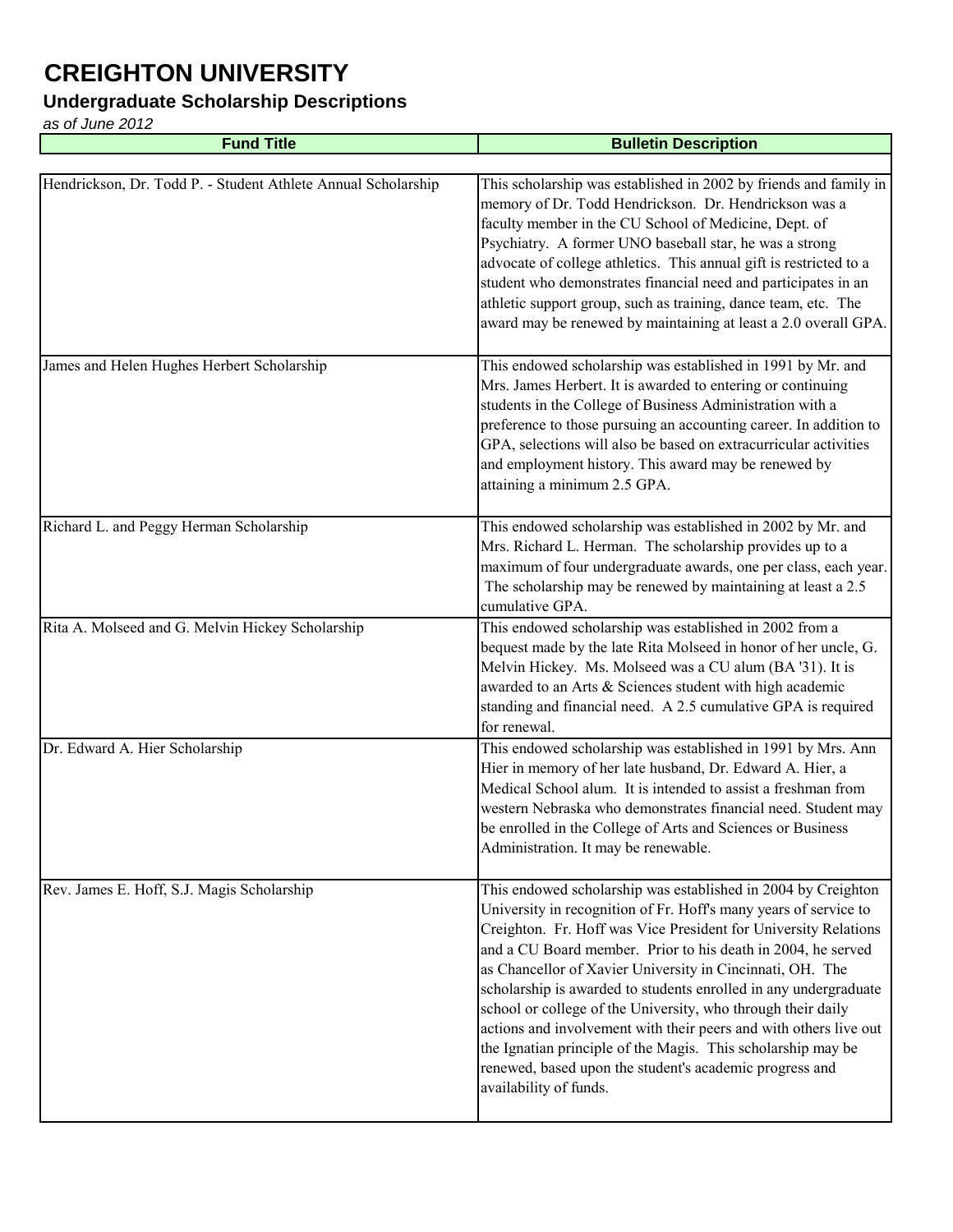#### **Undergraduate Scholarship Descriptions**

| <b>Fund Title</b>                                | <b>Bulletin Description</b>                                                                                                                                                                                                                                                                                                                                                                                                                                                                                                                                                    |
|--------------------------------------------------|--------------------------------------------------------------------------------------------------------------------------------------------------------------------------------------------------------------------------------------------------------------------------------------------------------------------------------------------------------------------------------------------------------------------------------------------------------------------------------------------------------------------------------------------------------------------------------|
|                                                  |                                                                                                                                                                                                                                                                                                                                                                                                                                                                                                                                                                                |
| Roger Holzman Scholarship                        | This endowed scholarship was established in 1996 by Roger<br>Holzman. It is awarded to financially needy, academically<br>worthy students enrolled in the College of Business<br>Administration. It is renewable.                                                                                                                                                                                                                                                                                                                                                              |
| David M. Hoover Memorial Scholarship             | This endowed scholarship was established in 1995 by Dr. and<br>Mrs. David Hoover in memory of their son David. David was<br>killed in an auto accident while a student at Creighton. It is<br>awarded to students enrolled in the College of Arts and Sciences<br>who demonstrate financial need. It is renewable with a 2.50<br>cumulative GPA.                                                                                                                                                                                                                               |
| Gunnar Horn Scholarship                          | This endowed scholarship was established in 1987 by Gunnar<br>Horn, a retired journalism teacher at Benson HS (Omaha). It is<br>awarded to students with an interest in or intent to major in<br>Journalism. College test scores, financial need, and high school<br>journalistic activities are factors in the selection process. It is non-<br>renewable.                                                                                                                                                                                                                    |
| Dr. Ross C. Horning Endowed Scholarship          | This endowed scholarship was established in 1994 by Dr. Ross<br>C. Horning. Dr. Horning was a Professor of History at Creighton<br>for many years. He died in 2005. Recipient is selected each year<br>by the Financial Aid Office in conjunction with the Department<br>of History. The student must be a junior who has been admitted<br>as a History major. The student must also demonstrate a<br>background of work experience and the need for financial aid. By<br>maintaining a 2.5 GPA during the junior year, the scholarship<br>may be renewed for the senior year. |
| Ignation Scholarships for Service and Leadership | These scholarships are awarded based on the applicants record of<br>leadership and service provided by the student in the application<br>for admission. The Office of Admission reviews all applications<br>and selects a limited number of recipients for this award. These<br>awards are renewable by maintaining normal progress toward a<br>degree and a 2.0 cumulative grade average.                                                                                                                                                                                     |
| Frank J. Iwersen, MD Student Athlete Scholarship | This endowed scholarship was established by Drs. Gross,<br>Iwersen, Kratchovil, and Klein P.C. to honor the late Dr. Frank<br>Iwersen, a founding member of that medical practice. It is<br>awarded to a student-athlete who is in good academic standing<br>with preference to students who demonstrate financial need. The<br>Athletic Director and Financial Aid Director shall select the<br>recipient and it may be renewable.                                                                                                                                            |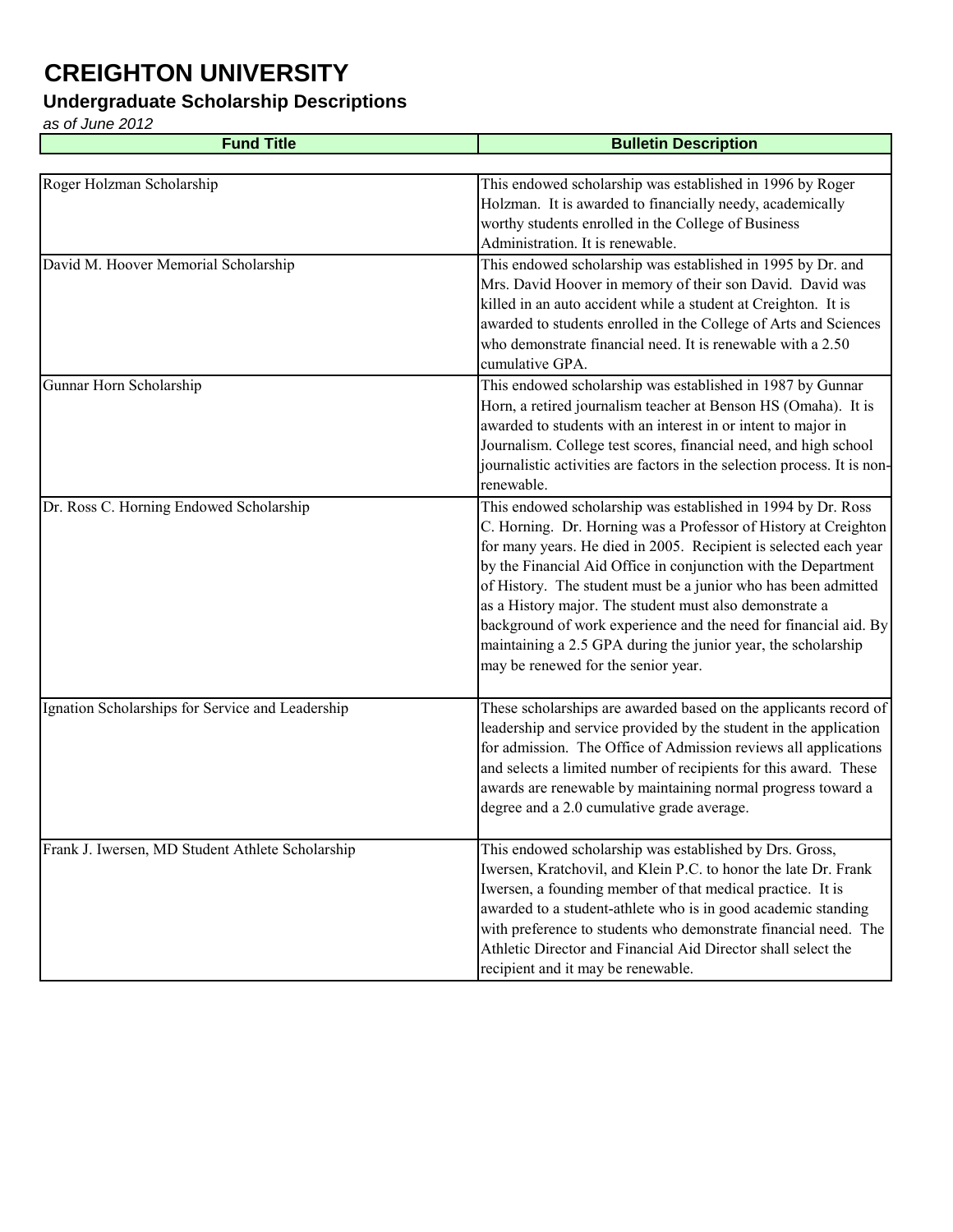#### **Undergraduate Scholarship Descriptions**

| <b>Fund Title</b>                         | <b>Bulletin Description</b>                                                                                                                                                                                                                                                                                                                                                                                                                                                                                                                                                                                                                                                             |
|-------------------------------------------|-----------------------------------------------------------------------------------------------------------------------------------------------------------------------------------------------------------------------------------------------------------------------------------------------------------------------------------------------------------------------------------------------------------------------------------------------------------------------------------------------------------------------------------------------------------------------------------------------------------------------------------------------------------------------------------------|
|                                           |                                                                                                                                                                                                                                                                                                                                                                                                                                                                                                                                                                                                                                                                                         |
| Joseph Harrison Jackson Scholarship       | This endowed scholarship was established in 1996 by the Joseph<br>Harrison Jackson Foundation. Rev. Jackson was a nationally<br>recognized religious leader who received his MS in Education<br>form Creighton (1933). This award recognizes a student in the<br>Education Department who has achieved academic distinction<br>within the Department, shows a sincere commitment to the<br>teaching profession and has financial need. Juniors or seniors are<br>eligible for consideration and the scholarship can be renewed<br>with at least a 2.5 GPA. The Chair of the Education Department<br>and the Financial Aid Director jointly review candidates and<br>name the recipient. |
| Marion G. Jeffrey Memorial Scholarship    | This endowed scholarship was established from a bequest made<br>by the late Marion Jeffrey. It is awarded to a junior or senior<br>Creighton student with a declared major in the Department of<br>Fine and Performing Arts. Financial need is a requirement, and<br>recommendations of candidates will be made by the Department<br>Chair to the Director of Financial Aid. The award may be<br>renewed by continued eligibility and the recommendation of the<br>Department Chair.                                                                                                                                                                                                    |
| Werner Jensen Athletic Scholarship        | Established by the later Werner P. Jensen, MD to support a<br>student-athlete involved in the Creighton men's basketball<br>program. Funds shall be used to help a student-athlete complete<br>their degree. Dr. Jensen was a CU alum and a member of the<br>basketball team from 1926-1929.                                                                                                                                                                                                                                                                                                                                                                                            |
| Martin C. and Helen M. Jessup Scholarship | This endowed scholarship was established in 1996 from a<br>bequest made by Martin Jessup. Any student admitted to one of<br>Creighton's undergraduate schools who demonstrates financial<br>need is eligible for consideration of this scholarship. Preference<br>is extended to new entering students and is renewable by<br>maintaining normal academic progression and at least a 2.0<br>cumulative GPA.                                                                                                                                                                                                                                                                             |
| Jesuit Scholarships                       | These scholarships recognize students who graduated from Jesuit<br>High Schools with at least a 3.00 GPA and are renewable based<br>upon conditions in notification letter from Undergraduate<br>Admissions. The Jesuit award may not be combined with<br>Creighton Academic scholarships.                                                                                                                                                                                                                                                                                                                                                                                              |
| Adele M. Johnson Scholarship              | This endowed scholarship was established in 2003 from a<br>bequest made by the late Adele Johnson. It is awarded to juniors<br>and seniors in the College of Arts and Sciences majoring in<br>Education. The Chair of the Education Department and the Dean<br>of the College of Arts and Sciences annually selects the recipient.<br>The award is renewable with a 2.50 GPA.                                                                                                                                                                                                                                                                                                           |
| Lavern and Thelma Johnson Scholarship     | This endowed scholarship was established in 1996 by Dr. Lavern<br>Johnson and is awarded to a financially needy undergraduate<br>student who demonstrates high academic credentials. It is<br>renewable.                                                                                                                                                                                                                                                                                                                                                                                                                                                                                |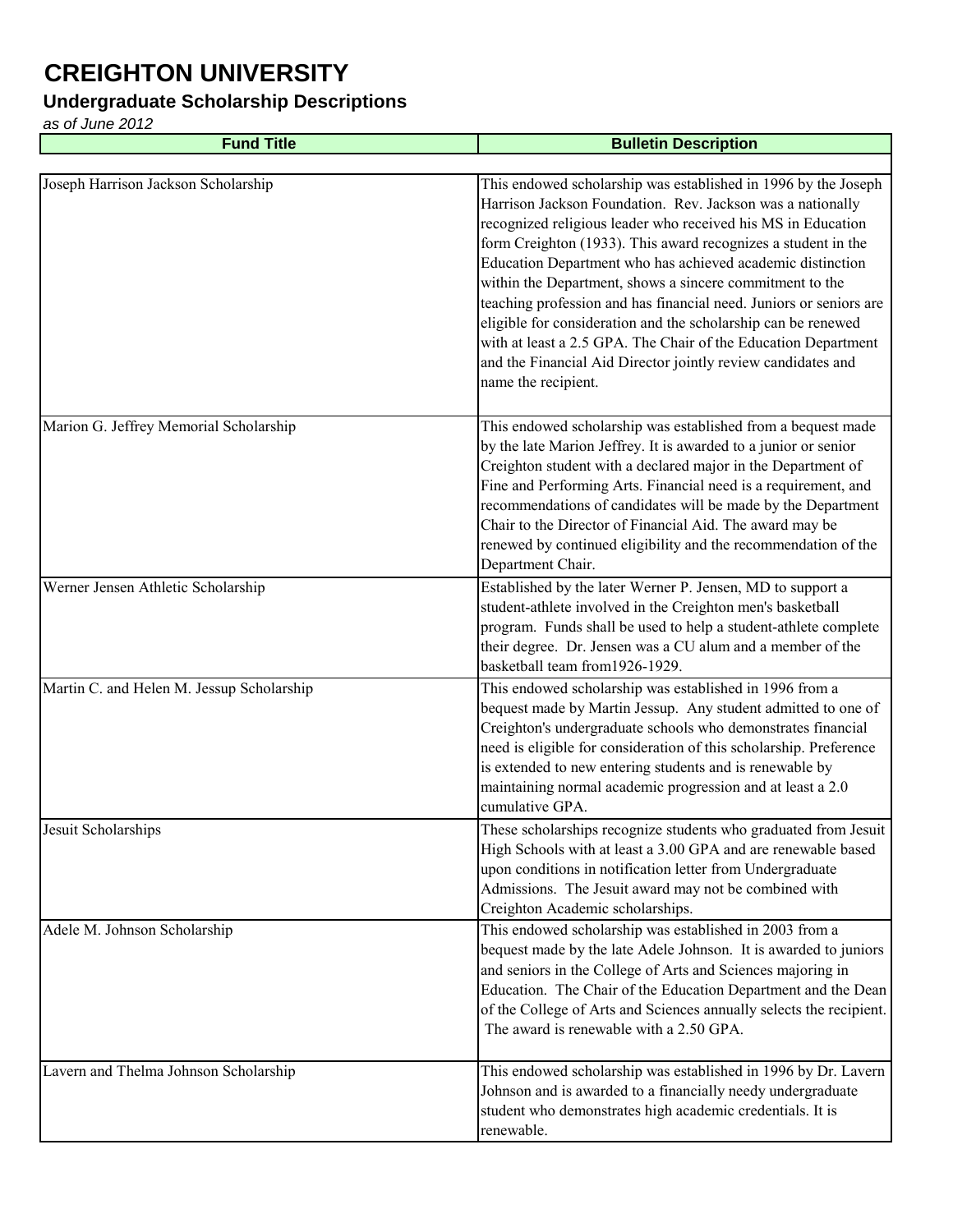#### **Undergraduate Scholarship Descriptions**

| <b>Fund Title</b>                             | <b>Bulletin Description</b>                                                                                                                                                                                                                                                                                                                                                                                                                                                                                                                                                   |
|-----------------------------------------------|-------------------------------------------------------------------------------------------------------------------------------------------------------------------------------------------------------------------------------------------------------------------------------------------------------------------------------------------------------------------------------------------------------------------------------------------------------------------------------------------------------------------------------------------------------------------------------|
|                                               |                                                                                                                                                                                                                                                                                                                                                                                                                                                                                                                                                                               |
| Edith and Carl Jonas Scholarship              | This endowed scholarship was established in 1993 from a<br>bequest from the estate of Edith Jonas. This award is made by the<br>Financial Aid Office to students in need of assistance to further<br>their education. Awards are made in a number and amount<br>determined by the funds available and may be renewed.                                                                                                                                                                                                                                                         |
| Glenn T. Jordan Scholarship                   | Undergraduates from the state of South Dakota are eligible for<br>this endowed scholarship, which is based on a combination of<br>need and academic excellence. The recipient will be required to<br>maintain a 3.0 GPA for renewal. This scholarship is awarded by<br>the Director of Financial Aid.                                                                                                                                                                                                                                                                         |
| Charles and Genevieve Juergens Scholarship    | This endowed scholarship was established in 1980 from a<br>bequest from the estate of Charles Juergens. Mr. Juergens was a<br>CU alumnus (JD '30) and a former member of the CU Board of<br>Directors. It is awarded each year to freshmen entering any<br>undergraduate division of the University. The award is based<br>upon academic achievement, extracurricular leadership, and, if<br>necessary, financial need. The scholarships are renewable upon<br>the condition that the student is maintaining a 3.0 GPA.                                                       |
| John J. and Eloise H. Kane Scholarship        | This endowed scholarship was established in 1995 from a<br>bequest made by the late Eloise F. Kane, in honor of her parents,<br>John J. and Eloise H. Kane. The scholarship assists students in<br>the College of Arts and Sciences who demonstrate financial need<br>and may be renewed for further years with normal academic<br>progression. Recipients are selected by the Financial Aid Office.                                                                                                                                                                          |
| Thomas P. Keating Phi Delta Theta Scholarship | This scholarship was established by alumni members of the Phi<br>Delta Theta Fraternity, NE Gamma Chapter in honor of Thomas<br>P. Keating, (D.D.S. 2001). Dr. Keating was instrumental in<br>establishing the chapter on Creighton's campus. This annual<br>scholarship is available to a member in good standing of Phi<br>Delta Theta who represents the three cardinal principles and<br>demonstrates chapter and campus involvement. This scholarship<br>is not renewable.                                                                                               |
| Grace Keenan Scholarship                      | This endowed scholarship was established in 1997 from a<br>bequest made by the late Grace G. Keenan. The scholarship<br>provides financial support to Fine Art majors in the College of<br>Arts and Sciences. These renewable scholarships are awarded to<br>deserving students based on academic achievement and<br>recipients are selected by the Chair of the Fine and Performing<br>Arts Department. As determined by the Chair, students from<br>other disciplines can be nominated based on the availability of<br>funds. A cumulative 2.5 GPA is required for renewal. |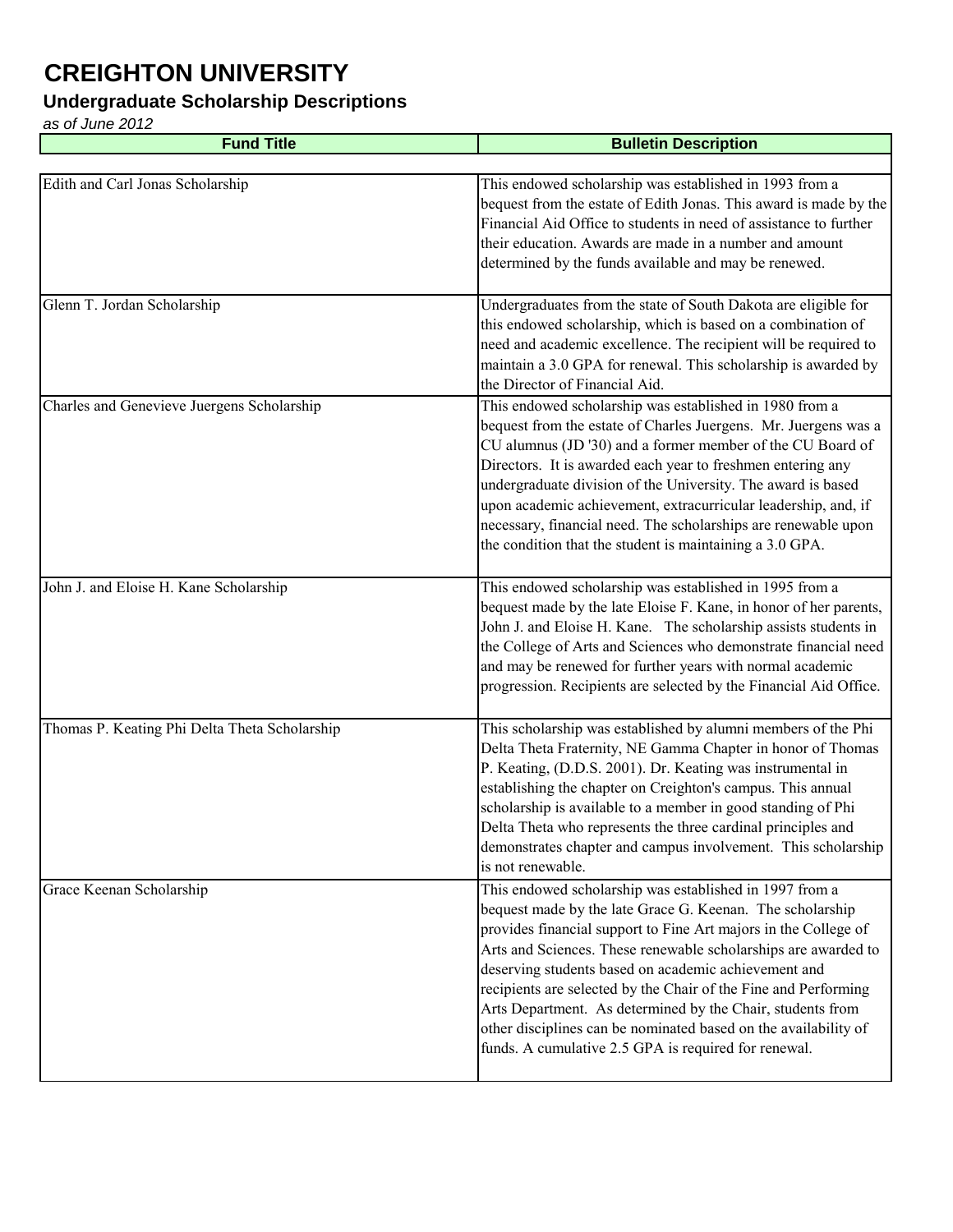#### **Undergraduate Scholarship Descriptions**

| <b>Fund Title</b>                                     | <b>Bulletin Description</b>                                                                                                                                                                                                                                                                                                                                                                                                                                                                 |
|-------------------------------------------------------|---------------------------------------------------------------------------------------------------------------------------------------------------------------------------------------------------------------------------------------------------------------------------------------------------------------------------------------------------------------------------------------------------------------------------------------------------------------------------------------------|
|                                                       |                                                                                                                                                                                                                                                                                                                                                                                                                                                                                             |
| Leo Kelley Memorial Scholarship                       | This endowed scholarship was established in 1990 from a<br>bequest made by the estate of Leo J. Kelley. Mr. Kelly was a CU<br>alum (BA '22, JD '24). This competitive award is established to<br>assist freshman applicants demonstrating financial need. It is<br>renewable by maintaining at least a 2.5 GPA.                                                                                                                                                                             |
| Rev. William F. Kelley, S.J. Scholarship              | This endowed scholarship was established in 1995 from<br>donations made by CU alumni and friends in honor of Rev.<br>William F. Kelley, S.J. This award honors Fr. Kelley's popularity<br>and guidance of numerous students during his longevity of<br>service to Creighton. It provides funds to a financially needy<br>undergraduate student of high academic potential. Preference will<br>be made to new students and is renewable with a 2.5 cumulative<br>GPA.                        |
| William F. Kelley, S.J. Scholarship for Tennis & Golf | This endowed scholarship was established in 2005 by Mr. Dennis<br>Circo in memory of Fr. Bill Kelley, long-time member of the CU<br>Jesuit Community. It is awarded to student athletes who are<br>members of the Creighton tennis and/or golf teams. Financial<br>need is a determining factor and it may be renewed for successive<br>years. The Creighton University Athletic and Financial Aid<br>directors shall select the initial recipients and determine potential<br>for renewal. |
| Monsignor Edward R. Kelly and Joseph P. Kelly Family  | This endowed scholarship was established in 2001 from an estate<br>bequest from Monsignor Edward Kelly, a Creighton alumnus(<br>MA '58). This need-based award provides assistance to students<br>from Iowa with high academic credentials. It is renewable by<br>maintaining a 2.5 cumulative GPA and the continuing availability<br>of funds.                                                                                                                                             |
| Helen W. Kenefick Scholarship                         | This endowed scholarship was established in 1997 by Mr. John<br>Kenefick in honor of his wife, Helen "Hani" Kenefick. Mr.<br>Kenefick is retired chairman of Union Pacific Railroad. The<br>award provides support to financially needy, high ability<br>undergraduate students. It is automatically renewed if the student<br>maintains at least a 2.5 cumulative GPA.                                                                                                                     |
| Kicks for a Cure Scholarship                          | This award will be made to a student on the Women's Soccer<br>team as determined by the head coach and confirmed by the<br>Athletic Director. The recipient will demonstrate a strong record<br>of academic achievement and it may be renewed at the discretion<br>of the head coach and Athletic Director.                                                                                                                                                                                 |
| Gertrude Beckers King Scholarship                     | This endowed scholarship was established in 1995 from a<br>bequest made by the late Gertrude Beckers King. It honors the<br>lifetime teaching accomplishments of Mrs. King and is used to<br>assist a student accepted into the Elementary education program.<br>The Financial Aid Office selects recipients who are academically<br>qualified and demonstrate financial need.                                                                                                              |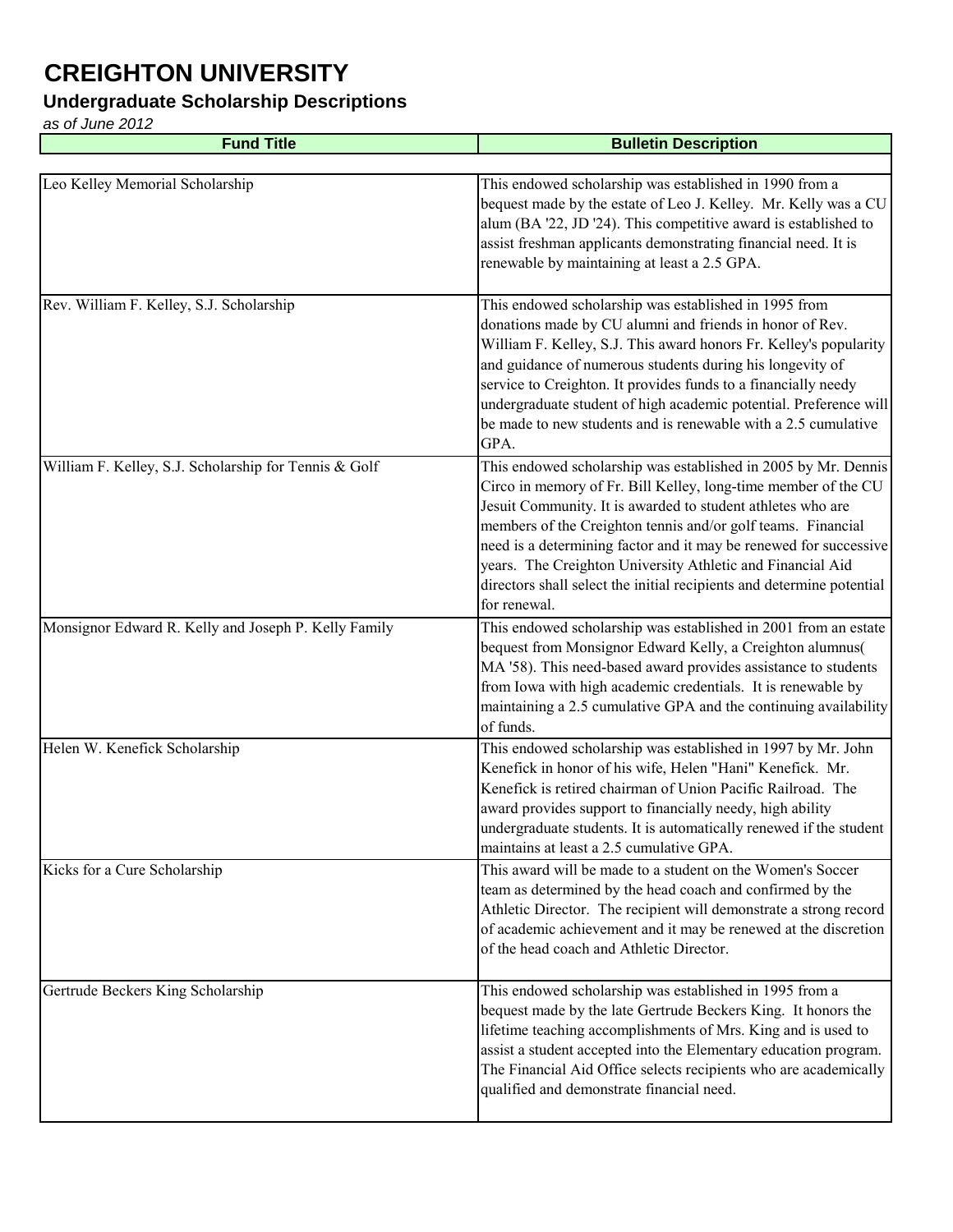#### **Undergraduate Scholarship Descriptions**

| <b>Fund Title</b>                                  | <b>Bulletin Description</b>                                                                                                                                                                                                                                                                                                                                                                                           |
|----------------------------------------------------|-----------------------------------------------------------------------------------------------------------------------------------------------------------------------------------------------------------------------------------------------------------------------------------------------------------------------------------------------------------------------------------------------------------------------|
|                                                    |                                                                                                                                                                                                                                                                                                                                                                                                                       |
| James and Jean Kisgen Scholarship                  | Established in 2007 by Mr. James Kisgen CoBA '64, this<br>scholarship recognizes a junior accounting major with at least a<br>3.0 grade average. Preference will be given to students from<br>Carroll-Kuemper High School, Carroll, IA. It is automatically<br>renewed for the senior year by maintaining the grade average<br>shown and normal progression toward graduation.                                        |
| Edeth K. Kitchens Scholarship                      | This endowed scholarship was established in 2000 by Dr. Edeth<br>Kitchens. This endowed scholarship honors a former Dean of the<br>College of Nursing. It is awarded a registered nurse returning to<br>school to earn a Bachelor's Degree in Nursing. To be<br>considered, students must have earned a 3.0 GPA from previous<br>place of learning. The School of Nursing selects the recipient.                      |
| T. Leslie Kizer Scholarships                       | This endowed scholarship was established in 1996 by Central<br>States of Omaha in honor of its founder, the late T. Leslie Kizer.<br>Freshmen entering the College of Business Administration are<br>selected each year to receive this scholarship. Recipients are<br>selected on the basis of high school academics, national test<br>scores, and extracurricular activities. A 3.0 GPA is required for<br>renewal. |
| Kosoko-Lasaki Family Scholarship                   | This gift provides scholarship support to students in Creighton's<br>pre-medical and/or pre-dental Post-Baccalaureate programs who<br>demonstrate a passion for a career in medicine or dentistry.<br>Preference is given to students who have overcome socio-<br>economic hardships. The awards are made by academic<br>personnel in each Post-Bac program.                                                          |
| KPMG-LLP Foundation Endowed Accounting Scholarship | This endowed scholarship was established in 1994 by KPMG<br>Peat Marwick. It is awarded to a senior College of Business<br>major who demonstrates exceptional interest and ability in the<br>accounting field. The Department of Accounting makes the<br>annual selection.                                                                                                                                            |
| Chris M. and Joan Kuehl Memorial Scholarship       | This endowed scholarship was established in 1996 by David<br>Kuehl in memory of his parents, Chris and Joan Kuehl. Both<br>David Kuehl and his wife are CU alumni. This scholarship assists<br>a financially needy student from Creighton Prep High School<br>who demonstrates high academic credentials. It is renewable.                                                                                            |
| William R. and JoAnn McCroy Kunkel Scholarship     | This endowed scholarship was established in 2003 by Mr. and<br>Mrs. Kunkel. It is awarded to students enrolled in Arts and<br>Sciences who graduated from a Jesuit High School. To qualify,<br>students must demonstrate financial need. It is renewable with a<br>2.50 GPA.                                                                                                                                          |
| Lamberto, Barbara Scholarship                      | This endowed scholarship recognizes an academically talented<br>student in the School of Nursing who also shows financial need.<br>It is renewable by maintaining at least a 2.0 cumulative grade<br>average and normal grade level progression.                                                                                                                                                                      |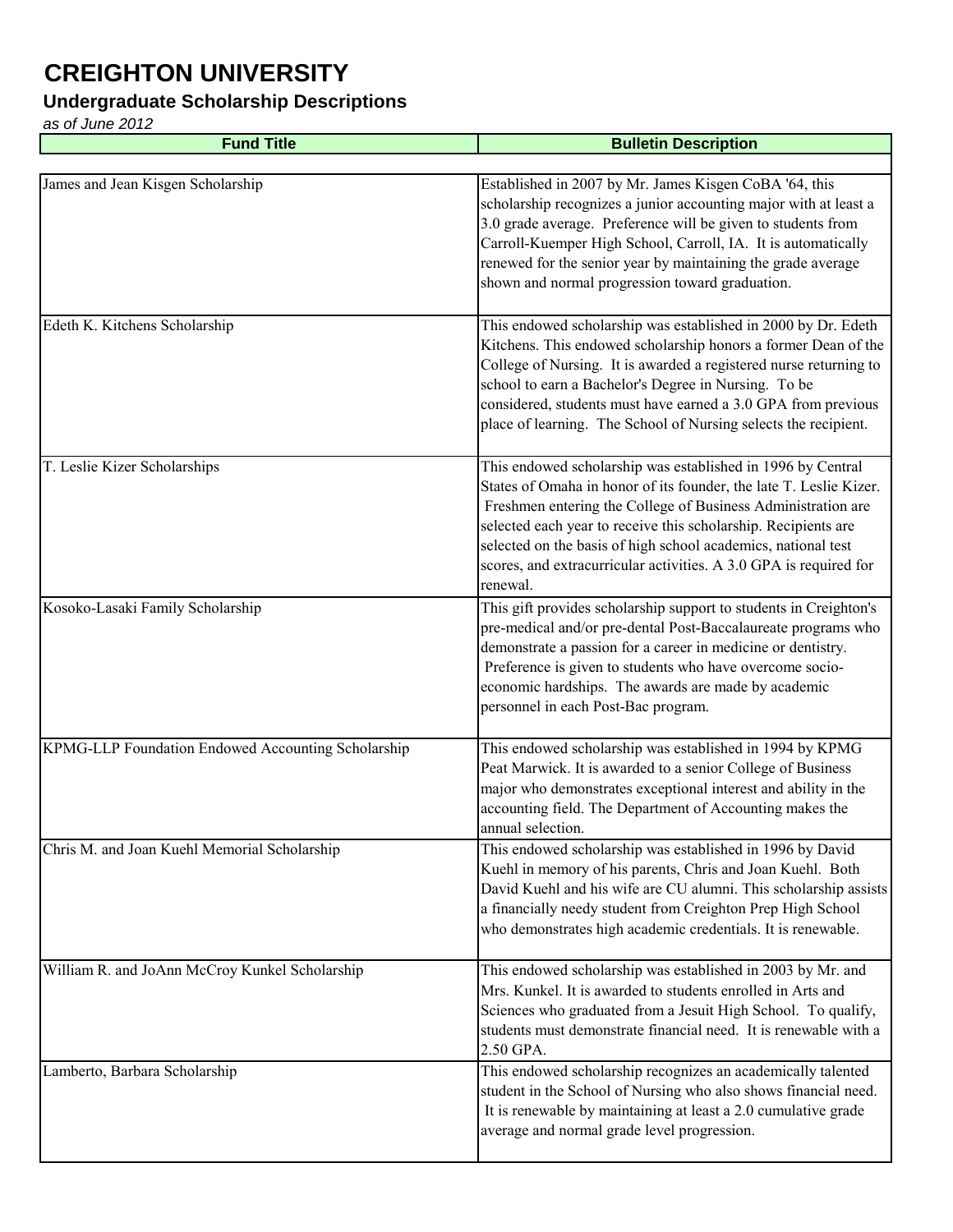#### **Undergraduate Scholarship Descriptions**

| <b>Fund Title</b>                                  | <b>Bulletin Description</b>                                                                                                                                                                                                                                                                                                                                                                                                                                                                                                                                                            |
|----------------------------------------------------|----------------------------------------------------------------------------------------------------------------------------------------------------------------------------------------------------------------------------------------------------------------------------------------------------------------------------------------------------------------------------------------------------------------------------------------------------------------------------------------------------------------------------------------------------------------------------------------|
|                                                    |                                                                                                                                                                                                                                                                                                                                                                                                                                                                                                                                                                                        |
| John W. and Ann C. Langley Scholarship             | This endowed scholarship was established in 1980 from a<br>bequest made by John W. Langley. The scholarship is awarded<br>to entering freshmen on the basis of high-school academics,<br>national test scores, extracurricular involvement, and possibly,<br>financial need. Recipients will be required to maintain a 3.0 GPA<br>for renewal.                                                                                                                                                                                                                                         |
| Les and Phyllis Lawless Scholarship                | This scholarship was established in 2000 by Mr. and Mrs. Les<br>Lawless. It is awarded to an undergraduate student demonstrating<br>financial need and academic achievement. It is renewable based<br>on continued financial need, progress toward a degree,<br>maintaining a 2.5 cumulative GPA and the availability of funds.                                                                                                                                                                                                                                                        |
| Len Leavitt Memorial Scholarship                   | This endowed scholarship was established in 2003 by Elsie<br>Leavitt in memory of her late husband, A. Len Leavitt. Mr.<br>Leavitt was a long-time supporter of Creighton athletics and<br>served as President of the Creighton Jaybackers. He died in<br>1997. It is awarded to students who participate in Creighton<br>University Athletics and demonstrate financial need. It is<br>renewable by maintaining a 3.00 GPA.                                                                                                                                                           |
| Michael E. and Mary Neppl Leighton Scholarship     | This endowed scholarship was established in 2003 by Creighton<br>University to honor Michael (BA '70) and Mary Neppl Leighton<br>(BSN '71), CU alums and long time Jaybackers. It is awarded to<br>students in the College of Arts and Sciences and the School of<br>Nursing who demonstrate financial need. It is renewable with a<br>2.50 GPA.                                                                                                                                                                                                                                       |
| Lied Foundation Trust/Christina Hixson Scholarship | This endowed scholarship was established in 1998 by the Lied<br>Foundation and its sole trustee, Christina Hixson. It recognizes<br>students entering the College of Business Administration.<br>Preference is given to students from Midwest/Plains states who<br>demonstrate financial need and the potential for success in the<br>business world. Applicants should contact the Undergraduate<br>Admission Office for specific instructions and scholarship<br>application material. It is renewable by maintaining enrollment in<br>the College and a minimum 2.5 cumulative GPA. |
| Lorge Arts Scholarship                             | A senior in the College of Arts and Sciences is the recipient for<br>this scholarship, which is based upon academic performance and<br>extra-curricular involvement. The Dean of Arts and Sciences<br>selects the recipient each year. This scholarship is not<br>renewable.                                                                                                                                                                                                                                                                                                           |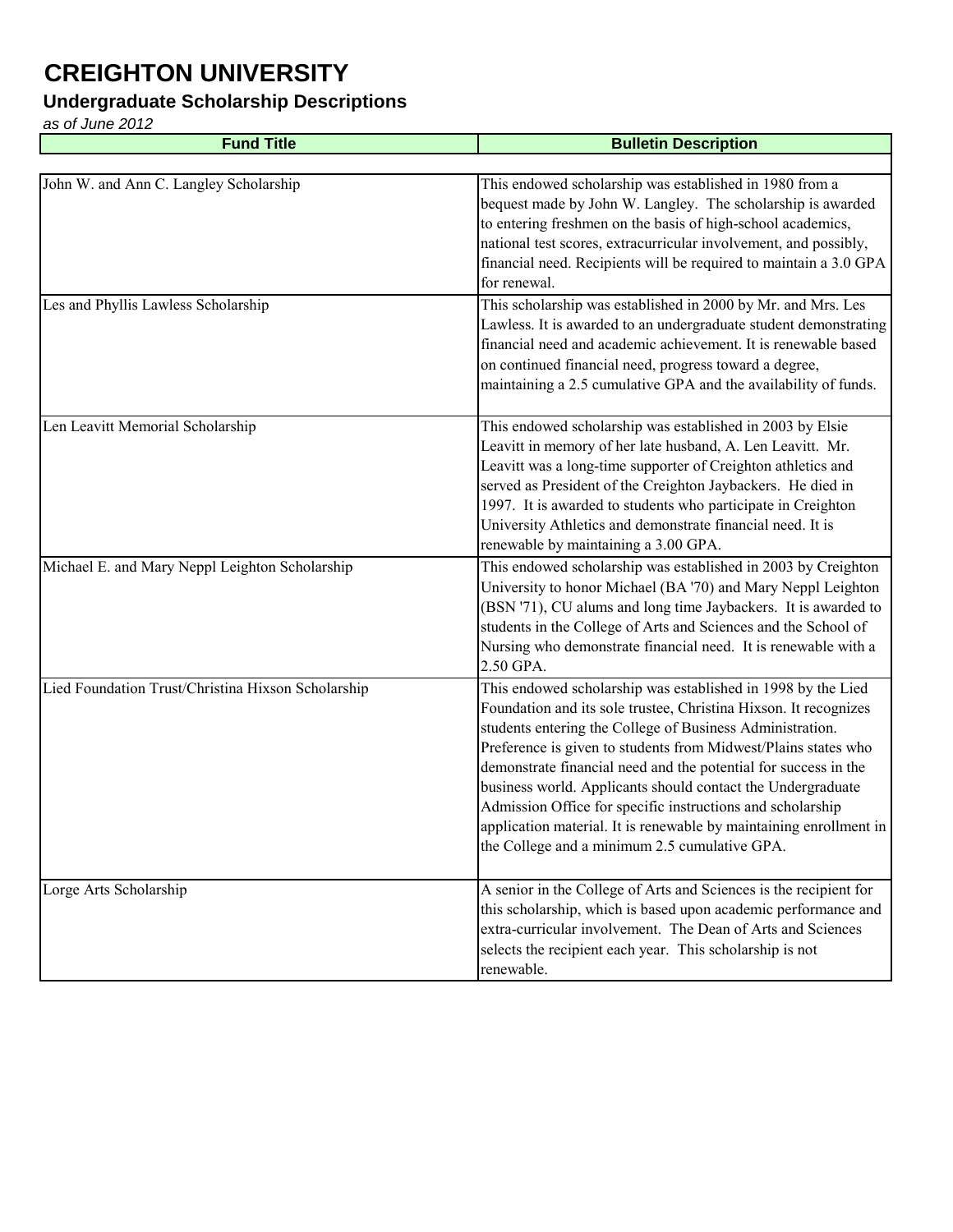#### **Undergraduate Scholarship Descriptions**

| <b>Fund Title</b>                        | <b>Bulletin Description</b>                                                                                                                                                                                                                                                                                                                                                                                                                                                                                                                                 |
|------------------------------------------|-------------------------------------------------------------------------------------------------------------------------------------------------------------------------------------------------------------------------------------------------------------------------------------------------------------------------------------------------------------------------------------------------------------------------------------------------------------------------------------------------------------------------------------------------------------|
|                                          |                                                                                                                                                                                                                                                                                                                                                                                                                                                                                                                                                             |
| Clare Boothe Luce Scholarship            | This scholarship is funded by a bequest made by the late Clare<br>Boothe Luce to promote women in science. Junior and senior<br>women science majors may be invited by the Dean of the College<br>of Arts and Sciences to apply for this renewable competitive<br>award which may augment current academic scholarships.<br>Special application forms are available from the Dean's Office<br>upon nomination by a screening committee. This award may<br>provide for tuition, University fees, on-campus room/board<br>charges and an allowance for books. |
| Paul Luex Scholarship                    | This endowed scholarship was established in 1989 from a<br>bequest by the late Paul Luex to assist undergraduate students<br>enrolled at Creighton University. Recipients are selected by the<br>University Scholarship Committee. First preference goes to<br>students who are members of St. Libory Parish, St. Libory, NE.<br>Second preference goes to students from Central Catholic High<br>School, Grand Island, NE. Students must also demonstrate a<br>record of community service.                                                                |
| Rev. John J. Lynch, S.J. Scholarship     | This endowed scholarship was established in 2003 by Mr. and<br>Mrs. William C. Graft in honor of Fr. John Lynch, a member of<br>the Creighton Jesuit Community. It is awarded to an<br>undergraduate student who demonstrates high academic ability<br>and financial need. It is renewable by maintaining at least a 2.5<br>cumulative GPA.                                                                                                                                                                                                                 |
| Lynch-Heaston Scholarship                | This endowed scholarship was established in 1991 by the late<br>Judge Patrick Wm. Lynch to honor his father William P. Lynch<br>and his sister Eleanor Lynch Heaston. It is awarded to students<br>in the College of Arts and Sciences planning a career in social<br>work. Preference will be given to students with a declared major<br>in Social Work and may be renewed by maintaining a minimum<br>2.5 GPA and making normal progression toward a BSW degree.                                                                                          |
| Deborah Macdonald Foundation Scholarship | This scholarship was established by Deborah Macdonald, a<br>member of Creighton's Board of Directors, to assist students from<br>the Houston, TX and Omaha, NE area enrolled at Creighton.<br>The undergraduate Admission Office will review eligible<br>applicants and select the recipient(s)                                                                                                                                                                                                                                                             |
| John L. and Carol V. Maginn Scholarship  | This endowed scholarship was established in 1995 by Mr. and<br>Mrs. John Maginn. It is designed to assist students enrolled in<br>Creighton's College of Business Administration who are<br>academically qualified and have financial need. Preference is<br>given to women and students of color. The award is renewable<br>with a 2.5 minimum GPA.                                                                                                                                                                                                        |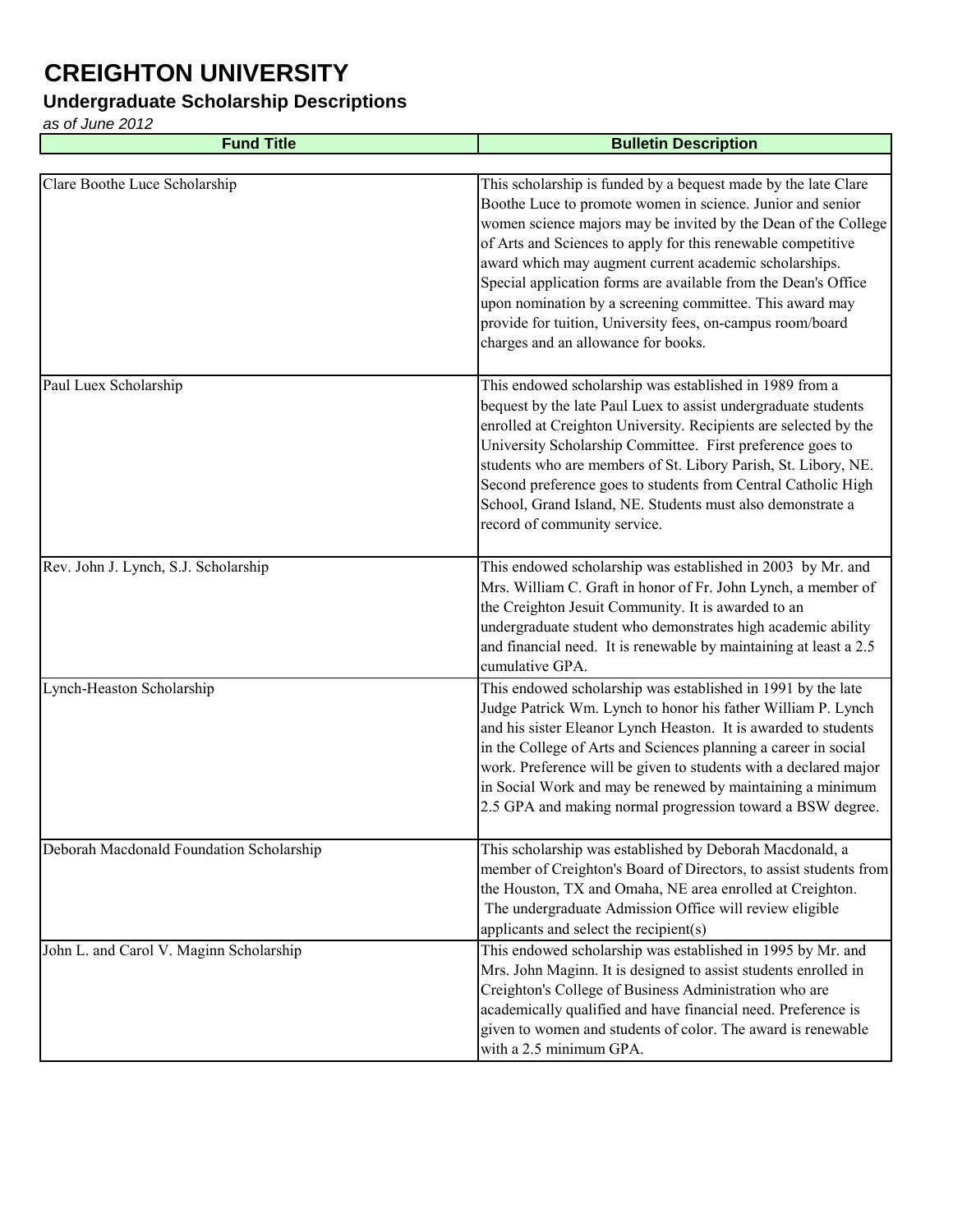### **Undergraduate Scholarship Descriptions**

| <b>Fund Title</b>                        | <b>Bulletin Description</b>                                                                                                                                                                                                                                                                                                                                                                                                                                                                                                                           |
|------------------------------------------|-------------------------------------------------------------------------------------------------------------------------------------------------------------------------------------------------------------------------------------------------------------------------------------------------------------------------------------------------------------------------------------------------------------------------------------------------------------------------------------------------------------------------------------------------------|
|                                          |                                                                                                                                                                                                                                                                                                                                                                                                                                                                                                                                                       |
| Walter J. and Ruth C. Maginn Scholarship | This endowed scholarship was established in 1994 by Mr. and<br>Mrs. John Maginn to honor Mr. Maginn's parents, Walter and<br>Ruth. It is awarded to students enrolled in Creighton's College of<br>Business Administration who are academically qualified and<br>have financial need. Preference is given to students of color. The<br>award is renewable with a 2.5 minimum GPA.                                                                                                                                                                     |
| Yano and Cindy Mangiameli Scholarship    | This endowed scholarship was established in 1999 by Mr. and<br>Mrs. Yano Mangiameli. It is awarded to student-athletes whose<br>baseball eligibility has expired and who are within 12 credit<br>hours of graduation. A 2.25 cumulative GPA is required for<br>consideration and candidates must complete their degree<br>requirements no later than the end of the Fall term following the<br>expiration of their athletic eligibility. The Athletic and Financial<br>Aid Directors shall select the recipient(s) and determine the<br>award amount. |
| <b>Betty Marchese Scholarship</b>        | This endowed scholarship was established in 2001 by the<br>Creighton Department of Athletics in honor of Betty Marchese, a<br>long-time Bluejays supporter. It is awarded to a financially<br>needy student-athlete who is not receiving a full grant-in-aid.<br>Student managers, trainers and athletes are eligible for<br>consideration. It may be renewed by maintaining at least a 2.0<br>cumulative GPA and continued participation in the athletic<br>program.                                                                                 |
| Matte Family Scholarship                 | This endowed scholarship was established in 1996 by Dr. and<br>Mrs. Arthur Matte. It is designed to assist needy students from<br>New Mexico with a 'B' or better high school grade point average.<br>It is renewable with a 2.00 GPA.                                                                                                                                                                                                                                                                                                                |
| Matthews, William & Alice Scholarship    | This endowed scholarship helps support a student who is<br>majoring in Art, has financial need and excels in the classroom<br>and studio. It can be renewed for succeeding years by<br>maintaining at least a 2.5 cumulative grade average and normal<br>grade progression.                                                                                                                                                                                                                                                                           |
| Diane McCabe Scholarship                 | This endowed scholarship was established in 1994 and pays<br>tribute to Diane McCabe, faculty member who served the School<br>of Nursing and its students with tireless dedication for 17 years.<br>It was funded by contributions from Creighton faculty and<br>alumni. The recipient will be a junior level nursing student who<br>has financial need and academic promise. It can be renewed for<br>an additional year if first received as a junior and normal<br>progression to degree completion is evident.                                    |
| J. Barry and Rita McCallan Scholarship   | This endowed scholarship was established in 2003 by Mr. and<br>Mrs. McCallan. It is awarded to a student in either the College of<br>Arts and Sciences or the School of Nursing. Students must<br>demonstrate financial need and maintain a 2.50 GPA to qualify<br>for this renewable scholarship.                                                                                                                                                                                                                                                    |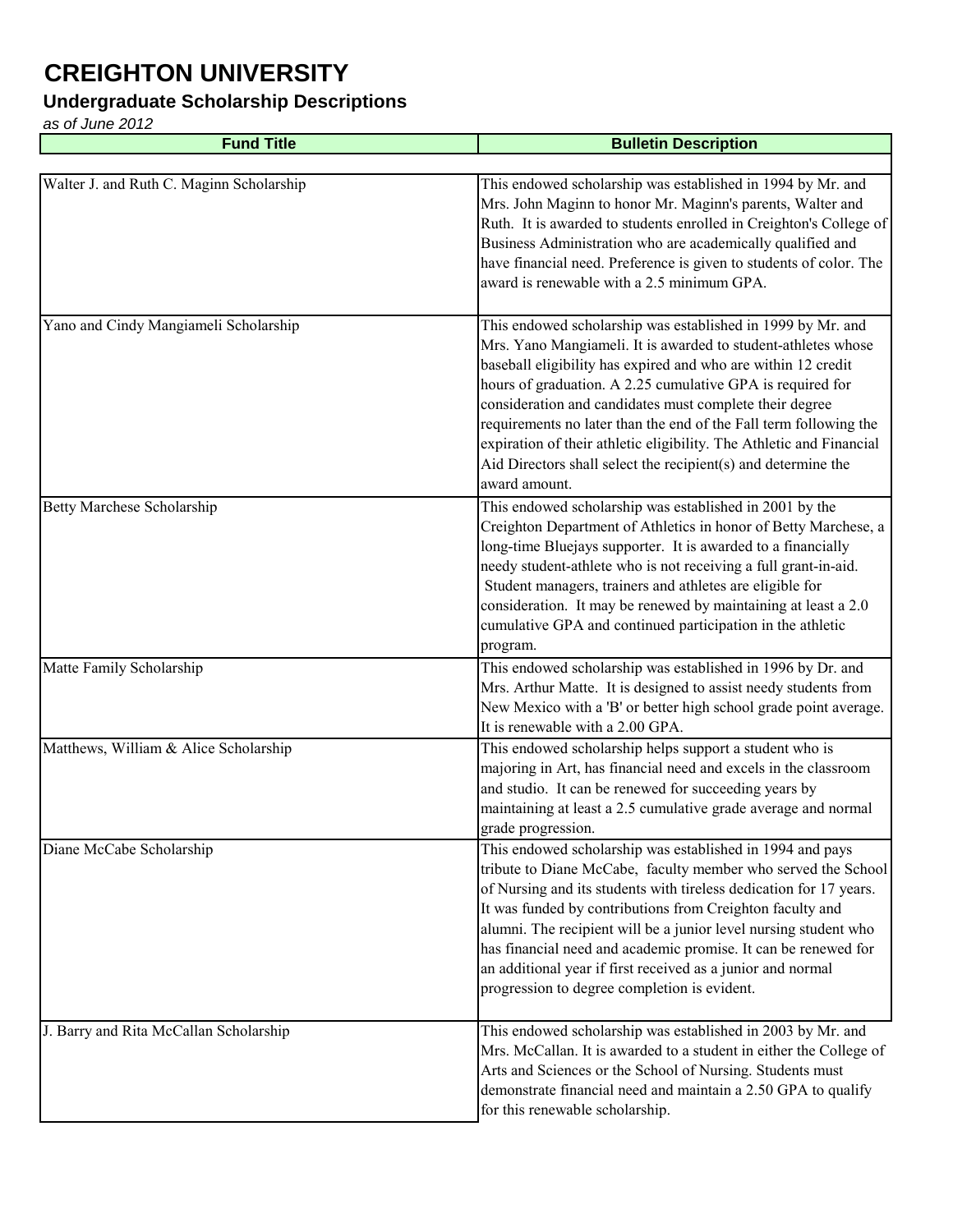### **Undergraduate Scholarship Descriptions**

| <b>Fund Title</b>                                | <b>Bulletin Description</b>                                                                                                                                                                                                                                                                                                                                                                                                                                                                                                                                                                                                                                          |
|--------------------------------------------------|----------------------------------------------------------------------------------------------------------------------------------------------------------------------------------------------------------------------------------------------------------------------------------------------------------------------------------------------------------------------------------------------------------------------------------------------------------------------------------------------------------------------------------------------------------------------------------------------------------------------------------------------------------------------|
|                                                  |                                                                                                                                                                                                                                                                                                                                                                                                                                                                                                                                                                                                                                                                      |
| Thomas P. and Mary Kay McCarthy Scholarship      | This endowed scholarship was established in 1997 by Mr. and<br>Mrs. Thomas McCarthy. It is awarded to students enrolled in<br>either the College of Arts and Sciences or the College of<br>Business Administration who are from Iowa and demonstrate<br>financial need. Maintenance of at least a 2.5 cumulative GPA is<br>required for renewal.                                                                                                                                                                                                                                                                                                                     |
| Margaret L. McCarthy-Spielman Scholarship        | This endowed scholarship was established in 2004 by Michael<br>and Mary Ann McNally in memory of Mary Ann's mother<br>Margaret. Margaret "Lucy" Spielman was a Nursing School<br>alum (diploma '50, BSN '78). It is awarded to students in the<br>College of Business Administration who demonstrate financial<br>need and have average academic standing. It is renewable by<br>maintaining a 2.50 GPA.                                                                                                                                                                                                                                                             |
| Paul E. McCarville Scholarship                   | This endowed scholarship was established in honor if the late<br>Paul McCarville, who received his law degree from Creighton in<br>1927. It is awarded to an incoming freshman who is a graduate of<br>either St. Edmond's or Fort Dodge High Schools in Fort Dodge,<br>Iowa. The scholarship is renewable provided the recipient<br>maintains a GPA of at least 2.5. Selection is based on high school<br>academics, extracurricular involvement, test scores, and<br>leadership qualities. Financial need may be considered.                                                                                                                                       |
| Charles & Mary Patricia Blevens McFadden Endowed | This endowed scholarship was established in 1995 by Charles<br>and Mary Patricia McFadden. It honors Rev. Barney Hasbrouck,<br>S.J. It provides assistance to students enrolled in any<br>school/college at Creighton who have a permanent mobility,<br>visibility or hearing impairment, show high academic promise<br>and have demonstrated financial need. First priority for funds<br>shall be directed to students with a mobility impairment and the<br>annual scholarship value may vary. This award is renewable by<br>maintaining satisfactory academic progress toward a<br>degree/certificate and is awarded by the University's Financial<br>Aid Office. |
| Roma Nagengast McGahan Scholarship               | This endowed scholarship was established in 1993 by Dr. John<br>McGahan in honor of his wife, Roma Nagengast McGahan, a<br>graduate of the St. Joseph School of Nursing. It provides<br>financial support to a student enrolled in the School of Nursing<br>who is of high academic standing and demonstrates financial<br>need. Preference is given to students from Montana or Nebraska.<br>It is renewable based on maintaining academic progress and<br>continuing financial need.                                                                                                                                                                               |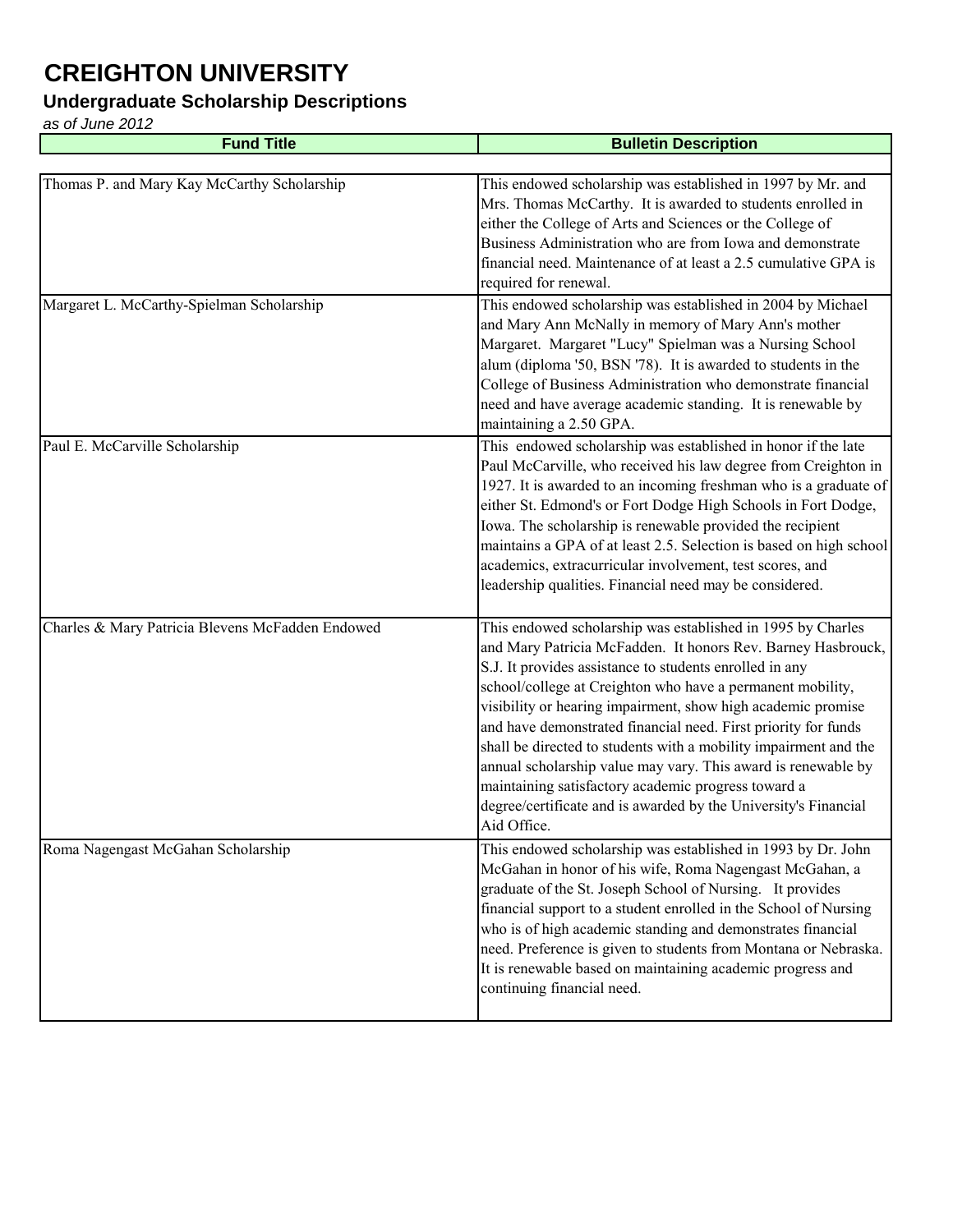### **Undergraduate Scholarship Descriptions**

| <b>Fund Title</b>                         | <b>Bulletin Description</b>                                                                                                                                                                                                                                                                                                                                                                                                                                                                                        |
|-------------------------------------------|--------------------------------------------------------------------------------------------------------------------------------------------------------------------------------------------------------------------------------------------------------------------------------------------------------------------------------------------------------------------------------------------------------------------------------------------------------------------------------------------------------------------|
|                                           |                                                                                                                                                                                                                                                                                                                                                                                                                                                                                                                    |
| Fr. Richard D. McGloin, S.J., Scholarship | This endowed scholarship was established in 1998 to honor Rev.<br>Richard McGloin S.J., a long-time member of the Creighton<br>faculty and Jesuit Community. The Richard McGloin Scholarship<br>Committee will annually award scholarships to undergraduate<br>students who have shown academic achievement, with preference<br>given to relatives of Creighton University alumni. It is renewable<br>by maintaining satisfactory progress toward a degree.                                                        |
| McGuire-Holden Family Scholarship         | This endowed scholarship was established in 1993 by Drs.<br>Daniel and Andrea McGuire in honor of their parents, Pat & Rita<br>McGuire and Warren & Dorothy Holden. The scholarship is<br>intended to assist students from rural Iowa or Nebraska who have<br>high academic credentials and financial need. The scholarship<br>may be renewed with normal academic progression within the<br>College of Arts and Sciences.                                                                                         |
| John J. 'Red' McManus Scholarship         | This endowed scholarship was established in 2005 by the CU<br>Athletics dept. to honor the godfather of Creighton Bluejay<br>Basketball's modern era. John J. 'Red' McManus coached the<br>Jays from 1959-69 and finished his career with 138 victories.<br>This scholarship is awarded annually by the Athletic Department<br>to an undergraduate student-athlete whose talent, intensity, and<br>passion on and off the court, continue to promote the program's<br>prominence. It is renewable with a 2.00 GPA. |
| Everett and Helen Meister Scholarship     | This endowed scholarship was established in 1998 by the late<br>Helen Meister. It is awarded to students with high academic<br>credentials from Iowa who are enrolled in the College of Arts<br>and Sciences and the School of Nursing. Students from Carroll<br>County IA are given preference. It is renewable with a 2.50<br>GPA.                                                                                                                                                                               |
| Memorial Scholarship                      | Awards from this endowed account are made by the Director of<br>Financial Aid to academically qualified students who<br>demonstrate financial need.                                                                                                                                                                                                                                                                                                                                                                |
| Olga Dyba Mericle Scholarship             | This endowed scholarship was established in 1999 by Dr. Robert<br>Mericle in memory of his wife, Olga, a Creighton alumna (BS<br>'34). Both Dr. and Mrs. Mericle are now deceased. It is awarded<br>to a female undergraduate student majoring in chemistry.<br>Demonstrated financial need is required along with a 3.5<br>cumulative GPA for consideration and renewal.                                                                                                                                          |
| The Metro Fund                            | Funded by a former Creighton professor, this award provides<br>financial assistance to students from the Omaha metropolitan<br>area who commute to school from home. Awards are variable<br>based on funding and may be renewed by maintaining<br>satisfactory academic progress. Award selections are based on<br>financial need and academic achievement.                                                                                                                                                        |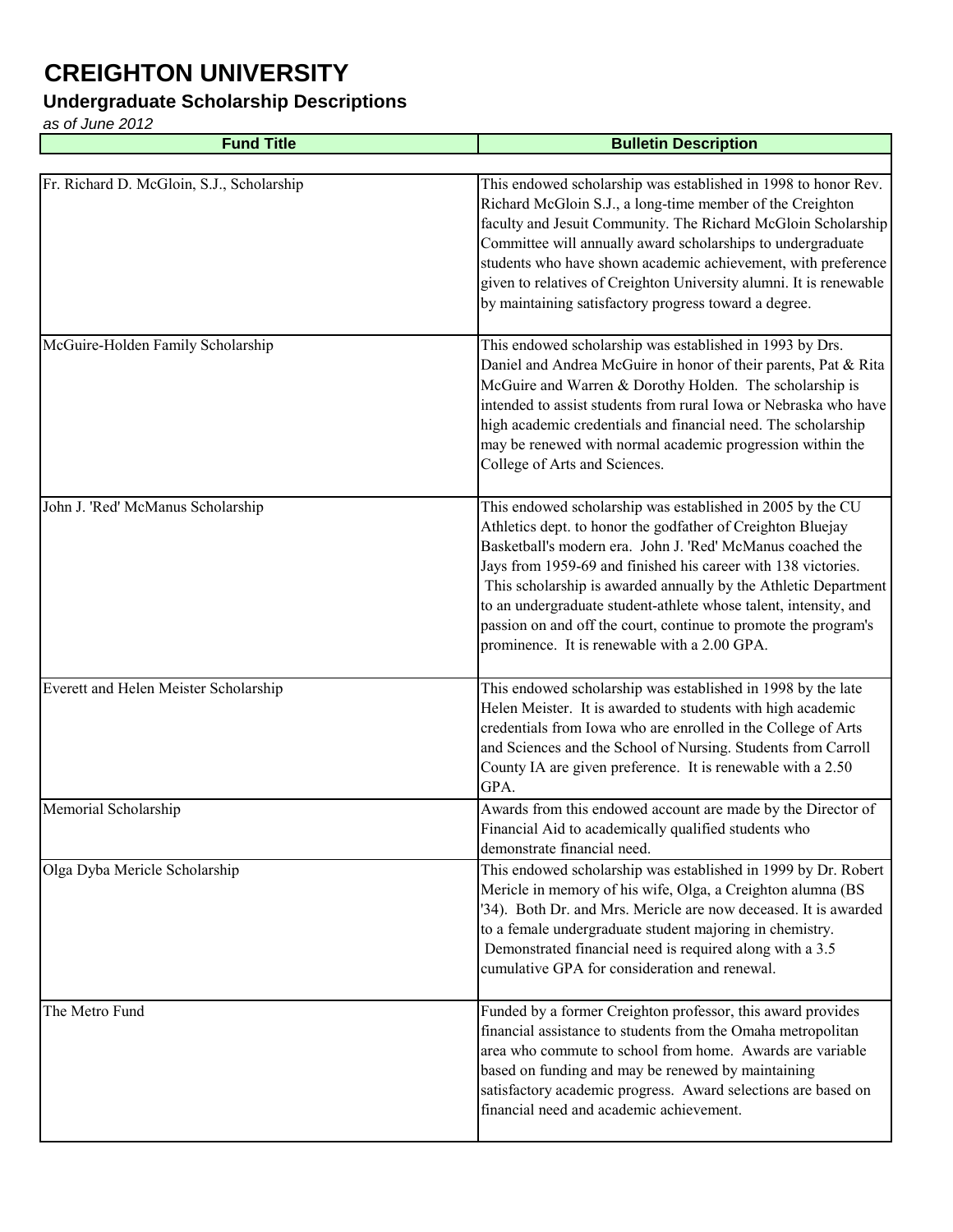### **Undergraduate Scholarship Descriptions**

| <b>Fund Title</b>                          | <b>Bulletin Description</b>                                                                                                                                                                                                                                                                                                                                                                                                                                                                                                                    |
|--------------------------------------------|------------------------------------------------------------------------------------------------------------------------------------------------------------------------------------------------------------------------------------------------------------------------------------------------------------------------------------------------------------------------------------------------------------------------------------------------------------------------------------------------------------------------------------------------|
|                                            |                                                                                                                                                                                                                                                                                                                                                                                                                                                                                                                                                |
| Metta Laughlin Scholarship                 | The Financial Aid Office awards this endowed scholarship to an<br>academically qualified and financially needy student enrolled in<br>any undergraduate college of the University.                                                                                                                                                                                                                                                                                                                                                             |
| Joseph Sr. and Sundina Miniace Scholarship | This endowed scholarship was established in 1998 by Joseph<br>Miniace, Jr. in honor of his parents, Joseph Sr. and Sundina<br>Miniace. This award is given to students enrolled in the College<br>of Arts and Sciences with a demonstrated financial need and a<br>strong interest in creative writing. The scholarship is renewable<br>if student maintains a cumulative 2.5 GPA, normal progression<br>toward a degree and the availability of funds.                                                                                        |
| Daniel and Mary Ellen Monen Scholarship    | This endowed scholarship was established by the late Dan<br>Monen Jr. and his former wife Mary Ellen Monen Callahan.<br>These competitive scholarships are awarded each year to<br>incoming freshmen who demonstrate above-average scholastic<br>ability and financial need. They are renewable with a 2.5 GPA.                                                                                                                                                                                                                                |
| Gordon and Gertrude Morrison Scholarship   | This endowed scholarship was established in memory of Gordon<br>and Gertrude Morrison, parents of former University President<br>Fr. Michael Morrison, S.J. The University Scholarship<br>Committee selects recipients who exhibit outstanding scholastic<br>achievement and continued potential for academic success. The<br>award is renewable by maintaining a minimum 3.0 GPA.                                                                                                                                                             |
| Rev. Michael G. Morrison, S.J. Scholarship | This endowed scholarship was established in 1999 by the<br>Creighton University Board of Directors and friends to honor<br>Creighton President Michael G. Morrison, S.J. on his retirement<br>as Creighton's President after 19 years. It will provide support to<br>needy undergraduate Native American students who are members<br>of federally recognized tribes. Preference will be given to<br>graduates of Red Cloud Indian School of Pine Ridge, SD.                                                                                    |
| G. Robert Muchemore Foundation Grant       | This scholarship was established in 1998 from a donation made<br>by the G. Robert Muchemore Foundation. The Muchemore<br>Foundation provides full tuition scholarship awards to<br>undergraduate students attending Creighton University.<br>Recipients must have graduated from a Nebraska high school<br>with at least a 'B' average. The award may be renewed for three<br>more years by maintaining normal progress to a degree, at least a<br>3.0 overall grade point average, 15 credits per semester, and the<br>availability of funds. |
| Edward D. Murphy Scholarship               | This endowed scholarship was established in 1997 from a<br>bequest made by the late Edward D. Murphy, a long-time<br>employee at Creighton who gave decades of tireless service to<br>the University. Any undergraduate student with financial need<br>and the capacity to achieve may receive consideration. Renewal<br>requires a 2.75 grade point average.                                                                                                                                                                                  |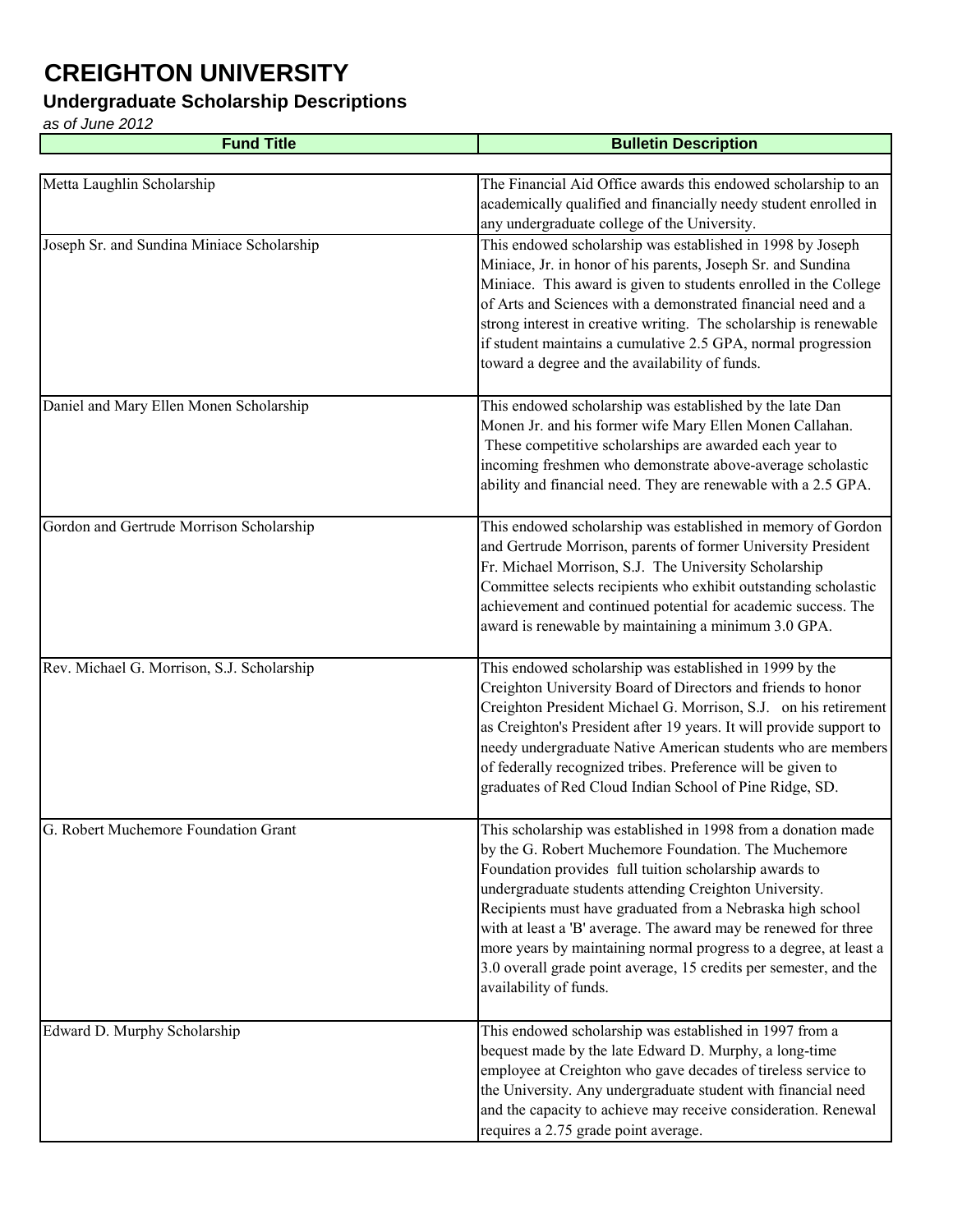#### **Undergraduate Scholarship Descriptions**

| <b>Fund Title</b>                                   | <b>Bulletin Description</b>                                                                                                                                                                                                                                                                                                                                                                                                                                                                                                                               |
|-----------------------------------------------------|-----------------------------------------------------------------------------------------------------------------------------------------------------------------------------------------------------------------------------------------------------------------------------------------------------------------------------------------------------------------------------------------------------------------------------------------------------------------------------------------------------------------------------------------------------------|
|                                                     |                                                                                                                                                                                                                                                                                                                                                                                                                                                                                                                                                           |
| John A. Murphy Scholarship                          | This endowed scholarship is awarded to students who have<br>graduated from a parochial high school. The scholarship is made<br>available to one junior and one senior student in any<br>undergraduate division with selection based upon academic<br>achievement, extracurricular involvement, and leadership<br>qualities. The award is renewable with a 3.0 GPA.                                                                                                                                                                                        |
| Joseph F. Murphy, Jr. and Helen Clare Murphy Family | This endowed scholarship was established in 1983 by Joseph and<br>Helen Clare Murphy. Mr. Murphy was a graduate of Creighton<br>(1926) who died in 1984. The scholarship is awarded to entering<br>freshmen. It is renewable for successive years by maintaining a<br>GPA of at least 2.7. Selection is based on high school academic<br>achievement, leadership, extracurricular involvement, and<br>national test scores. Financial need may be considered.<br>Preference is given to Nebraska and Iowa residents.                                      |
| MW Insulation Contractors Assoc/William Heaston     | This endowed scholarship was established in memory of the late<br>William R. Heaston, Professor Emeritus of Accounting at<br>Creighton. This award is given to an accounting major in the<br>College of Business Administration, and is renewable as<br>determined by the Accounting Department.                                                                                                                                                                                                                                                          |
| Nebraska Society of CPA'S                           | This scholarship is funded by donations from the Foundation of<br>the Nebraska Society of CPA's. It is awarded by the College of<br>Business's Department of Accounting to an accounting major<br>showing excellence in the field.                                                                                                                                                                                                                                                                                                                        |
| Laurence R. O'Donnell Scholarship                   | This endowed scholarship was established in 1986 in memory of<br>Mr. Laurence O'Donnell, CU alum (BSC 1927) who died in<br>1972. Each year one freshman entering any undergraduate<br>division of the University will be awarded this scholarship. The<br>award is based upon academic achievement, extracurricular<br>activity, and, if necessary, need. The scholarships are renewable<br>upon the condition that the student maintains a 3.0 GPA and is<br>progressing according to the guidelines of the program in which<br>the student is enrolled. |
| Omaha Federation of Advertising Scholarship         | This endowed scholarship was established by the Omaha<br>Federation of Advertising. This organization supports<br>scholarships for senior level students who have a major which<br>includes the study of advertising. Recipients are selected by the<br>chairman of the Journalism and Mass Communication<br>Department.                                                                                                                                                                                                                                  |
| The O'Neill Annual Scholarship                      | This award was established to assist students enrolled in<br>Creighton's Master of Arts in Ministry program. The Graduate<br>School Dean and/or the program Director selects the recipient(s)<br>from eligible students on an annual basis.                                                                                                                                                                                                                                                                                                               |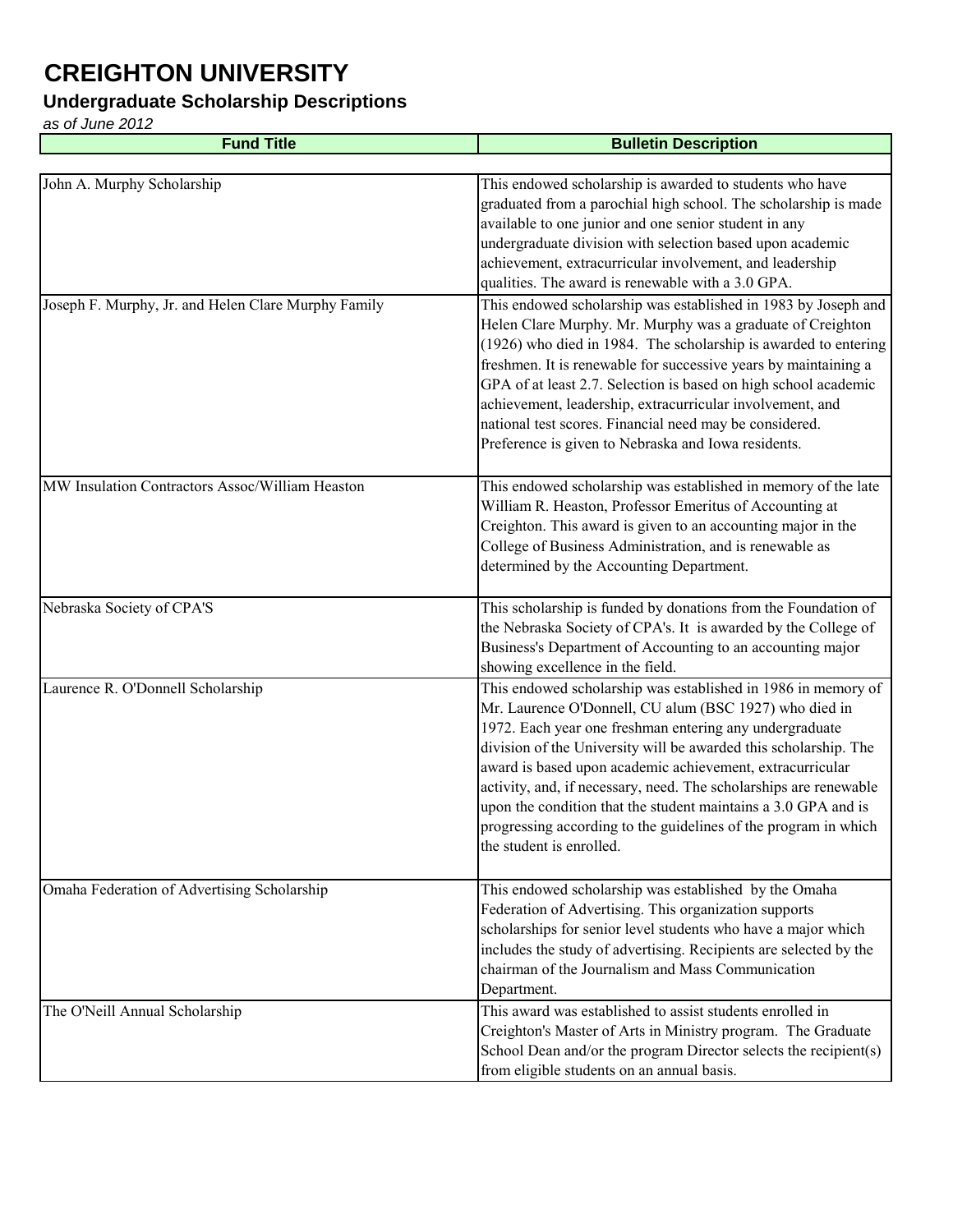#### **Undergraduate Scholarship Descriptions**

| <b>Fund Title</b>                     | <b>Bulletin Description</b>                                                                                                                                                                                                                                                                                                                                                                                                                                                                                                                                                                                               |
|---------------------------------------|---------------------------------------------------------------------------------------------------------------------------------------------------------------------------------------------------------------------------------------------------------------------------------------------------------------------------------------------------------------------------------------------------------------------------------------------------------------------------------------------------------------------------------------------------------------------------------------------------------------------------|
|                                       |                                                                                                                                                                                                                                                                                                                                                                                                                                                                                                                                                                                                                           |
| OPPD J.M. Harding Scholarship         | This annual award provides financial support to a junior or senior<br>student in Creighton's College of Business Administration.<br>Renewal for a second year may be considered if the recipient has<br>at least a 3.5 cumulative grade average.                                                                                                                                                                                                                                                                                                                                                                          |
| Orscheln Industries Scholarship       | This endowed scholarship was established in 1996 by Orscheln<br>Industries Foundation. It assists students from areas served by an<br>Orscheln store. Students are to be enrolled in an undergraduate<br>school at Creighton. Freshman are given first priority and must<br>also demonstrate financial need. The scholarship is renewable<br>with at least a 2.0 grade point average.                                                                                                                                                                                                                                     |
| Osher Re-Entry Scholarship            | The Osher Foundation, through an endowed gift to Creighton<br>University provides students enrolled in University College with<br>grant support. To qualify for consideration the student must: be<br>working on obtaining a first BA/BS degree; have a gap in their<br>education of 5 or more years; be at least 25 yrs old; have<br>financial need as determined by the FAFSA; show academic<br>promise and anticipate workforce participation prior to<br>graduation. Application material and process can be obtained<br>from University College personnel.                                                           |
| Raymond Owens Scholarship             | This endowed scholarship was established by Mrs. Emmett<br>(Mary Alice) Roberts in memory of her late brother, Raymond<br>Owens. Mr. Owens attended CU between 1907-1910. The<br>scholarship is awarded to a deserving freshman from Creighton<br>Prep High School for leadership, community service and<br>commitment to Creighton Prep. It is not based on financial need<br>and is not renewable.                                                                                                                                                                                                                      |
| Dr. Ray Palmer Baseball Scholarship   | This endowed scholarship was established in 1992 by the late C.<br>Raynold Palmer, M.D. to assist members of the CU Baseball<br>team. Dr. Palmer obtained his DDS ('26), BMS ('30) and MD<br>('32) at Creighton. He was CU golf champion in 1924 and 1925.<br>He served as club physician for the NY Giants baseball team<br>1936-42. The scholarship is reserved for members of the baseball<br>team with the recipient determined by the Athletic Department.                                                                                                                                                           |
| Richard Pearlman Memorial Scholarship | This scholarship was established in 2002 by Designer Blinds of<br>Omaha, Inc. in memory of Richard Pearlman, a volunteer EMT<br>who perished September 11, 2001 at the World Trade Center in<br>New York City. It is awarded to students enrolled in the<br>Emergency Medical Services education program who<br>demonstrate a passion for emergency medical services work and<br>who have financial need. Special consideration will be given to<br>students who have overcome socio-economic hardships to pursue<br>their education. Maintaining at least a 2.0 cumulative GPA is<br>required for renewal consideration. |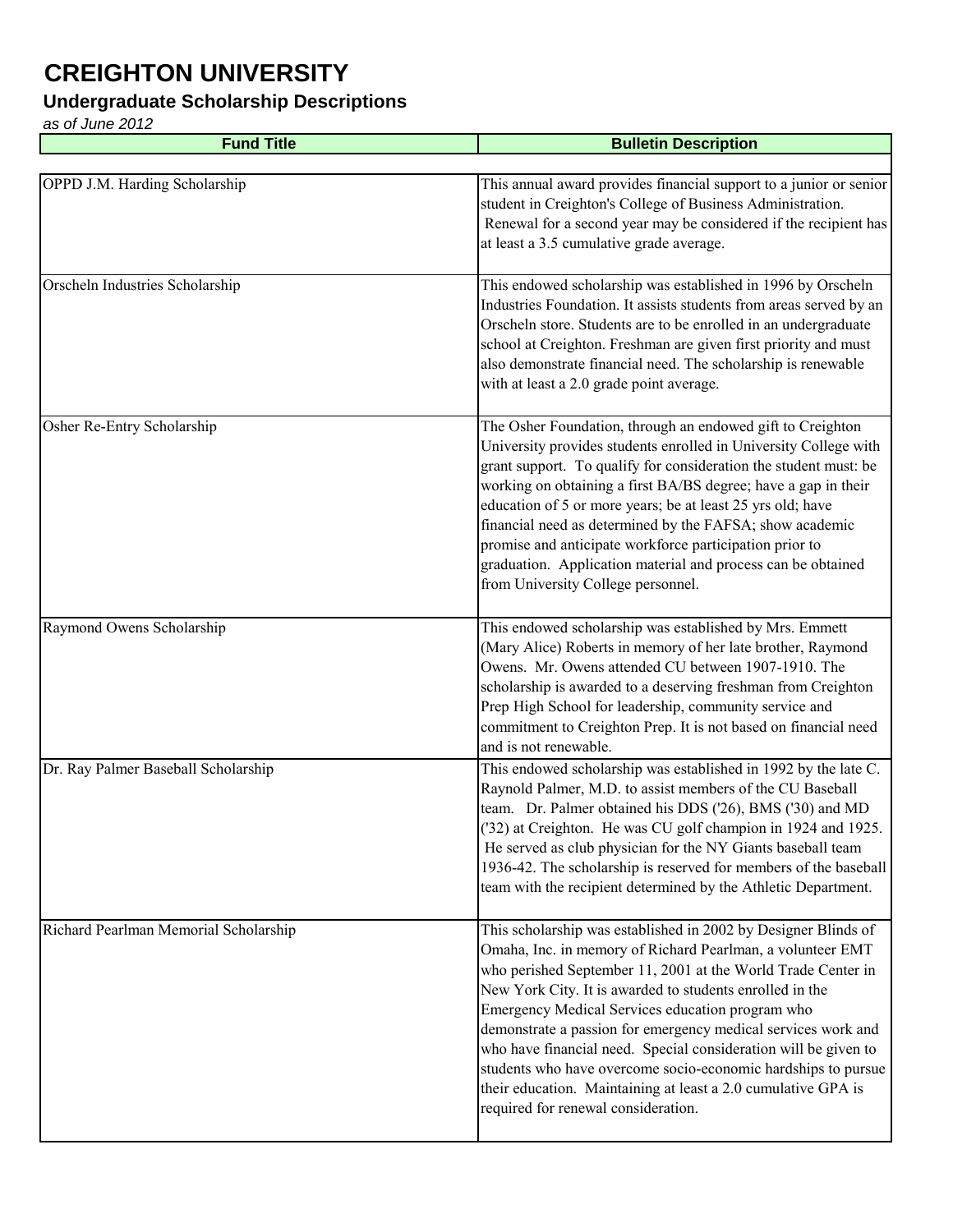### **Undergraduate Scholarship Descriptions**

| <b>Fund Title</b>                       | <b>Bulletin Description</b>                                                                                                                                                                                                                                                                                                                                                                                                                                                                                 |
|-----------------------------------------|-------------------------------------------------------------------------------------------------------------------------------------------------------------------------------------------------------------------------------------------------------------------------------------------------------------------------------------------------------------------------------------------------------------------------------------------------------------------------------------------------------------|
|                                         |                                                                                                                                                                                                                                                                                                                                                                                                                                                                                                             |
| Val J. Peter Scholarship                | This scholarship was established in 1970 by Interstate Printing<br>Company and members of the Peter family to honor the<br>company's founder, Val J. Peter. It is given to a junior Journalism<br>student and may be renewed for the senior year. The Chair of the<br>Department makes the selection annually.                                                                                                                                                                                              |
| Petersen, Gerald Family Scholarship     | This endowed gift provides funding to students enrolled in the<br>College of Business who excel academically and have financial<br>need. Preference is given to students from northeast Nebraska.<br>The award may be renewed with at least a 2.5 cumulation grade<br>average and normal grade level progression.                                                                                                                                                                                           |
| Peter J. Phelan Memorial Scholarship    | This endowed scholarship was established by Mr. and Mrs. Paul<br>R. Phelan in memory of their son, Peter, who died in a car<br>accident while a student at Creighton. This award is available to<br>both new and current students enrolled in any undergraduate<br>college. Priority is given to financially needy students from<br>Cedar Rapids, Iowa; then from Linn County, Iowa; and lastly<br>from the state of Iowa. It may be renewed based on continued<br>need and satisfactory academic progress. |
| Physics Major Scholarship               | This scholarship was established in 2003 by Jeffrey G. Gross to<br>honor a senior Physics major who scores the highest on the<br>multiple choice portion of the comprehensive graduate student<br>exam each fall. Contact the Physics Department for further<br>information.                                                                                                                                                                                                                                |
| Powers, Leonard & Madeline Nursing      | This endowed award recognizes academic potential and<br>achievement for students enrolled in the School of Nursing.<br>Financial need is not a factor and the selection of recipient(s) is<br>made the School's scholarship committee. A minimum 2.5<br>cumulative grade average is required for renewal along with<br>grade progression.                                                                                                                                                                   |
| Presidential Scholarships               | These endowed scholarships are awarded at the discretion of<br>Creighton's President. Scholarships are competitive annual three-<br>quarter tuition awards based on ACT or SAT scores, high school<br>class rank and leadership ability. The scholarships are renewable<br>with a 3.3 grade point average. They are funded from gifts from<br>Union Pacific, The Omaha World-Herald, Dr. Victor J. and Mary<br>C. Albertazzi and Creighton University.                                                      |
| Dean Michael Proterra, S.J. Scholarship | This endowed scholarship was established in 1998 by Creighton<br>University to honor Rev. Michael Proterra, S. J. Rev. Proterra<br>was former Dean of the College of Arts and Sciences. It will<br>recognize an outstanding student in that College and is renewable<br>with a minimum cumulative GPA of 2.75.                                                                                                                                                                                              |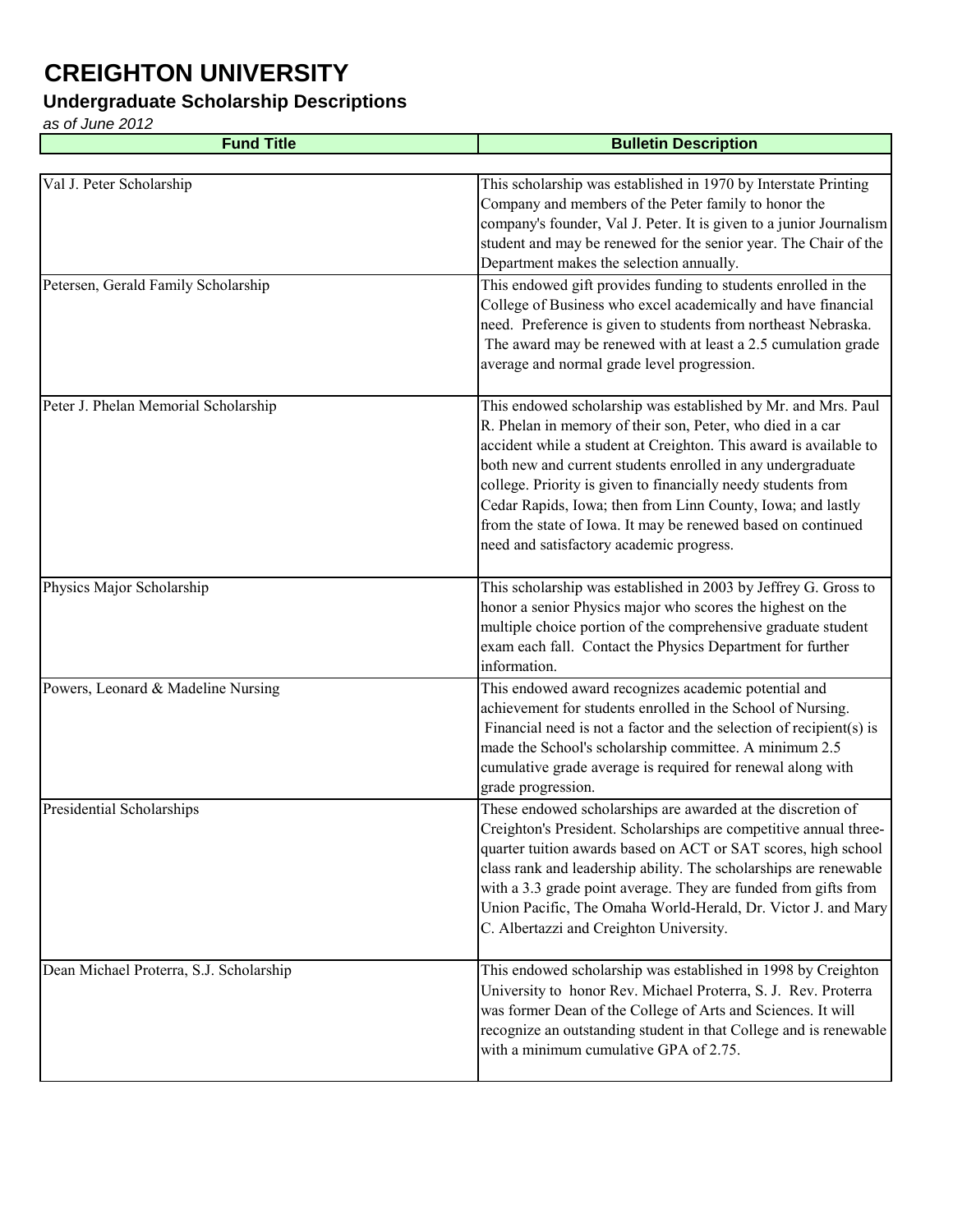#### **Undergraduate Scholarship Descriptions**

| <b>Fund Title</b>                                 | <b>Bulletin Description</b>                                                                                                                                                                                                                                                                                                                                                                                                                                                                                                                                              |
|---------------------------------------------------|--------------------------------------------------------------------------------------------------------------------------------------------------------------------------------------------------------------------------------------------------------------------------------------------------------------------------------------------------------------------------------------------------------------------------------------------------------------------------------------------------------------------------------------------------------------------------|
|                                                   |                                                                                                                                                                                                                                                                                                                                                                                                                                                                                                                                                                          |
| John A. Quinlan Memorial Scholarship              | This scholarship was established in 1995 by Jack and Victoria<br>Challis in memory of Jack's grandfather, John Quinlan. The<br>award is made by the Financial Aid Office to a financially needy<br>student enrolled in the College of Business Administration. This<br>scholarship may be renewed for future years as funding allows.                                                                                                                                                                                                                                    |
| Thomas C. Quinlan Scholarship                     | This scholarship was established in 1997 from a bequest made by<br>Thomas C. Quinlan, who received his CU Law degree in 1933. It<br>is given to a worthy student enrolled in the School of Nursing by<br>the School's Scholarship Committee. Renewal is based on<br>continued academic progress and enrollment in the School.                                                                                                                                                                                                                                            |
| Quinn, Rev. James Scholarship                     | This endowed award recognizes high achieving undergraduate<br>students from northeast Nebraska who also demonstrate financial<br>need. By maintaining at least a 2.5 cumulative grade average and<br>progressing to the next grade level it is automatically renewable.                                                                                                                                                                                                                                                                                                  |
| Jerry Rasmussen Scholarship                       | This endowed scholarship was established in 2005 from a<br>bequest made by Mr. Jerry Rasmussen. It is awarded to needy<br>undergraduate students with a physical or mental disability. It is<br>renewable with a 2.00 GPA.                                                                                                                                                                                                                                                                                                                                               |
| Robert and Lisa Rater-Johnson Endowed Scholarship | This endowed account provides financial support to students<br>enrolling at Creighton with outstanding academic credentials,<br>extra-curricular activities in service and leadership and financial<br>need. Preference is given to students who are 1st generation<br>college students. The donors are graduates of Creighton's<br>College of Business and the recipient(s) are selected by the<br>Associate VP/Enrollment and the Director of Adm/Schol. a 3.3<br>cumulative grade average and normal progression toward degree<br>completion is required for renewal. |
| Mark and Karen Rauenhorst Scholarship             | This endowed scholarship was established in 1993 by Mark and<br>Karen Rauenhorst. Two scholarships are awarded each year<br>from this fund, one to a student in the College of Arts and<br>Sciences and the other to an Accelerated Nursing student.<br>Recipients must show need in meeting their high education costs<br>and maintain satisfactory academic progress.                                                                                                                                                                                                  |
| Robert and Betsy Reed Scholarship                 | This endowed scholarship was established in 2004 by Mr. and<br>Mrs. Robert Reed. It is awarded to students enrolled in the<br>College of Business Administration. Students must have high<br>academic standing and demonstrate financial need to qualify for<br>this award. It is renewable with a 2.50 GPA.                                                                                                                                                                                                                                                             |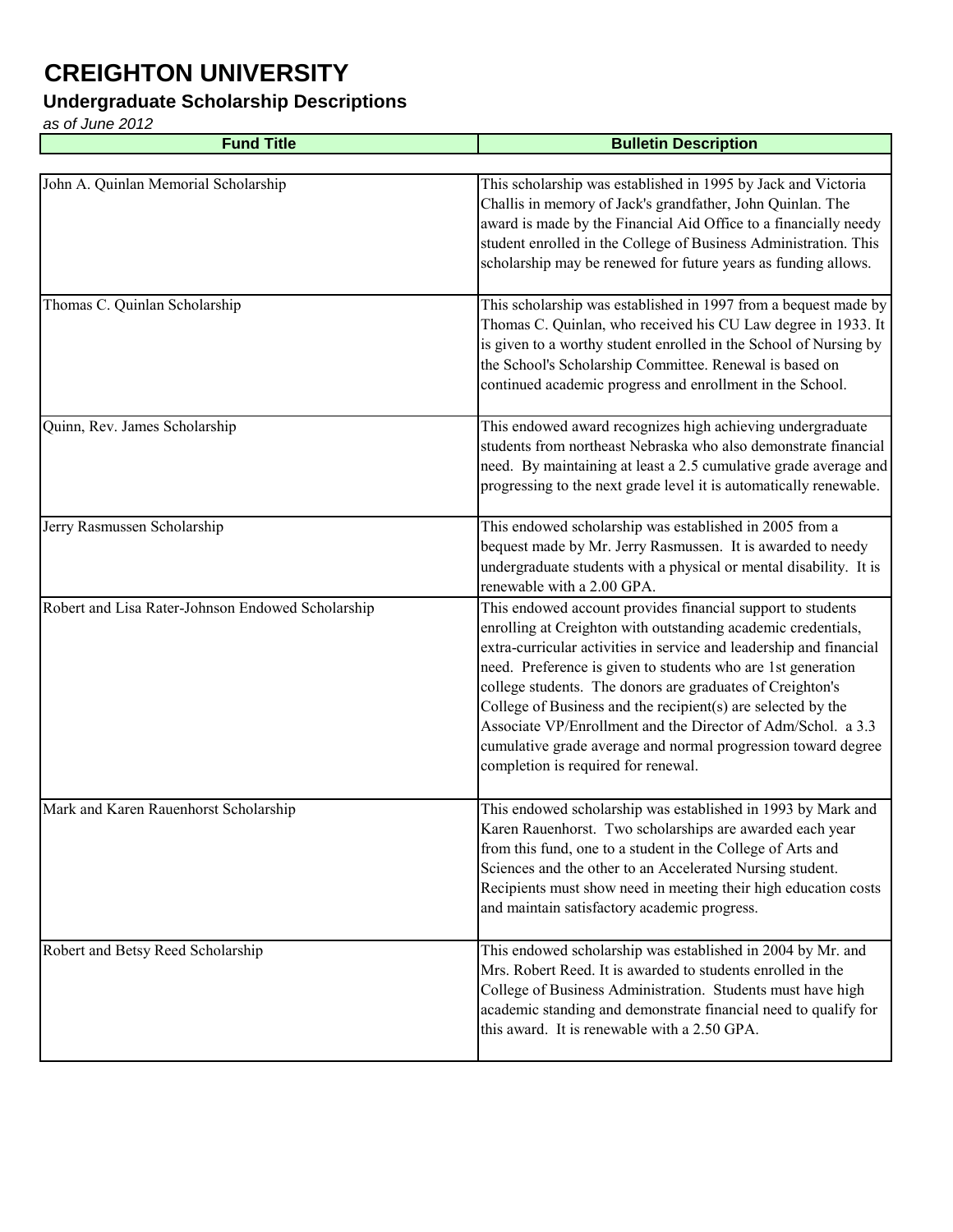#### **Undergraduate Scholarship Descriptions**

| <b>Fund Title</b>                                        | <b>Bulletin Description</b>                                                                                                                                                                                                                                                                                                                                                                                                                                                |
|----------------------------------------------------------|----------------------------------------------------------------------------------------------------------------------------------------------------------------------------------------------------------------------------------------------------------------------------------------------------------------------------------------------------------------------------------------------------------------------------------------------------------------------------|
|                                                          |                                                                                                                                                                                                                                                                                                                                                                                                                                                                            |
| Lyle O. and Evelyn Remde Scholarship                     | This endowed scholarship was established in 2001 form a<br>bequest made by Lyle and Evelyn Remde. It is awarded to a<br>student-athlete. The recipient is selected by the Athletic<br>Director. It may be renewed by continued participation in the<br>athletic program and by maintaining at least a 2.0 cumulative<br>GPA.                                                                                                                                               |
| Rowley Family Scholarship                                | This endowed scholarship was established in 1998 by members<br>of the Rowley family. It is awarded to undergraduate students<br>from New Mexico or Texas with a 'B' average or above. A 2.25<br>GPA is required for renewal of this endowed scholarship.                                                                                                                                                                                                                   |
| Ron & Rosemary Santoni Scholarship                       | This annual gift is designed to recognize one or more 3rd year<br>Law School students who have demonstrated academic<br>achievement, practical legal skills and financial need. It is<br>funded by the Gary and Mary West Foundation and honors a<br>former Creighton professor who enjoyed his work with law<br>students.                                                                                                                                                 |
| Kent P. and Donna C. Saylor Scholarship                  | This endowed scholarship was established in 2003 by Mr. and<br>Mrs. Kent Saylor. It is awarded to students with demonstrated<br>financial need and high academic standing. The scholarship may<br>be renewed, based upon the students' maintaining a 2.50 GPA<br>and availability of funds.                                                                                                                                                                                |
| John P. Schlegel Scholarship                             | Originally funded by Mr. Michael B. Yanney, this award was<br>redesignated in 2009 to assist any qualified student at Creighton<br>who demonstrates financial need to continue at Creighton.<br>Whenever possible, a member of the Alpha Sigma Nu Jesuit<br>Honor Society shall serve as a mentor to the scholarship<br>recipient. Creighton's President shall select each year's recipient.<br>The award is renewable with a 2.5 cum. QPA and grade level<br>progression. |
| Leon Schmidman Memorial Scholarship                      | This endowed scholarship was established in 1989 by the<br>employees of Landon's, as well as other friends and family, in<br>honor of Leon Schmidman. It is awarded to College of Business<br>Administration juniors with an interest in marketing, who<br>demonstrate financial need and a minimum GPA of 2.5. It may<br>be renewed. Recipients are selected by the Dean of the College<br>of Business Administration and the Director of Student Financial<br>Aid.       |
| Scholarship for Economic and Educationally Disadvantaged | Scholarships are available to students admitted to the University<br>and participate in the Student Support Services Program. The<br>number and amount of awards are determined by the student's<br>financial need and program funding.                                                                                                                                                                                                                                    |
| Scholarship for Women in Business                        | This scholarship was established in 1999 by Ms. Comerford to<br>assist female students enrolled in the College of Business<br>Administration who maintain at least a 'B' average. Students<br>from Iowa are given first preference, then students from<br>Nebraska. This annual award is not renewable.                                                                                                                                                                    |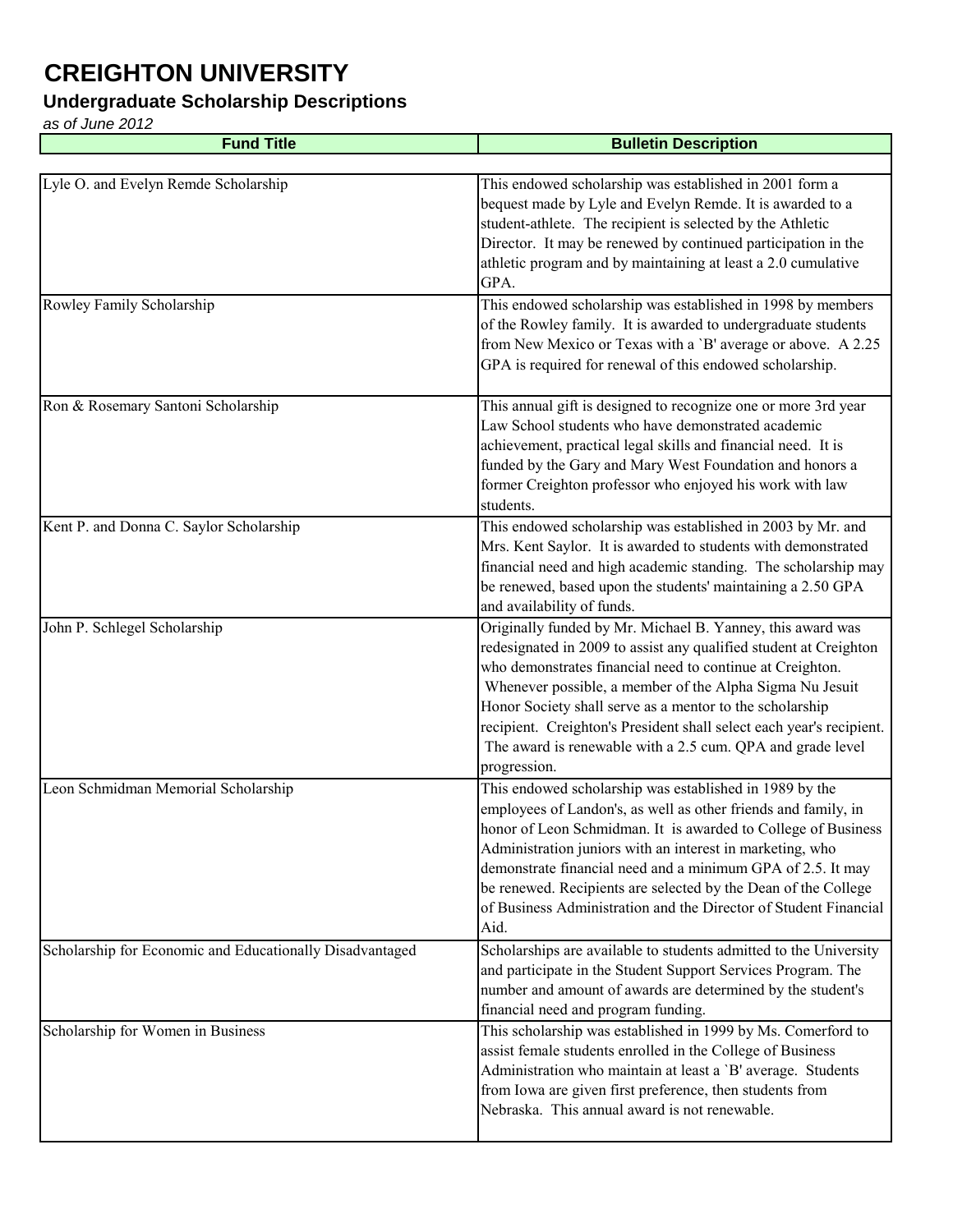#### **Undergraduate Scholarship Descriptions**

| <b>Fund Title</b>                       | <b>Bulletin Description</b>                                                                                                                                                                                                                                                                                                                                                                                                                                                                                                                                                                                                                      |
|-----------------------------------------|--------------------------------------------------------------------------------------------------------------------------------------------------------------------------------------------------------------------------------------------------------------------------------------------------------------------------------------------------------------------------------------------------------------------------------------------------------------------------------------------------------------------------------------------------------------------------------------------------------------------------------------------------|
|                                         |                                                                                                                                                                                                                                                                                                                                                                                                                                                                                                                                                                                                                                                  |
| Louis and Alma Schreiber Scholarship    | This competitive scholarship was established in 1989 from a<br>bequest made by Louis and Alma Schreiber. It is awarded<br>annually to undergraduate students demonstrating financial need.<br>It is renewable provided satisfactory academic progress is<br>maintained.                                                                                                                                                                                                                                                                                                                                                                          |
| Schroedinger's Cat Scholarship          | This scholarship was established to assist Junior level women in<br>the College of Arts and Sciences majoring in either Physics or<br>Mathematics. Academic achievement while at Creighton is also<br>a criteria and the scholarship can be renewed for the senior year.<br>The Chair of the Department of Physics makes the annual<br>selection.                                                                                                                                                                                                                                                                                                |
| Scott Scholars Endowed Scholarship      | This endowed scholarship was established by Walter and<br>Suzanne Scott and the Kiewit Companies. Scholarship<br>recipient(s) of this award must enroll in the College of Business<br>Administration and represent the pinnacle of academic<br>excellence, as based on high school grades and national college<br>entrance exams. This award is automatically renewed by<br>maintaining at least a 3.4 cumulative GPA and continued<br>enrollment in the College of Business. The value of the award is<br>equal to each year's tuition, minus any other Creighton controlled<br>and/or third party scholarships also received by the recipient. |
| William and Ruth Scott Scholarship      | This scholarship was established in 1995 by J. William Scott. It<br>is awarded to students in either the College of Arts and Sciences<br>in a pre-med program or who are already in the School of<br>Medicine to achieve their goal of becoming a physician. Primary<br>consideration will be given to students from Eastern Europe,<br>especially students from Poland, or any other foreign student who<br>demonstrates the need for funding and high academic ability and<br>achievement. The award may be renewed based on the student's<br>academic progress and the availability of funds.                                                 |
| Dr. John F. Sheehan Scholarship         | This endowed scholarship was established in 1995 by the late Dr.<br>John F. Sheehan, who was a member of the Creighton faculty for<br>more than 60 years. The scholarship is awarded to sophomore or<br>junior level students enrolled in the College of Arts and Sciences<br>with a declared major in Biology. The Biology Department will<br>select the recipient(s) and renewal is based on continued<br>academic progress and enrollment in the Department.                                                                                                                                                                                  |
| Barbara and Don Shellenberg Scholarship | This endowed scholarship was established in 1998 by Barbara<br>and Donald Shellenberg. It is awarded to students with<br>demonstrated financial need who are enrolled in the College of<br>Business Administration. It is renewable by maintaining a 2.5<br>cumulative GPA, making normal progression toward a degree<br>and the continued availability of funds.                                                                                                                                                                                                                                                                                |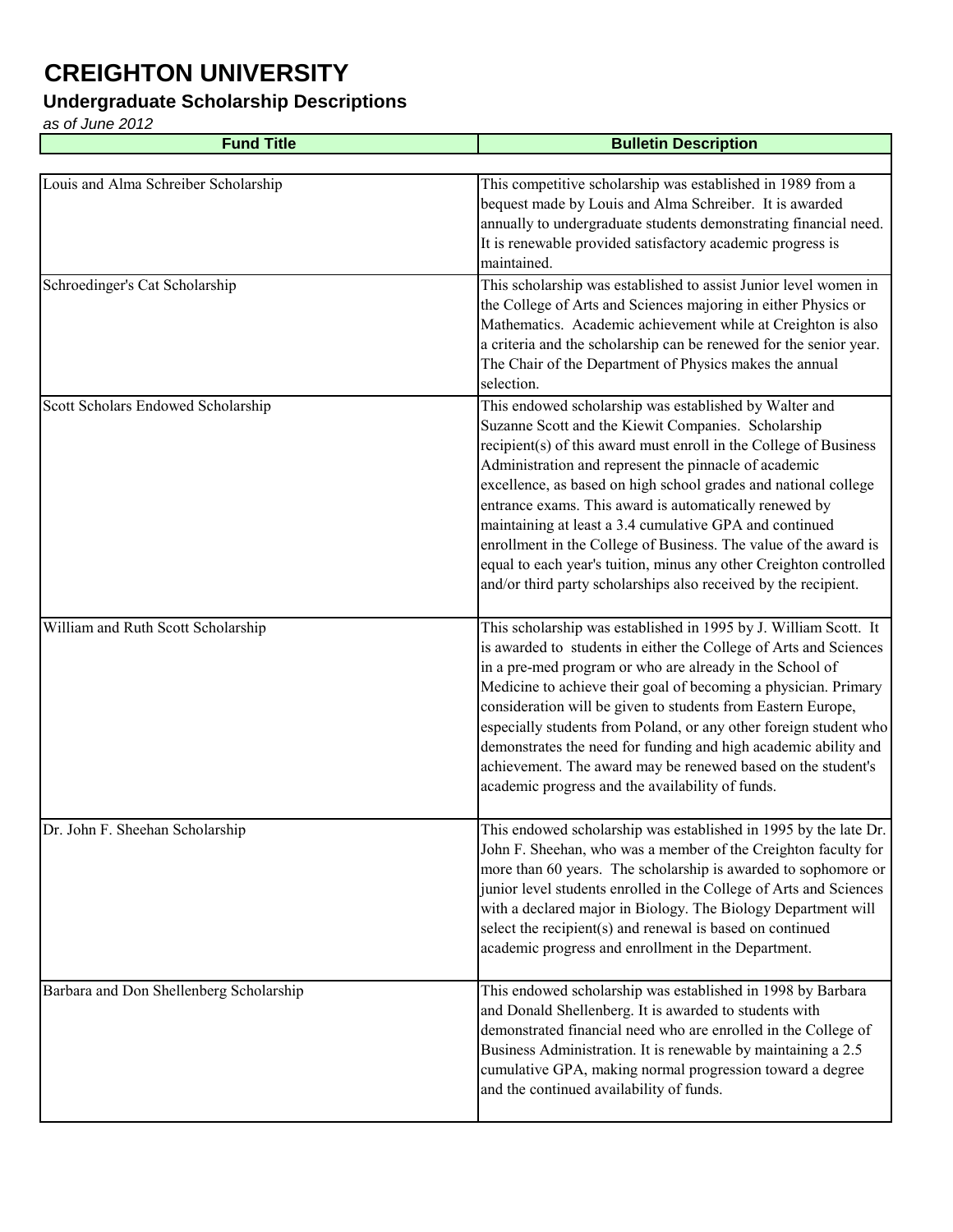#### **Undergraduate Scholarship Descriptions**

| <b>Fund Title</b>                           | <b>Bulletin Description</b>                                                                                                                                                                                                                                                                                                                                                                                                                            |
|---------------------------------------------|--------------------------------------------------------------------------------------------------------------------------------------------------------------------------------------------------------------------------------------------------------------------------------------------------------------------------------------------------------------------------------------------------------------------------------------------------------|
|                                             |                                                                                                                                                                                                                                                                                                                                                                                                                                                        |
| Jesse J. Shelton Scholarship                | This endowed scholarship was established in 1997 by Ms.<br>Martha Welty in memory of Jesse James Sheldon, long time CU<br>employee who died of cancer. The recipient will be a student of<br>color enrolled in the Education Department. It is renewable with<br>a 2.5 GPA and Scholarship Committee approval.                                                                                                                                         |
| V.J. and Angela Skutt Scholarship           | This endowed scholarship was established in 1989 by the late<br>V.J. Skutt, former chairman of the board of Mutual of Omaha.<br>This scholarship is given each year to two entering freshmen<br>from South Dakota. Preference is given to pre-law and business<br>administration students. Selection is made on the basis of<br>financial need and academic performance. At minimum of 3.0<br>GPA average is required for renewal.                     |
| Skutt-Mutual Of Omaha Scholarship           | This award is granted to dependents of Mutual of Omaha<br>employees and application is made through the MoO Human<br>Resources Office. Re-application each year is required and the<br>value of the award will vary based on the number of eligible<br>applicants and available funds. The scholarships honors the<br>former head of Mutual of Omaha.                                                                                                  |
| Dr. Patrick and Christine Smith Scholarship | This endowed scholarship was established in 1995 by Dr. and<br>Mrs. Patrick Smith. It is awarded to deserving and financially<br>needy students enrolled in any of Creighton's undergraduate<br>schools. Freshman receive priority consideration and the award is<br>renewable with normal academic progression toward a degree.                                                                                                                       |
| Hon. Walter H. Smith Law Scholarship        | This annual scholarship was established by Walter J. Smith J.D.<br>in memory of his father, Hon. Walter H. Smith. Judge Smith was<br>a CU alum (Ph.B. '35; J.D. '37). It is designed to assist a 2nd or<br>3rd year Law School student who has shown sincere dedication<br>to their education and demonstrates financial need. In addition,<br>the student's initiative, integrity and academic standing are also<br>factors in the selection process. |
| Smola-McCormick Scholarship                 | This endowed scholarship was established in 1999 in honor of<br>Richard D. McCormick, Chairman Emeritus of US West and CU<br>Board member and his wife Mary Pat Smola McCormick, a<br>Mercy High graduate. The scholarship is awarded to<br>undergraduate students who demonstrate financial need and<br>academic achievement. It is restricted to graduates of Mercy<br>High School, Omaha, Neb. who have maintained a 'B' average or<br>better.      |
| Donald W. Spielman Scholarship              | This endowed scholarship was established in 2004 by Mike and<br>Mary Ann McNally in memory of Mary Ann's father, Donald<br>Spielman. Mr. Spielman was a COBA alum (Class of '50). It is<br>awarded to students in the College of Business Administration<br>who demonstrate financial need and have average academic<br>standing. It is renewable by maintaining a 2.50 GPA.                                                                           |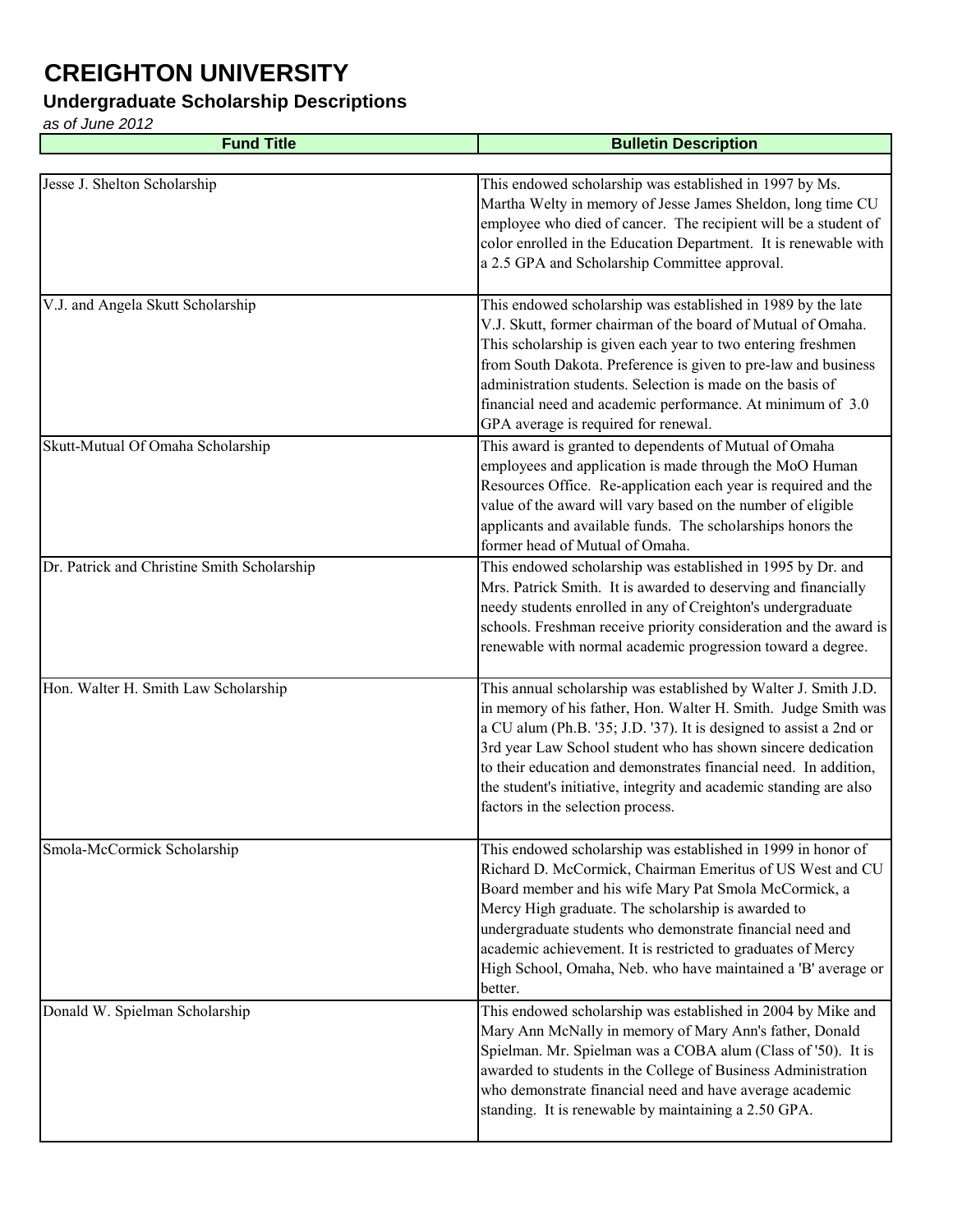### **Undergraduate Scholarship Descriptions**

| <b>Fund Title</b>                                | <b>Bulletin Description</b>                                                                                                                                                                                                                                                                                                                                                                                                             |
|--------------------------------------------------|-----------------------------------------------------------------------------------------------------------------------------------------------------------------------------------------------------------------------------------------------------------------------------------------------------------------------------------------------------------------------------------------------------------------------------------------|
|                                                  |                                                                                                                                                                                                                                                                                                                                                                                                                                         |
| St Joseph Nursing Alumni Association Scholarship | This scholarship recognizes the graduates of the St. Joseph<br>Hospital Nursing program by providing funds to students in<br>Creighton's School of Nursing. Recipients will be selected by the<br>School of Nursing and have at least a 2.5 grade average.<br>Students with family ties to St. Joseph alumni will be given<br>priority in the selection process.                                                                        |
| <b>Stafford Family Scholarship</b>               | This annually funded gift is designed to assist students enrolled<br>in the School of Nursing and Medicine. Financial need and a<br>history of academic excellence are the primary criteria.<br>Preference for the nursing award will be given to students<br>enrolled in the accelerated program. It may be renewed based on<br>continued funding, normal grade progression and continued<br>classroom achievement.                    |
| William Stockdale Minority Scholarship           | This endowed scholarship was established in 1996 by Mr.<br>William Stockdale. It is awarded to a minority student from the<br>greater Chicago area enrolled in an undergraduate program at<br>Creighton. Preference is given to students of African-American<br>heritage. A minimum 2.0 GPA and normal progression toward<br>graduation allows for automatic renewal.                                                                   |
| Gilbert C. Swanson Foundation Scholarship        | This scholarship is funded annually by the Gilbert C. Swanson<br>Foundation, Inc. Each year the University President shall<br>determine the number of recipients and award amounts under<br>foundation criteria. Awards are renewed at the discretion of the<br>President and continued funding.                                                                                                                                        |
| H. Margaret Thorough Scholarship                 | This endowed scholarship was established in 1992 from a<br>bequest from the estate of H. Margaret and Paul Thorough, M.D.<br>Mrs. Thorough was a CU Nursing alum (SJN 1930); Dr.<br>Thorough was a CU Med alum (MD 1932). The scholarship is<br>awarded to students in the School of Nursing and is renewable<br>with a 3.0 GPA. The School of Nursing selects the recipient(s)<br>based on academic achievement and available funding. |
| TierOne Bank Scholarship                         | This scholarship is funded annually by TierOne Bank of Lincoln,<br>Nebraska. It is awarded annually to a senior student in the<br>College of Business Administration who is a Nebraska resident<br>and has demonstrated financial need.                                                                                                                                                                                                 |
| Virginia Roehrig Tomczak Scholarship             | This endowed scholarship was established from a bequest made<br>by the late Virginia Tomczak, who received her Bachelor's<br>degree from Creighton in 1949. It is awarded by the Financial<br>Aid Office to students of high academic standing and who<br>demonstrate financial need. The award is renewable with a 2.5<br>cumulative GPA.                                                                                              |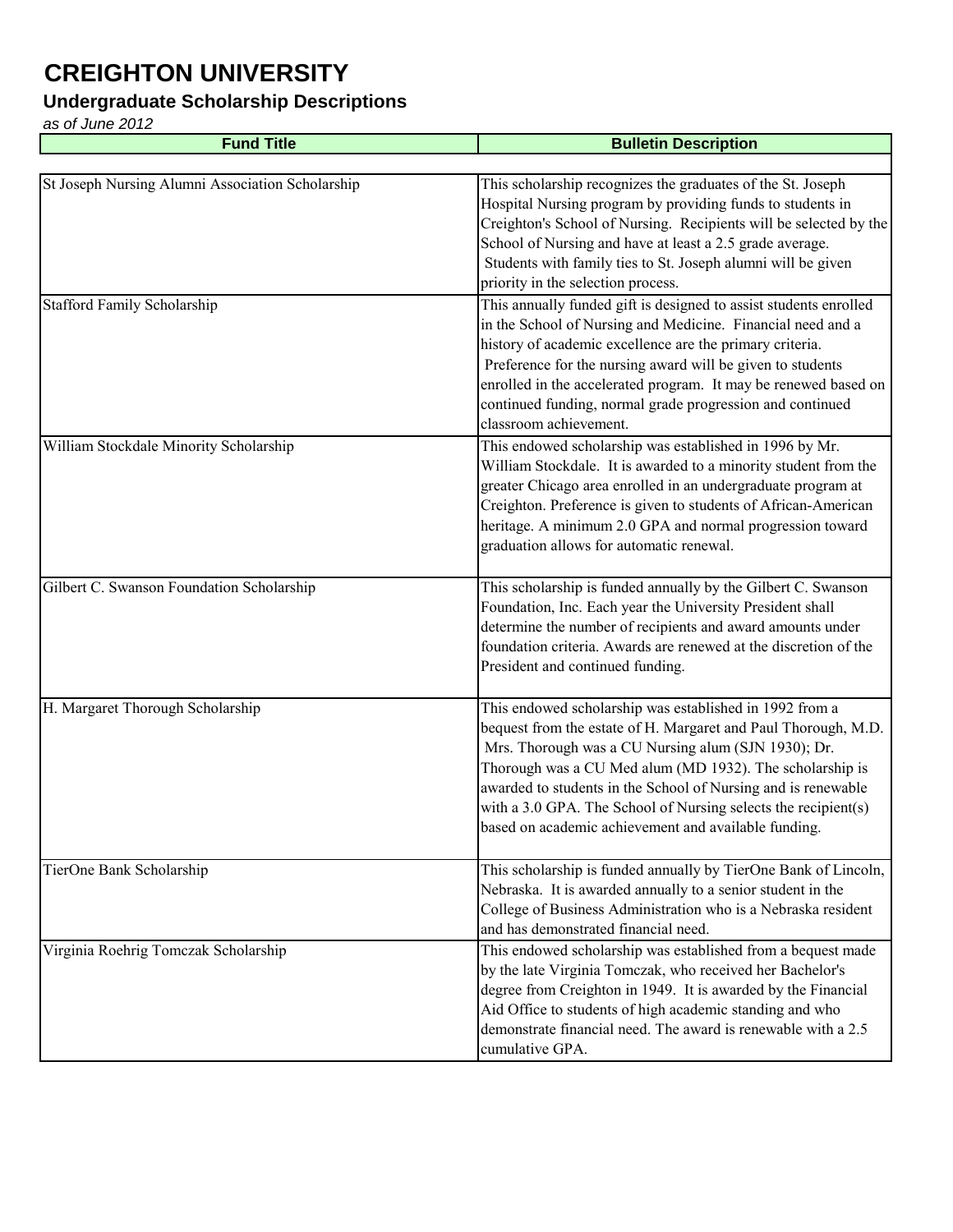### **Undergraduate Scholarship Descriptions**

| <b>Fund Title</b>                          | <b>Bulletin Description</b>                                                                                                                                                                                                                                                                                                                                                                                          |
|--------------------------------------------|----------------------------------------------------------------------------------------------------------------------------------------------------------------------------------------------------------------------------------------------------------------------------------------------------------------------------------------------------------------------------------------------------------------------|
|                                            |                                                                                                                                                                                                                                                                                                                                                                                                                      |
| Dennis L. Toohey Memorial Scholarship      | This endowed scholarship was established in 1996 by Mr. and<br>Mrs. Patrick Toohey in memory of the late Dennis L. Toohey,<br>brother of Patrick. Both Dennis and Patrick were CU alumni.<br>Recipients of this award will be students of color who<br>demonstrate high academic ability and the need for financial<br>assistance. A minimum 2.0 GPA is needed for renewal.                                          |
| Richard and Helen Upah Scholarships        | This endowed scholarship was established by Richard and Helen<br>Upah. It is awarded to students enrolled in the College of<br>Business Administration. Preference is given to students from<br>South Omaha. Financial need is considered in making a<br>selection. Renewal will be considered by maintaining a 2.0 GPA.                                                                                             |
| Valentino Family Memorial Scholarship      | This endowed scholarship was established in 2007 by Vincent<br>Valentino. It is awarded to students in the Creighton School of<br>Law and College of Business Administration who are of high<br>academic standing and demonstrate financial need. Scholarships<br>are awarded to COBA students majoring in Economics or<br>Finance. Law students are selected by the Law School.                                     |
| Rose and Sal Valentino Scholarship         | This scholarship was established in 1983 by the late Dr.<br>Salvatore and Rose Valentino. Dr. Valentino was a CU alum and<br>served on the faculty of the College of Business Administration<br>for over 30 years. The Scholarship is awarded annually to a<br>senior economics or finance major in the College of Business<br>Administration.                                                                       |
| The VT Industries, Inc. Scholarship        | This endowed scholarship was established in 2004 by Mr. and<br>Mrs. Clausen to assist children of VT Industries employees and<br>other students from Northwest Iowa. It is awarded to students in<br>any Creighton undergraduate school/college. Recipients must<br>have high academic standing and financial need. It is renewable<br>by maintaining at least a 2.5 cumulative GPA and continued<br>financial need. |
| Anna Tyler Waite Scholarship               | This endowed scholarship was established in 2001 by Mr. and<br>Mrs. Donald Waite. It is awarded to upper class students in the<br>College of Business Administration. The Director of the Anna<br>Tyler Waite Center for Leadership selects the recipients for this<br>renewable award based upon participation in the Center.                                                                                       |
| Floyd E. and Berneice C. Walsh Scholarship | This endowed scholarship was established in honor of Floyd and<br>Berneice Walsh. Mr. Walsh was former dean of the College of<br>Business Administration. It is awarded to deserving students<br>enrolled in the College of Business Administration. At least a<br>2.5 GPA must be maintained for renewal.                                                                                                           |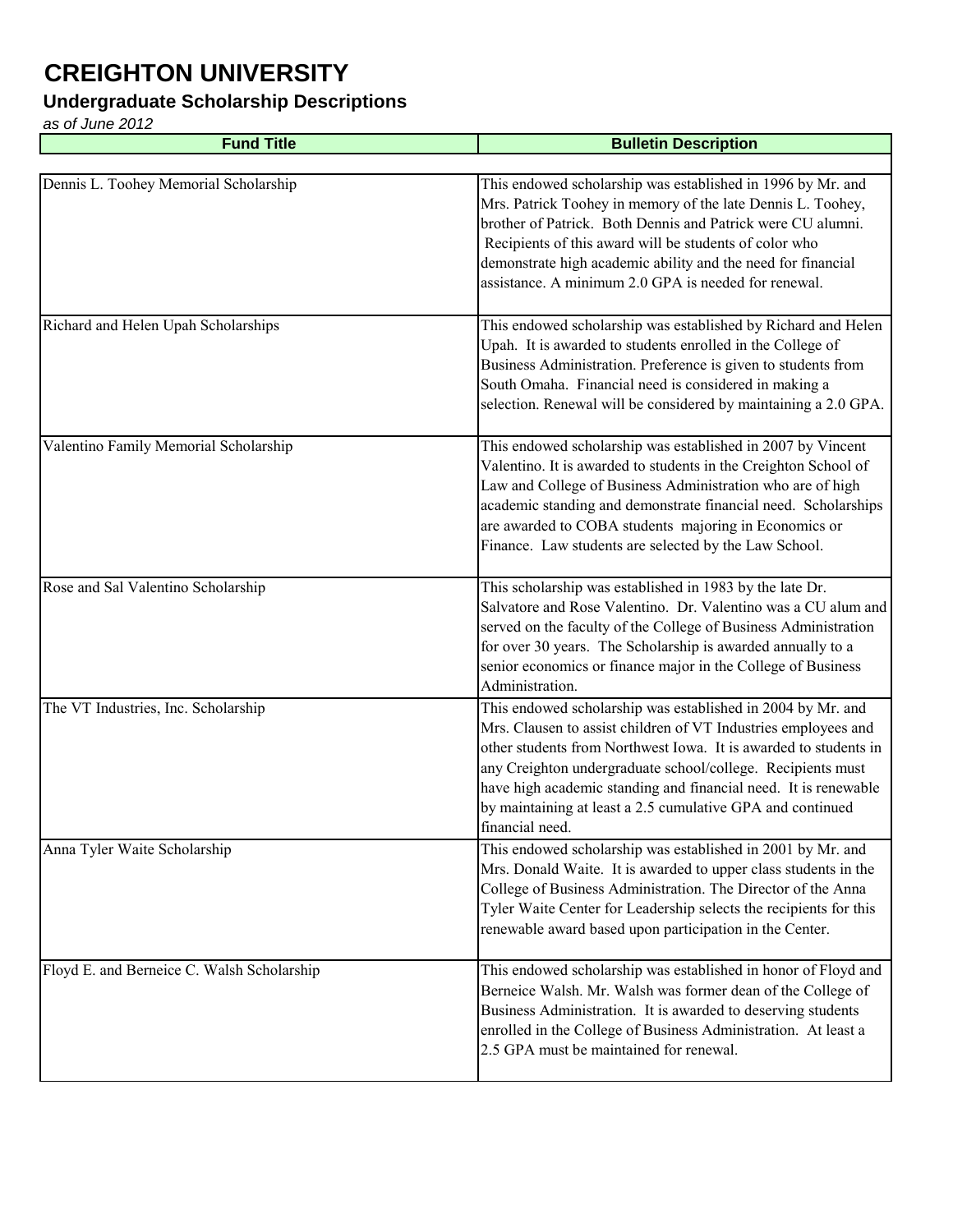### **Undergraduate Scholarship Descriptions**

| <b>Fund Title</b>                       | <b>Bulletin Description</b>                                                                                                                                                                                                                                                                                                                                                                                                                                                                                                                                             |
|-----------------------------------------|-------------------------------------------------------------------------------------------------------------------------------------------------------------------------------------------------------------------------------------------------------------------------------------------------------------------------------------------------------------------------------------------------------------------------------------------------------------------------------------------------------------------------------------------------------------------------|
|                                         |                                                                                                                                                                                                                                                                                                                                                                                                                                                                                                                                                                         |
| Roger F. and Mary A. Warin Scholarship  | This endowed scholarship was established by Roger E. Warin in<br>honor of his parents, Roger F. and Mary A. Warin. Roger E.<br>Warin and his parents are all Creighton alumni. It is awarded to<br>students in the College of Arts and Sciences who have financial<br>need, high academic standing with preference given to students<br>from single-parent homes.                                                                                                                                                                                                       |
| Dr. Joseph B. Wiederholt Scholarship    | This scholarship was established in 2001 from gifts given by<br>family and friends to honor the memory of the late Dr. Joseph D.<br>Wiederholt (Pharm '73). It provides scholarships to upper class<br>students in the College of Arts and Sciences who serve as<br>models, reflecting the values and morals, of the Creighton<br>University Credo. Preference is given to students who participate<br>in extracurricular community service activities. The Division of<br>Student Services selects the recipient for this award. It can be<br>renewed with a 2.00 GPA. |
| Gerald J. Wieneke, M.D. Scholarship     | This endowed scholarship was established in 1999 from a<br>bequest from the estate of the late Dr. Gerald J. Wieneke (MD<br>'74). It helps to support undergraduate students who demonstrate<br>financial need and high academic ability. Preference will be<br>given to students from Palo Alto County, Iowa, then to students<br>from an area outlined by the towns of Emmetsburg, Carroll,<br>Ames, Marshalltown and Mason City, Iowa. Finally, any student<br>from Iowa may be considered.                                                                          |
| Wiesner Family Scholarship              | This endowed scholarship was established in 1989 by John J.<br>Wiesner. It is awarded to a junior or senior student in the<br>College of Arts and Sciences with at least a cumulative college<br>3.0 GPA. The recipient must also demonstrate financial need and<br>show a history of community service. It may be renewable.                                                                                                                                                                                                                                           |
| Rev. Roswell Williams, S.J. Scholarship | This endowed scholarship was established in 1996 from a<br>bequest by Joseph L. Herold in honor of his long-time friend,<br>Rev. Roswell Williams, S.J. Students enrolled in the department<br>of Journalism and Mass Communication are considered for this<br>recognition. Candidates are selected based on an intent to or a<br>declared major in journalism, above average academic standing<br>and financial need. Freshman are given priority and the award is<br>renewable based on the criteria above and by sustaining at least a<br>2.5 overall GPA.           |
| Jimmy Wilson Jr. Memorial Scholarship   | This endowed scholarship was established in 1997 in memory of<br>Omaha police officer and Creighton alumnus Jimmy Wilson, Jr.<br>(BSBA 1993). Officer Wilson was killed in the line of duty. The<br>scholarship was funded by donations from friends and family<br>members. It is awarded to a financially needy undergraduate<br>student from Nebraska enrolled in the College of Business<br>Administration. A minimum 2.5 GPA is required for renewal.                                                                                                               |